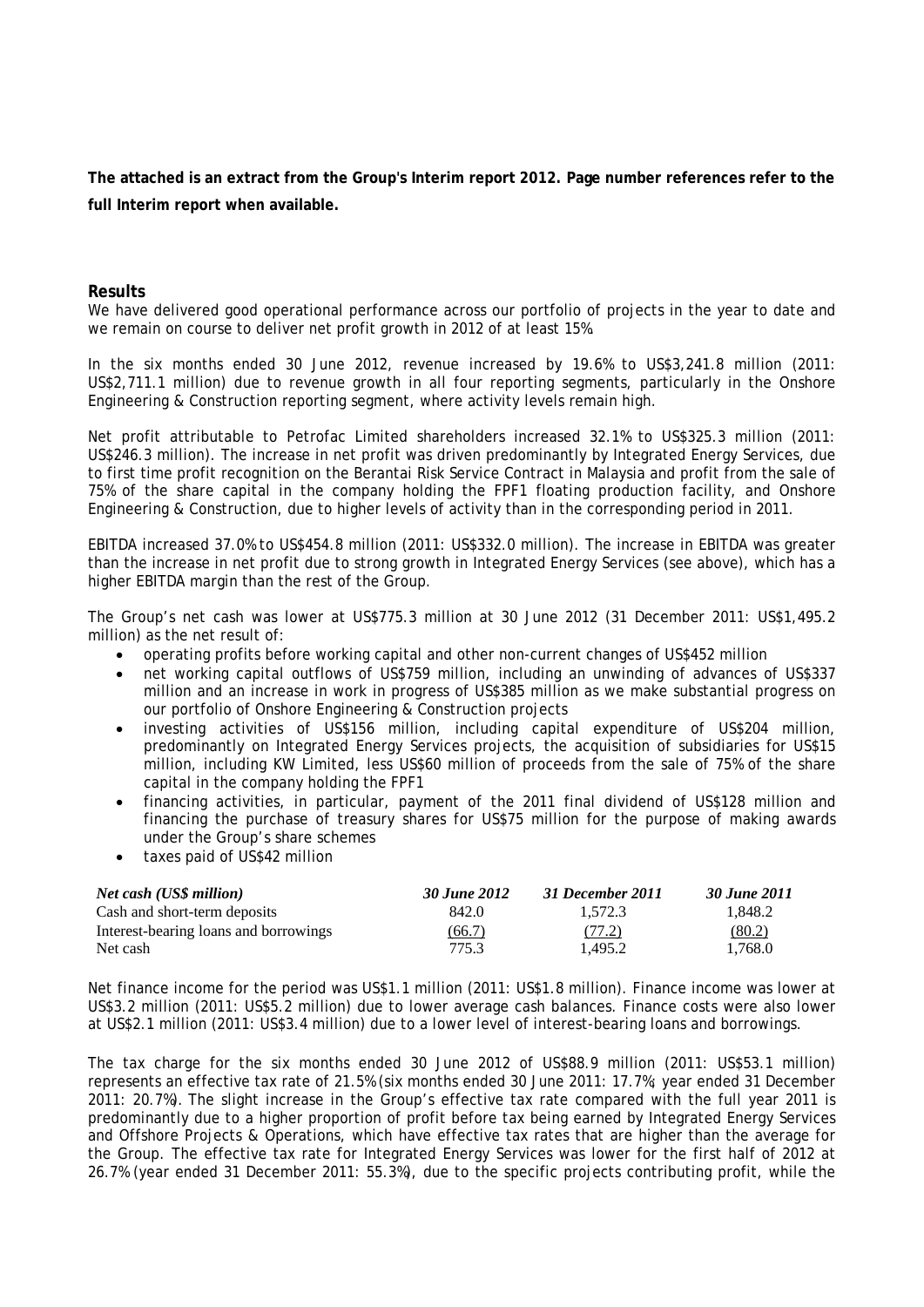increase in the effective tax rate for Offshore Projects & Operations to 26.2% (year ended 31 December 2011: 22.1%) was due to a higher proportion of profits earned in higher tax rate jurisdictions. The effective tax rate for the Group for the year to 31 December 2012 is expected to be around 22%.

Diluted earnings per share for the six months ended 30 June 2012 increased by 32.0% to 94.82 cents per share (2011: 71.84 cents per share) in line with the growth in net profit.

The Group's combined backlog was US\$8.9 billion at 30 June 2012 (31 December 2011: US\$10.8 billion). In addition, we secured US\$1.5 billion of awards that were pending contract signature at 30 June 2012 (31 December 2011: nil) and were not included in backlog (US\$0.5 billion in Onshore Engineering & Construction; US\$0.6 billion in Offshore Projects & Operations; US\$0.4 billion in Integrated Energy Services).

At 30 June 2012, the Group had around 17,200 employees (including long-term contractors), compared with around 15,400 at 31 December 2011, following strong growth in headcount in Onshore Engineering & Construction to support high levels of activity.

## **Dividend**

The Board has declared an interim dividend of 21.00 cents per share (2011: 17.40 cents), an increase of 20.7%, which will be paid on 19 October 2012 to eligible shareholders on the register at 21 September 2012. Shareholders who have not elected to receive dividends in US dollars will receive a sterling equivalent of 13.45 pence per share. The Board will set the total dividends payable for the year to 31 December 2012 according to the Group's earnings and expects to distribute approximately 35% of full year post tax profits by way of dividend, in accordance with the Group's dividend policy.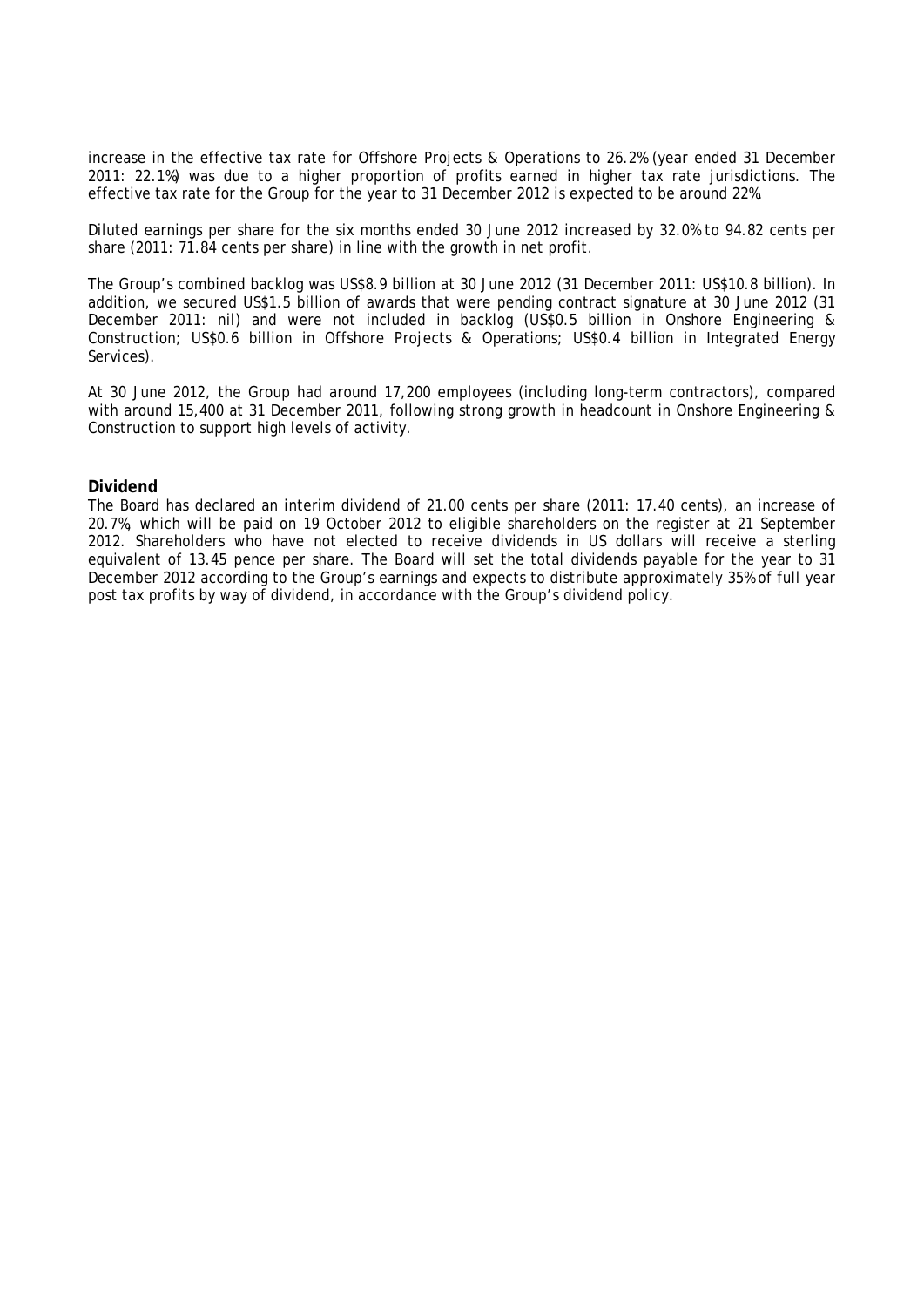## **Segmental analysis**

The Group reports the financial results of its seven service lines under four reporting segments:

| Divisions and service lines                                                   |        | Reporting segment                         |  |  |  |
|-------------------------------------------------------------------------------|--------|-------------------------------------------|--|--|--|
| Engineering, Construction, Operations & Maintenance (ECOM)                    |        |                                           |  |  |  |
| Onshore Engineering & Construction                                            | $\geq$ | Onshore Engineering & Construction        |  |  |  |
| <b>Offshore Projects &amp; Operations</b><br><b>Offshore Capital Projects</b> | $\geq$ | <b>Offshore Projects &amp; Operations</b> |  |  |  |
| Engineering & Consulting Services                                             | >      | Engineering & Consulting Services         |  |  |  |
| Integrated Energy Services (IES)                                              |        |                                           |  |  |  |
| Developments<br><b>Production Solutions</b><br>Training                       | $\geq$ | Integrated Energy Services                |  |  |  |

We present below an update on each of the Group's reporting segments:

| <b>US\$</b> million                       | Revenue |                  | Operating profit $\cdot$ |                  | Net profit $^2$ |                  | <b>EBITDA</b> |                  |
|-------------------------------------------|---------|------------------|--------------------------|------------------|-----------------|------------------|---------------|------------------|
| For the six months ended<br>30 June       | 2012    | 2011<br>restated | 2012                     | 2011<br>restated | 2012            | 2011<br>restated | 2012          | 2011<br>restated |
| Onshore Engineering $&$<br>Construction   | 2,381.3 | 1,903.7          | 298.1                    | 235.8            | 250.6           | 205.9            | 317.4         | 248.5            |
| Offshore Projects & Operations            | 661.7   | 581.0            | 41.5                     | 39.2             | 30.7            | 31.8             | 43.2          | 41.3             |
| Engineering & Consulting Services         | 103.8   | 96.2             | 4.8                      | 16.5             | 5.0             | 14.8             | 7.7           | 18.3             |
| <b>Integrated Energy Services</b>         | 322.7   | 256.7            | 90.5                     | 20.2             | 65.0            | 6.0              | 110.5         | 38.1             |
| Corporate, consolidation &<br>elimination | (227.7) | (126.5)          | (23.5)                   | (13.9)           | (26.0)          | (12.2)           | (24.0)        | (14.2)           |
| Group                                     | 3,241.8 | 2.711.1          | 411.4                    | 297.8            | 325.3           | 246.3            | 454.8         | 332.0            |

| Growth/margin analysis %                | Revenue growth |                  | Operating margin |                  | Net margin |                  | <b>EBITDA</b> margin |                  |
|-----------------------------------------|----------------|------------------|------------------|------------------|------------|------------------|----------------------|------------------|
| For the six months ended<br>30 June     | 2012           | 2011<br>restated | 2012             | 2011<br>restated | 2012       | 2011<br>restated | 2012                 | 2011<br>restated |
| Onshore Engineering $&$<br>Construction | 25.1%          | 17.3%            | 12.5%            | 12.4%            | 10.5%      | 10.8%            | 13.3%                | 13.1%            |
| Offshore Projects & Operations          | 13.9%          | 77.6%            | 6.3%             | $6.8\%$          | 4.6%       | 5.5%             | 6.5%                 | 7.1%             |
| Engineering & Consulting Services       | 7.9%           | 36.4%            | $4.6\%$          | 17.1%            | 4.8%       | 15.4%            | 7.4%                 | $19.0\%$         |
| <b>Integrated Energy Services</b>       | 25.7%          | 26.8%            | 28.0%            | 7.9%             | 20.2%      | 2.4%             | 34.2%                | 14.8%            |
| Group                                   | 19.6%          | 25.2%            | 12.7%            | 11.0%            | 10.0%      | $9.1\%$          | 14.0%                | 12.2%            |

 $1$  Profit from operations before tax and finance costs, including the Group's share of losses of associates.

 $^{2}$  Profit for the year attributable to Petrofac Limited shareholders.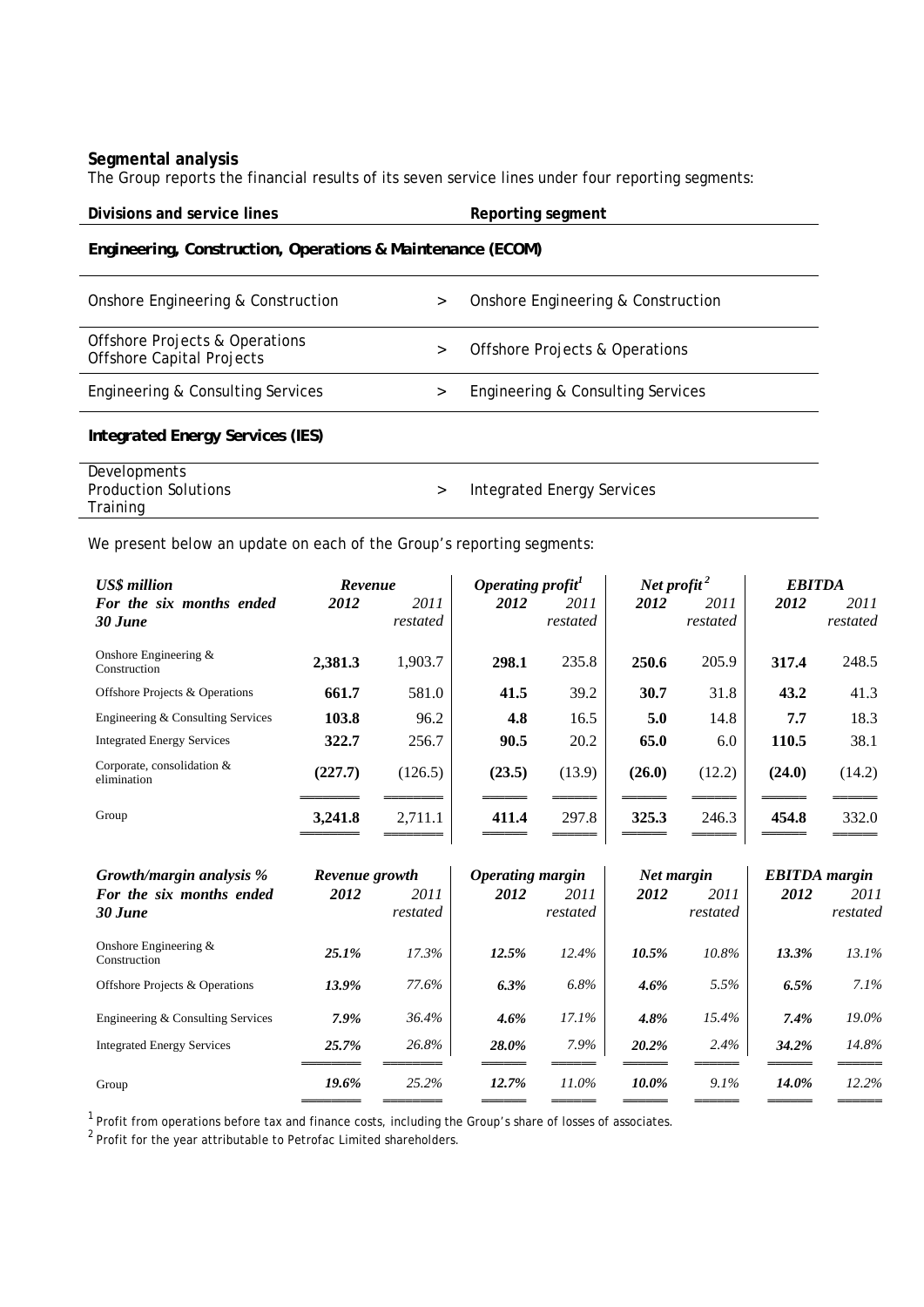## **Engineering, Construction, Operations & Maintenance**

Engineering, Construction, Operations & Maintenance designs and builds oil & gas facilities and operates, manages and maintains them on behalf of our customers.

## *Onshore Engineering & Construction*

Onshore Engineering & Construction undertakes engineering, procurement and construction (EPC) projects predominantly on a lump-sum basis, with a typical duration of two to four years. Onshore Engineering & Construction is predominantly focused on markets in the Middle East and Africa and the Commonwealth of Independent States.

We have made good progress across our portfolio of projects during the first half of the year, including on our major projects in Abu Dhabi, Algeria and Turkmenistan. In Algeria, we expect first oil from the El Merk project in Algeria during the second half of the year and the South Yoloten gas plant in Turkmenistan and the Asab oil field development in Abu Dhabi are both on schedule for completion in 2013. We have introduced hydrocarbons on the Kauther gas compression project in Oman and have substantially completed the Karan utilities and cogeneration project in Saudi Arabia.

## *New awards*

We have secured the following projects in 2012 to date:

## *Badra oilfield development project, Iraq*

In February 2012, we were awarded a US\$330 million lump-sum EPC contract by Gazprom for the first phase of the Badra oilfield development project. We will provide detailed design, engineering, procurement, construction, pre-commissioning, commissioning and start-up work on the Badra development's central processing facility, which comprises three crude oil processing trains. The first phase of the project is expected to come on stream in the second half of 2013, with final completion scheduled during the second half of 2015.

## *Petro Rabigh Phase II petrochemical expansion project, Saudi Arabia*

In July 2012, we announced the award of two EPC contracts for Petro Rabigh's (a joint venture between Saudi Aramco and Sumitomo Chemical Co Ltd) Phase II petrochemical project in Saudi Arabia. The EPC contracts are for tank farms in the north and south areas and common utilities. The projects, which are scheduled to be undertaken within 36 months, are some of the first major awards made by Saudi Aramco under their In-Kingdom EPC programme and will be delivered from our Saudi Arabia office in Al-Khobar.

## *Results*

Revenue for the first half of the year increased by 25.1% to US\$2,381.3 million (2011: US\$1,903.7 million), reflecting a substantial increase in activity levels compared with the corresponding period in the prior year, particularly on the South Yoloten project in Turkmenistan, the In Salah Gas southern fields development and the El Merk central processing facility in Algeria and the Asab field development in Abu Dhabi.

Net profit increased 21.7% to US\$250.6 million (2011: US\$205.9 million), representing a net margin of 10.5% (2011: 10.8%). Net margin is expected to be around 11% for the full year.

Onshore Engineering & Construction headcount increased from 6,600 to 7,800 over the first half of the year, reflecting the increase in activity levels.

At 30 June 2012, the Onshore Engineering & Construction backlog stood at US\$4.6 billion (31 December 2011: US\$6.4 billion). In addition, we secured US\$0.5 billion of awards that were pending contract signature and are not included in backlog at 30 June 2012.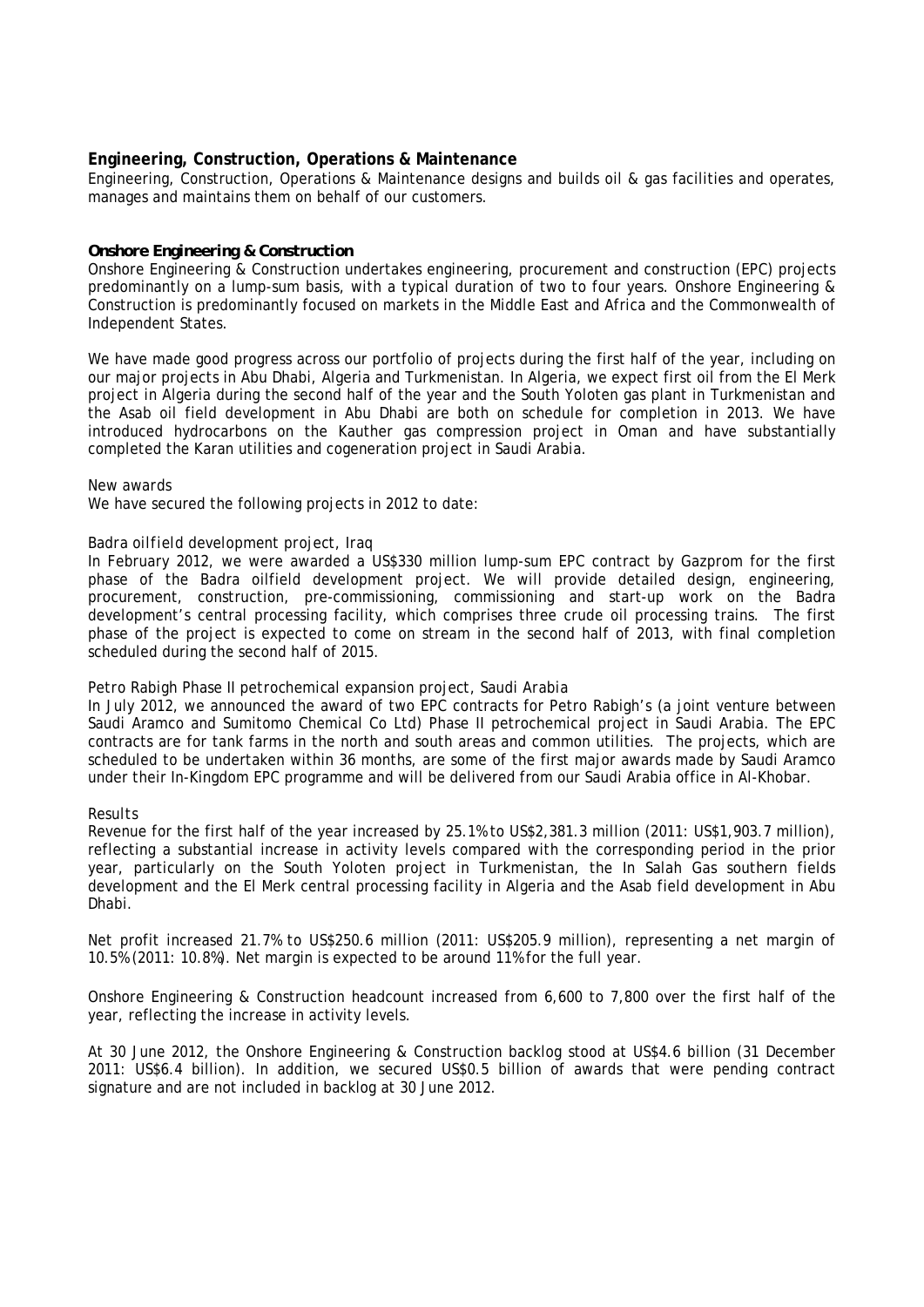## *Offshore Projects & Operations*

Offshore Projects & Operations provides engineering and construction services at all stages of greenfield and brownfield offshore projects. In addition, through the provision of operations support services, we deliver production and maintenance support and extend field life. The majority of Offshore Projects & Operations' activities are currently in the UK Continental Shelf (UKCS), but a growing proportion of activities are outside of the UK, including in the United Arab Emirates, Iraq, Malaysia and Thailand. Services are predominantly provided on a reimbursable basis, but often with incentive income linked to the successful delivery of performance targets. Many of our production and maintenance contracts are long-term (typically three to five years) and in the case of the provision of Duty Holder<sup>[1]</sup> services are generally open-ended. Increasingly, we are delivering our engineering and construction services on a lump-sum basis on offshore capital projects, as we progress our strategy of taking our onshore EPC capability offshore.

We have delivered record activity levels in Offshore Projects & Operations in the first half of the year, from both long-term operations support contracts and offshore capital projects, including work on a number of projects secured during 2011 and 2012, including: the FPF3 Duty Holder (Jasmine Venture) contract in Thailand; a maintenance contract for BP on the Rumaila field in Iraq; upgrade of the FPF1 floating production facility for the Greater Stella Area project (see Integrated Energy Services); the FPF5 (Ocean Legend) modification and upgrade prior to deployment on the West Desaru fault block in Malaysia; and completion of the upgrade and modification of the FPSO Berantai, which is now deployed in the Berantai field in Malaysia (see Integrated Energy Services). In addition, we have now achieved sufficient progress to commence profit recognition on the Laggan-Tormore gas plant on Shetland in the UK.

<sup>[1]</sup> Contracts where the Group takes full responsibility for managing a customer's asset and is responsible for the safety case of the asset.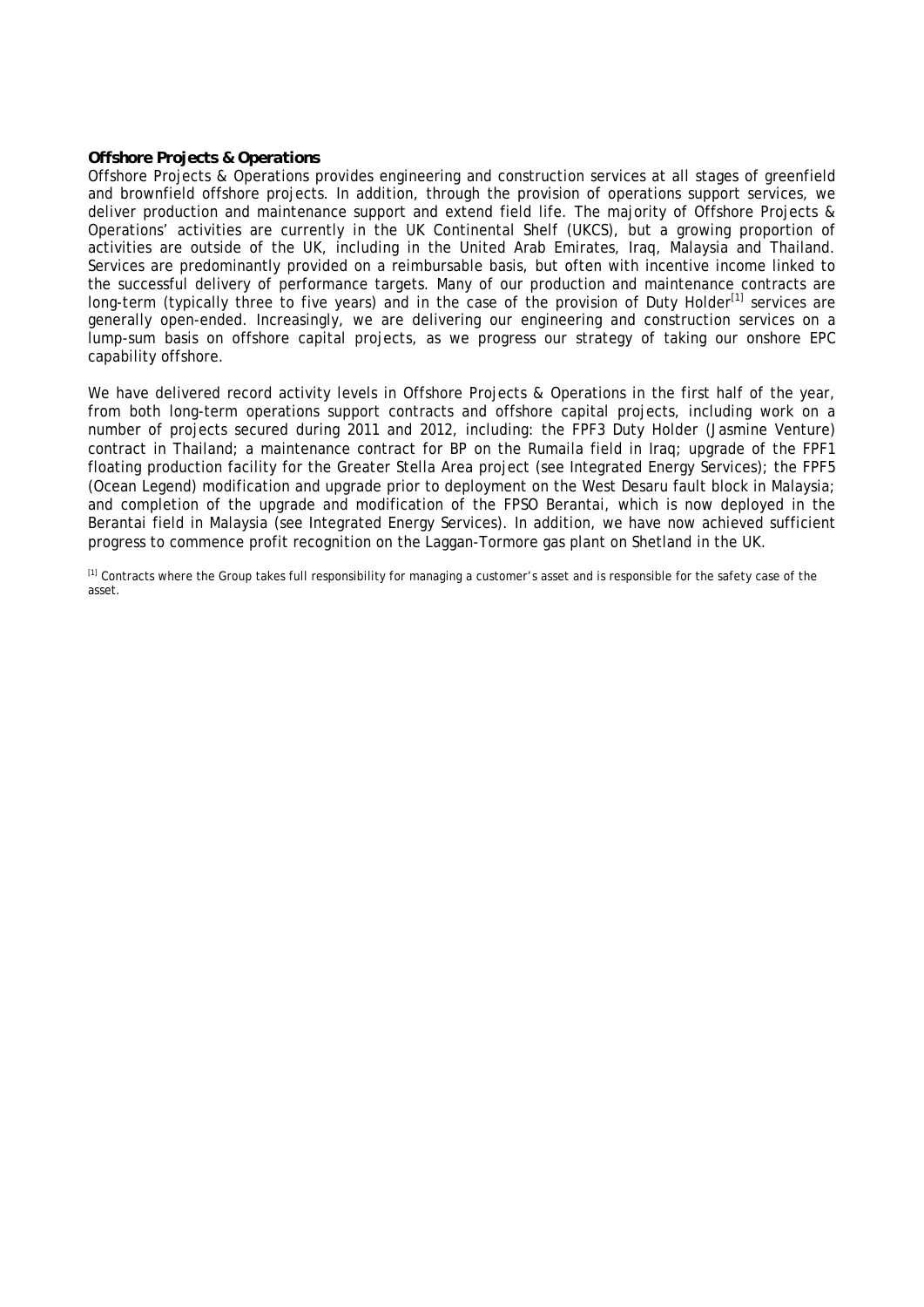## *New awards*

We have secured the following major new projects in 2012 to date:

## *Bekok-C platform refurbishment, Malaysia*

In May 2012, we were awarded a US\$220 million contract by PETRONAS Carigali Sdn Bhd, a subsidiary of PETRONAS, the Malaysian national oil company, for the refurbishment of the Bekok-C platform, located in the south-eastern part of the Malay basin. The project will be executed on an engineering, procurement, construction, installation and commissioning (EPCIC) alliance basis. Bekok-C is a manned platform serving as a gas processing and compression hub exporting gas from the Guntong, Tiong and Bekok fields of Block PM9 in addition to production of crude oil and gas from its own wells. Under the terms of the refurbishment project Petrofac will provide EPCIC services to the platform with the overall project expected to be completed in around 15 months.

## *Apache engineering and construction services, UK*

In July 2012, we announced a three-year contract (with two optional one-year extensions), worth approximately £100 million per annum, to provide onshore engineering and both onshore and offshore construction services to all of the Apache North Sea assets including the Beryl Alpha and Bravo platforms in the northern North Sea and the Scottish Area Gas Evacuation (SAGE) gas processing plant at St Fergus, Aberdeenshire. The contract represents an extension to, and continuation of, the current service contract which Petrofac holds for Apache's Forties platforms. Under the terms of the new contract Petrofac's scope will also include topside brownfield and greenfield activity in addition to interfacing with subsea contractors.

## *Results*

Revenue increased by 13.9% to US\$661.7 million (2011: US\$581.0 million), reflecting high activity levels on both long-term operations support contracts and offshore capital projects, particularly those referred to above.

Around 70% of Offshore Projects & Operations' revenue was generated in the UK and those revenues are generally denominated in sterling. The average US dollar to sterling exchange rate for the first half of 2012 was broadly in line with the prior period.

| <b>Financial reporting exchange rates</b> | 6 months ended 30 | <b>Year ended 31</b> | 6 months ended 30 |
|-------------------------------------------|-------------------|----------------------|-------------------|
| <b>US\$/Sterling</b>                      | <b>June 2012</b>  | December 2011        | <b>June 2011</b>  |
| Average rate for period                   | 1.58              | r.60-                | 1.62              |
| Period-end rate                           | 1.57              | 1.55                 | .60               |

Net profit was marginally lower at US\$30.7 million (2011: US\$31.8 million), as the prior period benefitted from a provision release following completion of a long-term maintenance services contract. Excluding the provision release, Offshore Projects & Operations net profit increased by 26%, reflecting contributions from a number of new projects, including the FPF5 (Ocean Legend) modification and upgrade and first time profit recognition on the Laggan-Tormore gas plant project.

Headcount was marginally lower at 30 June 2012 at 4,000 (31 December 2011: 4,100).

Offshore Projects & Operations backlog increased to US\$2.8 billion (31 December 2011: US\$2.7 billion), reflecting new awards and extensions secured in the first half of the year. In addition, we secured US\$0.6 billion of awards that were pending contract signature at 30 June 2012 which were not included in backlog.

#### *Engineering & Consulting Services*

Engineering & Consulting Services operates as our centre of technical engineering excellence providing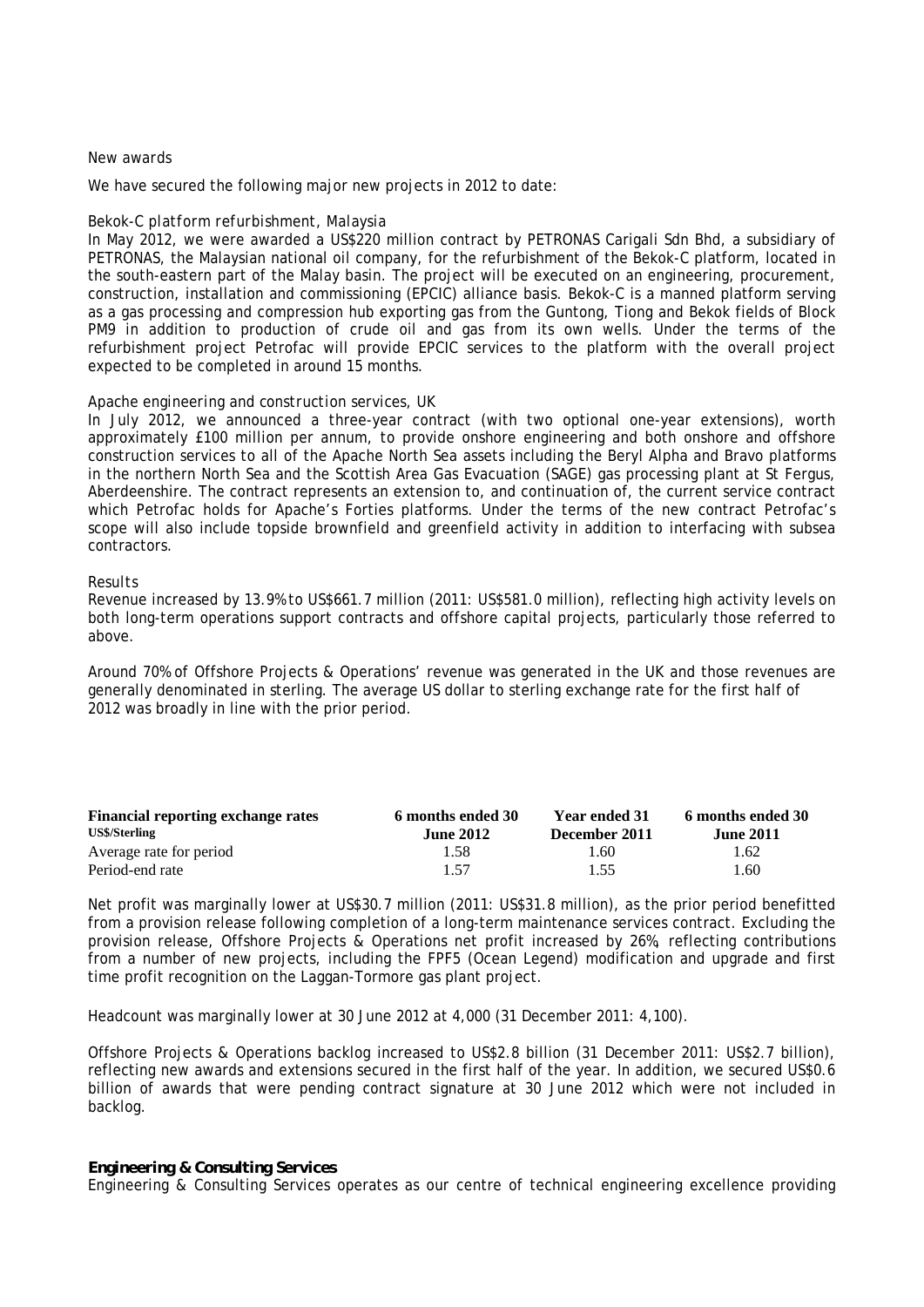high-calibre engineering resources and technical assurance services across onshore and offshore oil & gas projects. Engineering & Consulting Services provides early stage engineering studies, including conceptual studies and front end engineering and design (FEED) studies, to external customers and in support of ECOM and IES projects, primarily on a reimbursable basis.

We have secured a number of conceptual studies and FEED studies in Africa and the CIS during the year to date, for example, a FEED study on behalf of Rialto Energy and Société Nationale d'Opérations Pétrolières de la Côte d'Ivoire for the Gazelle field in Côte d'Ivoire, which may lead to interesting follow-on opportunities.

## *Acquisitions*

As announced in February, we acquired KW Limited, a high-end subsea pipeline consulting and engineering services business which complements the existing skills in Engineering & Consulting Services and will enable us to strengthen our leading engineering proposition offshore.

## *Results*

Revenue for the period increased 7.9% to US\$103.8 million (2011: US\$96.2 million), reflecting an increase in activity levels.

Net profit was lower at US\$5.0 million (2011: US\$14.8 million), as despite an increase in overall activity levels, there was a decline in utilisation rates. The first half of 2011 also benefitted from the recognition of profit in relation to the vesting of Seven Energy warrants.

Headcount was marginally higher at 30 June 2012 at 2,500 (31 December 2011: 2,300).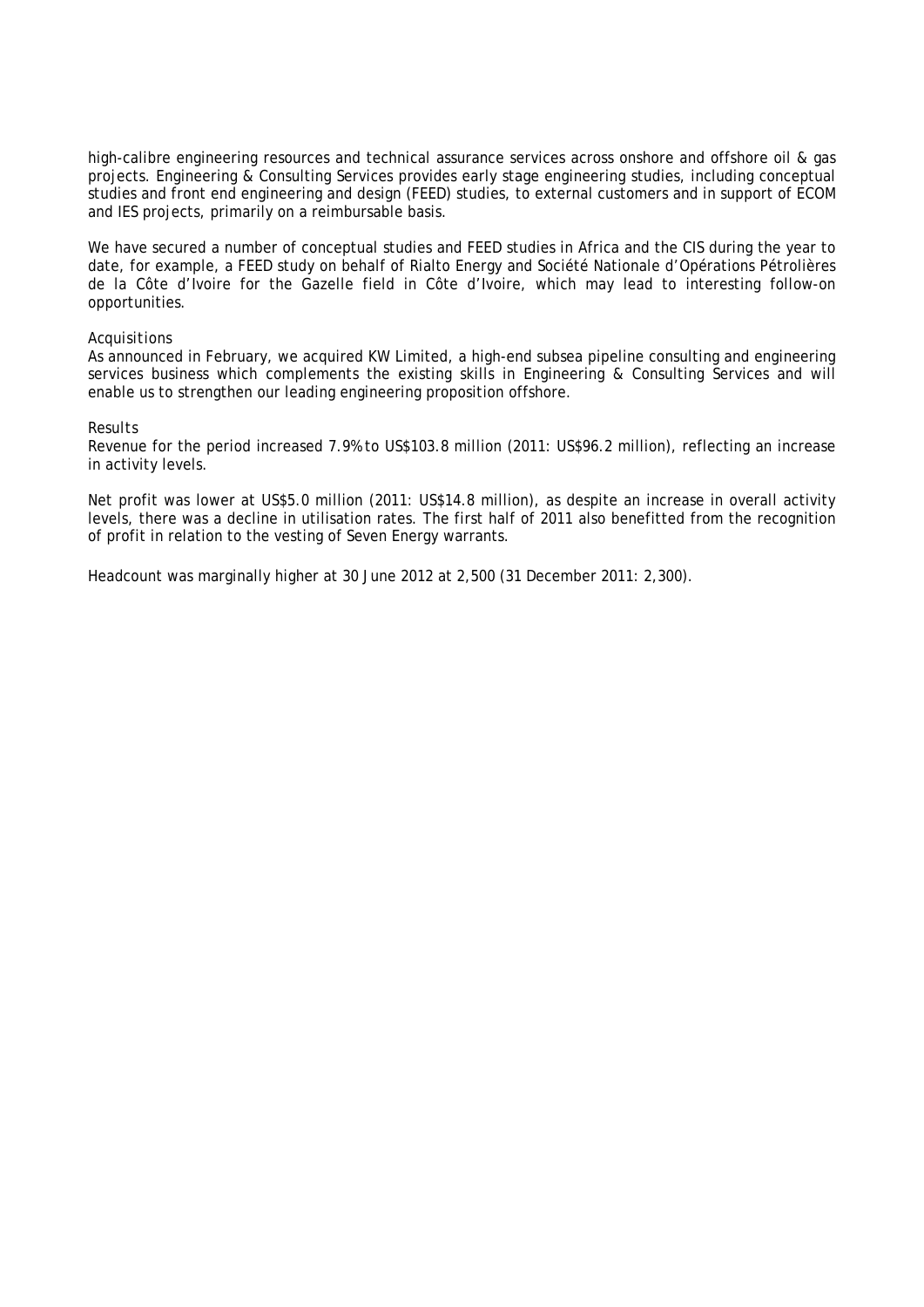## **Integrated Energy Services**

Integrated Energy Services comprises three discrete but integrated service lines, Developments, Production Solutions and Training Services. Where we can leverage our service capabilities to enhance value, mitigate risks and reduce costs, Integrated Energy Services provides a fully integrated service offering for resource holders under flexible commercial models that are aligned to their requirements. Projects cover upstream developments, both greenfield and brownfield, and related energy infrastructure projects, and can include the provision of financial capital in addition to our intellectual capital.

Our service offering is underpinned by the ability to develop resource holders' local capability through the provision of technical skills training programmes and competency development and assurance frameworks. For example, in January 2012, we were awarded a five-year contract to run Saudi Petroleum Services Polytechnic's Centre for Construction Skills and Drilling training. We received our first intake of students in April, which include local workers for Aramco along with staff from its contractor base.

Integrated Energy Services deploys its services to meet the individual needs of customers using a range of commercial frameworks, including: Production Enhancement Contracts (PEC), Risk Service Contracts (RSC) and traditional upstream equity investment models including both Production Sharing Contracts (PSC) and royalty concessions.

## *Production Enhancement Contracts*

In January 2012, we announced a Co-operation Agreement with Schlumberger Production Management, under which we will work together to deliver integrated and high-value Production Enhancement Contracts. We recently secured our first joint Production Enhancement Contract on the Pánuco Contract Area in Mexico. The Pánuco Contract Area represents the largest resource of the recent awards by PEMEX, and includes four mature onshore fields, which were discovered in the early 1900s, with original oil in place of approximately 6.8 billion barrels. The Pánuco Contract Area has a recovery factor of around 10% to date. We believe that the complementary skill sets of Petrofac and Schlumberger and our proven execution capability will maximise the potential of these fields for PEMEX. The contract, which runs for 30 years, is expected to be signed later this month and field operations are expected to start around the beginning of 2013. Elsewhere in Mexico, we have made a good start on the Magallanes and Santuario Production Enhancement Contracts with three drilling rigs and one work over rig active on the blocks.

On the Ticleni production enhancement contract for Petrom in Romania we have recently commenced a two rig drilling programme as well as progressing other key work items, such as the working over and/or maintenance of currently producing wells and the reactivation of shut-in wells, in addition to the water flood programme.

In the first half of the year we produced a total of 2.4 million barrels of oil equivalent (mboe) (2011: 0.6 mboe), including five months of production from the Magallanes and Santuario Production Enhancement Contracts which commenced on 1 February 2012.

## *Risk Service Contracts*

In January 2011, we secured our first RSC in Malaysia, to lead the development of the Berantai field, offshore Peninsular Malaysia, for PETRONAS. We have a 50% interest in the RSC, alongside local partner SapuraKencana.

Under the terms of the RSC, we will receive a rate of return linked to our performance against an agreed incentive structure, including project costs, timing to first gas and sustained gas delivery measured six months after project completion, with an ongoing incentive structure based on operational uptime.

The wellhead platform, subsea infrastructure and gas export pipeline are in place and the drilling programme is progressing well. The FPSO Berantai is now on location and final commissioning works are in progress.

## *Production Sharing Contracts (PSC) and royalty concessions*

We are progressing the third phase of development (West Desaru) of Block PM304, Offshore Malaysia, following approval of the Field Development Programme (FDP) by PETRONAS in February 2012. We are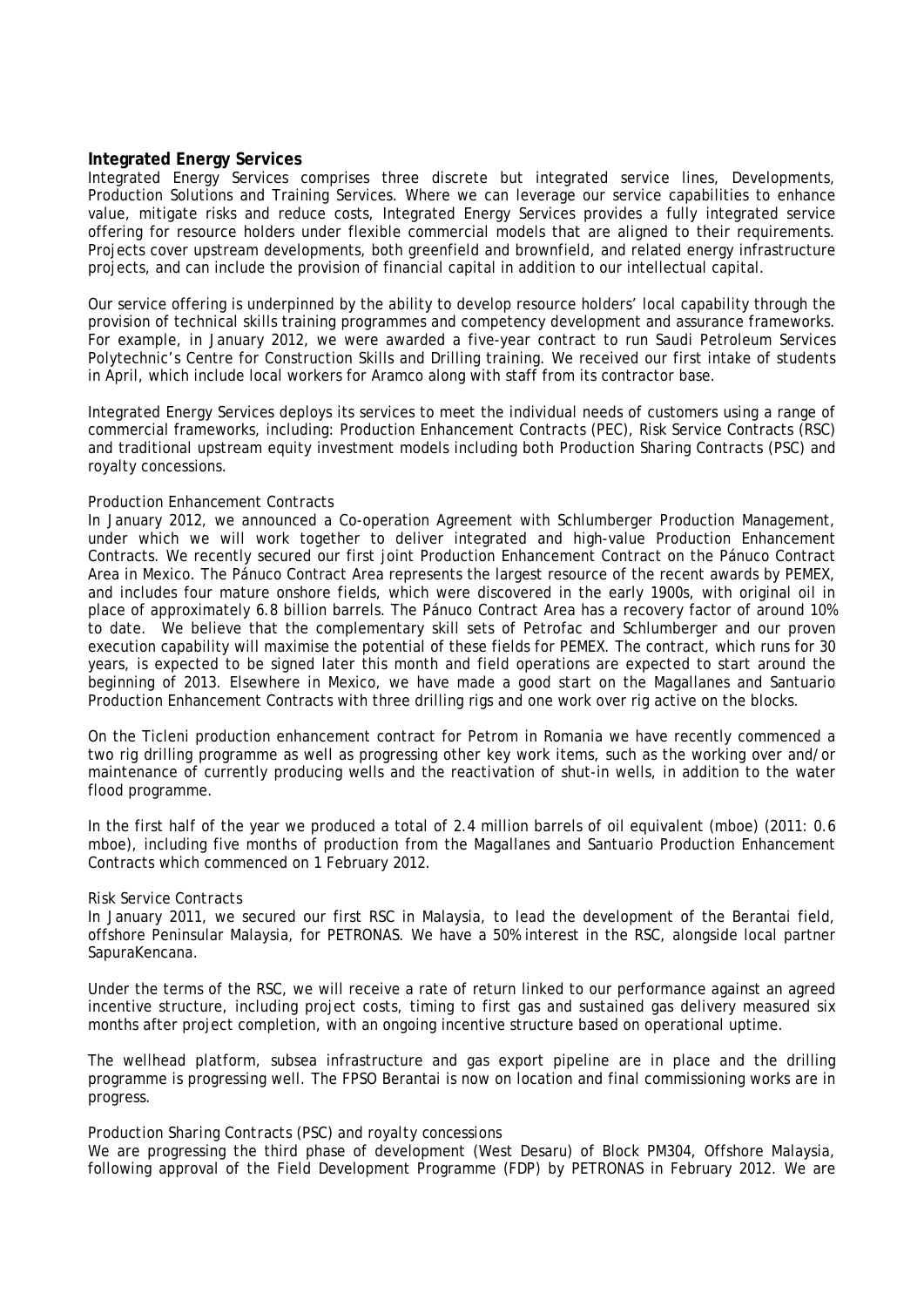accelerating the development by introducing an Early Production System which will deploy the upgraded FPF5 Mobile Offshore Production Unit (formerly the Ocean Legend), initially exporting stabilised crude oil through existing facilities, and ultimately through the phase two FPSO after its arrival in the Cendor field in 2013. First oil is expected in the fourth quarter of 2012.

The Chergui gas plant in Tunisia continues to perform strongly and we have recently commenced drilling the first of two to three wells in our 2012 development programme to appraise further the concession area.

In October 2011, we signed an agreement that will see the deployment of the floating production facility FPF1 ('the FPF1') on the Greater Stella Area development in the North Sea. Following the FDP submission in early 2012, we have finalised the sale of 75% of the share capital in the company holding the FPF1 to Ithaca Energy Inc ('Ithaca') and Dyas BV. We will acquire a combined 20% interest in the Greater Stella Area from the other co-venturers in the development, consisting of three UKCS licences.

In the first half of the year our net entitlement from production was a total of 0.7 million barrels of oil equivalent (mboe) (2011: 0.8 mboe) from the first phase of the PM304 Cendor field and the Chergui gas plant.

## *Results*

Integrated Energy Services' revenue increased by 25.7% to US\$322.7 million (2011: US\$256.7 million), reflecting substantial progress on the Berantai RSC and commencement of the Magallanes and Santuario PECs.

Net profit for the first half of the year was substantially higher at US\$65.0 million (2011: US\$6.0 million), reflecting first time profit recognition on the Berantai RSC and the profit from the sale of 75% of the share capital in the company holding the FPF1. As a result of loss of control over this subsidiary which arises on sale of 75% of the share capital, accounting standards require us to fair value our remaining investment in associate and recognise the uplift in the fair value in the profit and loss account. The total contribution from the FPF1 transaction was approximately US\$36 million.

Headcount increased to 2,800 at 30 June 2012 (December 2011: 2,300), primarily due to the commencement of the Magallanes and Santuario PECs and development of our projects in Malaysia.

Integrated Energy Services' backlog stood at US\$1.5 billion at 30 June 2012 (31 December 2011: US\$1.6 billion).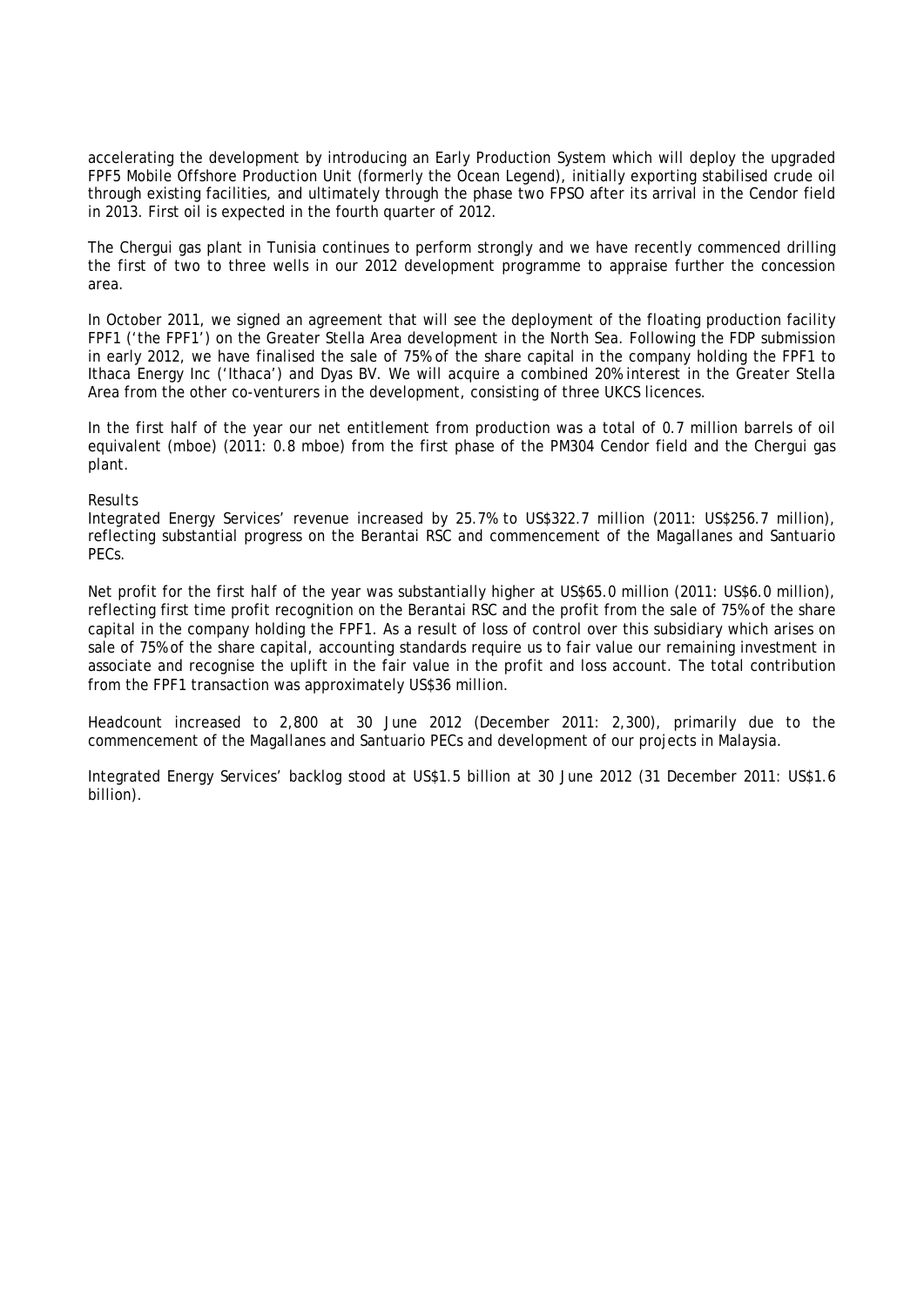## **Principal risks and uncertainties**

The principal risks and uncertainties that could lead to a significant loss of reputation or prevent us from delivering our five-year strategic plan are summarised here, along with our approach to mitigating these risks. These key risks and uncertainties have not materially changed since the publication of our 2011 Annual Report. Details of our risk framework are included in the Group's Annual report and accounts 2011 on pages 86 to 87.

| <b>Risk</b>                                                                                                                                                                                                                                                                                                                                                                                                                                                 | Mitigation and management                                                                                                                                                                                                                                                                                                                                                                                                                                                                                                                                                                                                                                                                                                                                                                                                                                                                                                                                                                                                                                                                                                                                                                                              | Comments/links                                                                                                                                                                                                                                                                                                                                                                                                                                                                   |
|-------------------------------------------------------------------------------------------------------------------------------------------------------------------------------------------------------------------------------------------------------------------------------------------------------------------------------------------------------------------------------------------------------------------------------------------------------------|------------------------------------------------------------------------------------------------------------------------------------------------------------------------------------------------------------------------------------------------------------------------------------------------------------------------------------------------------------------------------------------------------------------------------------------------------------------------------------------------------------------------------------------------------------------------------------------------------------------------------------------------------------------------------------------------------------------------------------------------------------------------------------------------------------------------------------------------------------------------------------------------------------------------------------------------------------------------------------------------------------------------------------------------------------------------------------------------------------------------------------------------------------------------------------------------------------------------|----------------------------------------------------------------------------------------------------------------------------------------------------------------------------------------------------------------------------------------------------------------------------------------------------------------------------------------------------------------------------------------------------------------------------------------------------------------------------------|
| Sovereign, country and financial market                                                                                                                                                                                                                                                                                                                                                                                                                     |                                                                                                                                                                                                                                                                                                                                                                                                                                                                                                                                                                                                                                                                                                                                                                                                                                                                                                                                                                                                                                                                                                                                                                                                                        |                                                                                                                                                                                                                                                                                                                                                                                                                                                                                  |
| Overexposure to single<br>market /country /higher-<br>risk jurisdictions<br>Excessive concentration<br>to a particular market or<br>geography may have a<br>significant impact on the<br>delivery of our five-year<br>strategic plan.                                                                                                                                                                                                                       | Formal exposure limits are not set, but our Executive Management and<br>the Board consider our concentration risk when they review entry into<br>new projects.<br>We take all reasonable measures to reduce and limit our commercial<br>exposure through the use of, for example, out of country arbitration,<br>advanced payments and careful cash management. Specific<br>consideration of this risk is a feature of the Group Risk Committee and<br>the Board Risk Committee.                                                                                                                                                                                                                                                                                                                                                                                                                                                                                                                                                                                                                                                                                                                                       | See pages 18 to 21 of the<br>Group's Annual report and<br>accounts 2011 for details of<br>how our ECOM and IES<br>divisions are diversifying our<br>business.                                                                                                                                                                                                                                                                                                                    |
| Counterparty failure<br>Financial or commercial<br>exposure from the failure<br>of key financial<br>institutions, customers,<br>partners or<br>subcontractors.                                                                                                                                                                                                                                                                                              | We aim to minimise our cashflow exposure on contracts and where we<br>deploy capital alongside our services, such as in Integrated Energy<br>Services, we will only do so where we are comfortable with the<br>counterparty risk and the contractual terms and conditions.<br>With respect to financial counterparty risk, we regularly monitor our<br>exposure and ensure that our financial assets are spread across a large<br>number of creditworthy financial institutions. Our Sovereign and<br>Financial Market Risk Policy requires that material financial<br>counterparty risk is only held with counterparties that are rated by<br>Standard and Poor's as "A" or better (or equivalent rating from<br>Moody's).                                                                                                                                                                                                                                                                                                                                                                                                                                                                                            | See our Sovereign and<br>Financial Market Risk Policy -<br>available on our website:<br>www.petrofac.com/<br>governancedownloads                                                                                                                                                                                                                                                                                                                                                 |
| Liquidity risk<br>There is a risk that we are<br>unable to meet our<br>financial obligations as<br>they fall due.                                                                                                                                                                                                                                                                                                                                           | We manage liquidity risk by ensuring that we maintain an adequate<br>level of liquidity in the form of cash, readily available short-term<br>investments or committed credit facilities at all times.                                                                                                                                                                                                                                                                                                                                                                                                                                                                                                                                                                                                                                                                                                                                                                                                                                                                                                                                                                                                                  | See note 34 to the financial<br>statements of the Group's<br>Annual report and accounts<br>2011.                                                                                                                                                                                                                                                                                                                                                                                 |
| <b>Business disruption</b><br>We are exposed to<br>potential regime change<br>and civil/political unrest,<br>civil war or sanctions that<br>could affect our<br>operations.                                                                                                                                                                                                                                                                                 | We monitor carefully the changing landscape of political risk,<br>particularly for countries that are regarded as high risk. This is also<br>reviewed regularly by the Board and the Board Risk Committee.<br>For high-risk countries our management will also seek to manage our<br>exposure in individual contracts, when agreeing terms and conditions<br>with our customers.                                                                                                                                                                                                                                                                                                                                                                                                                                                                                                                                                                                                                                                                                                                                                                                                                                       |                                                                                                                                                                                                                                                                                                                                                                                                                                                                                  |
| Commodity or currency<br>Significant movements in<br>exchange rates could<br>impact our financial<br>performance.<br>Oil & gas prices may have<br>an impact on the level of<br>new investment in the<br>industry and may affect<br>demand for our services.<br>The financial performance<br>of Integrated Energy<br>Services is more leveraged<br>to the price of oil & gas<br>through its Production<br>Sharing Contracts/royalty<br>concession positions. | The majority of our revenues are denominated in US dollars or<br>currencies pegged to the US dollar. In contracts priced in US dollars (or<br>currencies pegged to the US dollar) where the Group is procuring<br>equipment or incurring costs in other currencies, we aim to hedge fully<br>transactional exposures using forward currency contracts.<br>Offshore Projects & Operations' revenues and costs are principally<br>denominated in sterling. Our policy is not to hedge the sterling profits<br>generated by these activities as they are substantially matched by the<br>sterling costs of our corporate office and other UK-based activities.<br>As detailed in the 'Operating environment' section of the Group's<br>Annual report and accounts 2011, we expect demand for our services<br>to remain robust and not be materially impacted by short-term<br>fluctuation in oil & gas prices.<br>Under our sovereign and financial market risk policy we aim to hedge,<br>on a rolling annual basis, the net profit exposure resulting from at least<br>75% of our low-estimate of hydrocarbon production. We will not<br>undertake hedging until a development has achieved steady-state<br>production. | See note 34 to the financial<br>statements of the Group's<br>Annual report and accounts<br>2011 for details of our oil &<br>gas derivative instruments<br>and foreign currency<br>exposures and how they are<br>managed.<br>Over the medium-term,<br>growth in the Integrated<br>Energy Services division is<br>expected to be primarily<br>driven by Production<br>Enhancement Contracts and<br>Risk Service Contracts, where<br>we have no direct oil & gas<br>price exposure. |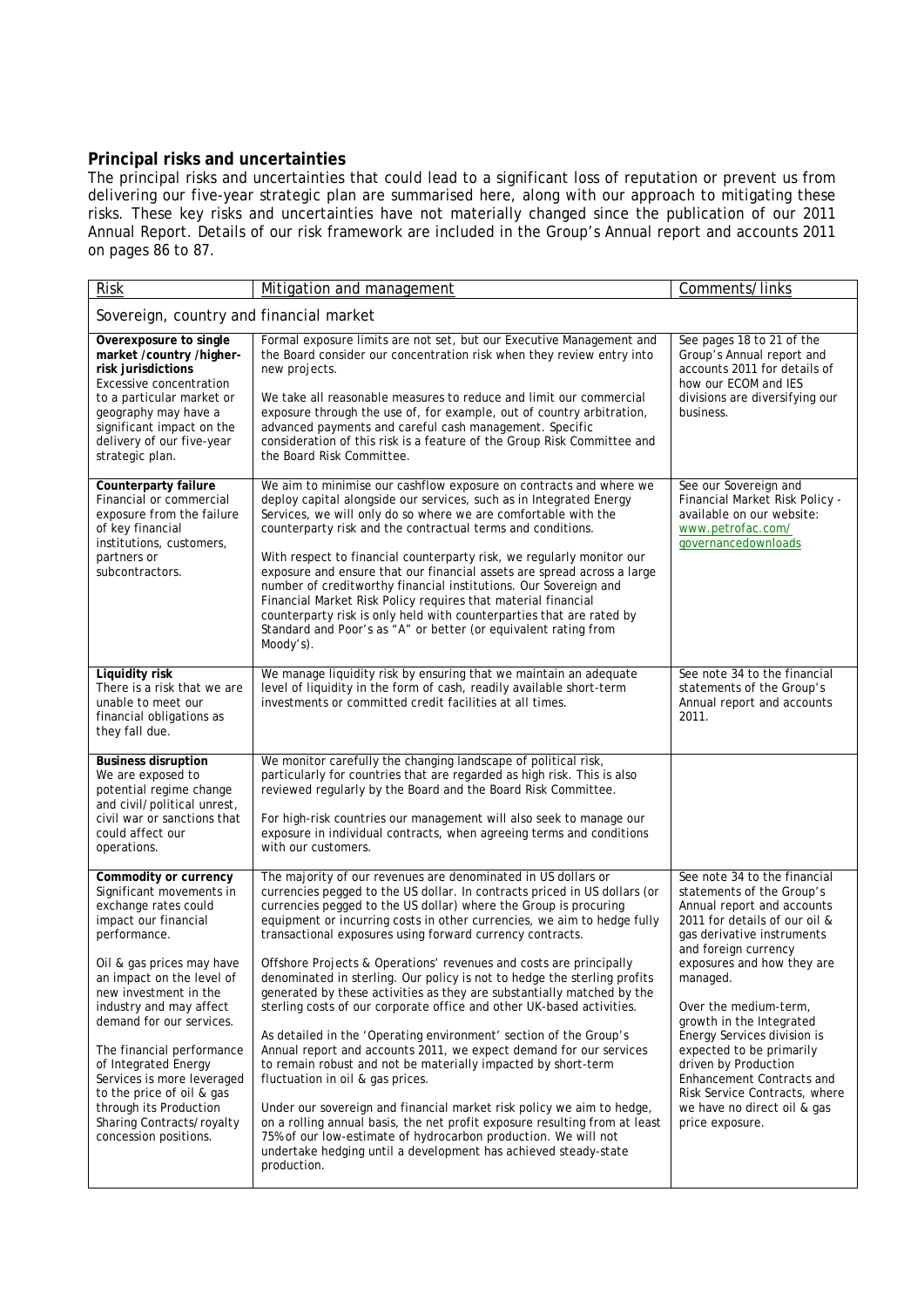| <b>Risk</b>                                                                                                                                                                                                                                                | Mitigation and management                                                                                                                                                                                                                                                                                                                                                                                                                                                                                                                                                                                                                                                                                                                                                                                                                                                                                                                                                                                                                                                                                                                                                                                                                              | Comments/links                                                                                                                                                                                                      |
|------------------------------------------------------------------------------------------------------------------------------------------------------------------------------------------------------------------------------------------------------------|--------------------------------------------------------------------------------------------------------------------------------------------------------------------------------------------------------------------------------------------------------------------------------------------------------------------------------------------------------------------------------------------------------------------------------------------------------------------------------------------------------------------------------------------------------------------------------------------------------------------------------------------------------------------------------------------------------------------------------------------------------------------------------------------------------------------------------------------------------------------------------------------------------------------------------------------------------------------------------------------------------------------------------------------------------------------------------------------------------------------------------------------------------------------------------------------------------------------------------------------------------|---------------------------------------------------------------------------------------------------------------------------------------------------------------------------------------------------------------------|
| Operational and contractual                                                                                                                                                                                                                                |                                                                                                                                                                                                                                                                                                                                                                                                                                                                                                                                                                                                                                                                                                                                                                                                                                                                                                                                                                                                                                                                                                                                                                                                                                                        |                                                                                                                                                                                                                     |
| Loss of major customer<br>relationship<br>Overexposure to any one<br>customer could have a<br>significant impact if we<br>were to lose that<br>customer relationship.                                                                                      | We monitor the total value of contracts by customer to ensure that we<br>are not overly dependent upon any one customer.<br>Furthermore, we have a formal programme to ensure that we maintain<br>a regular dialogue with our major customers at a senior level to<br>understand their future plans and to understand any concerns they may<br>have with regard to our performance.                                                                                                                                                                                                                                                                                                                                                                                                                                                                                                                                                                                                                                                                                                                                                                                                                                                                    |                                                                                                                                                                                                                     |
| Competition<br>There is a risk that we<br>lose our market position<br>in a strategic geography<br>or market.                                                                                                                                               | As noted in the 'Operating environment' section of the Group's Annual<br>report and accounts 2011, we expect the demand for our services to<br>remain robust over the long-term, albeit we face significant<br>competition in many of our markets.<br>Our five-year strategic plans assume that a high level of competition<br>continues, however, our geographic and service expansion, including<br>the provision of Integrated Energy Services, has helped to grow the size<br>of the addressable market for our services, and we remain confident<br>that we will more than double our recurring Group 2010 earnings by<br>2015.                                                                                                                                                                                                                                                                                                                                                                                                                                                                                                                                                                                                                   | See pages 20 to 21 of the<br>Group's Annual report and<br>accounts 2011 for details of<br>how we plan to deliver our<br><b>Integrated Energy Services</b><br>strategy.                                              |
| Major environmental,<br>asset integrity or<br>accident event<br>A serious environmental,<br>asset integrity or health<br>and safety incident on any<br>of our projects has the<br>potential to cause<br>significant commercial<br>and reputational damage. | Our strong culture of health, safety and environmental awareness is<br>central to our operational and business activities, our system of<br>business management and our delivery of quality and business<br>excellence. As we enter new geographical markets, sometimes with<br>new customers and partners, and assume responsibility for new<br>infrastructure, it is particularly important that our focus on these<br>issues is maintained. Our financial exposure to a significant<br>environmental, asset integrity, or health and safety incident is<br>generally mitigated through our commercial arrangements and<br>insurance programme, although such an incident may have an adverse<br>impact on our reputation.                                                                                                                                                                                                                                                                                                                                                                                                                                                                                                                           | Recorded incident data<br>demonstrates our ongoing<br>improvement in managing<br>health safety and<br>environmental risks (see<br>pages 60 to 63 of the Group's<br>Annual report and accounts<br>2011 for details). |
| Contract performance<br>Our financial performance<br>could be significantly<br>affected by the<br>performance of a<br>relatively small number of<br>large contracts.                                                                                       | We have a strong track-record of successful project execution which<br>reflects our rigorous approach to risk identification and mitigation,<br>from tender to project completion.<br>Our progress made on key projects is formally reported to the Board<br>and senior management (who also receive a detailed risk analysis) on a<br>regular basis.<br>Our design integrity assurance process involves the robust challenge of<br>design specifications, whether or not they are defined by the<br>customer, including peer assessment. We undertake ongoing reviews of<br>integrity risk throughout the life of a project.<br>Our subcontractor risk management strategy involves the retention of<br>competent subcontractors with a track record of delivery. We have a<br>number of strong subcontractor relationships with proven high quality<br>companies that we seek to work with wherever possible.<br>We seek to avoid the acceptance of any liabilities that are<br>unquantifiable or for which we could not reasonably be regarded as<br>responsible, including losses of a consequential nature. We monitor the<br>adequacy of insurance provision and the extent to which we can bear<br>the financial consequences of a catastrophe. | See our Operational and<br>Contractual Risk Policy -<br>available on our website:<br>www.petrofac.com/<br>governancedownloads                                                                                       |
| Organisational and<br>succession<br>The availability of skilled<br>personnel, particularly at<br>a senior level, remains<br>one of the most<br>significant challenges<br>facing the oil & gas<br>industry.                                                 | We remain confident that our policies to promote and reward on merit,<br>targeted, but extensive, employee share ownership, management and<br>technical training programmes and access to international labour<br>markets, in particular the Middle East, Indian subcontinent and Asia, a<br>portfolio of world-class projects and exciting prospects for continued<br>growth will enable us to attract and retain the necessary skilled<br>personnel to undertake our projects in hand.                                                                                                                                                                                                                                                                                                                                                                                                                                                                                                                                                                                                                                                                                                                                                               | See 'Our people' on pages 57<br>to 59 of the Group's Annual<br>report and accounts 2011.                                                                                                                            |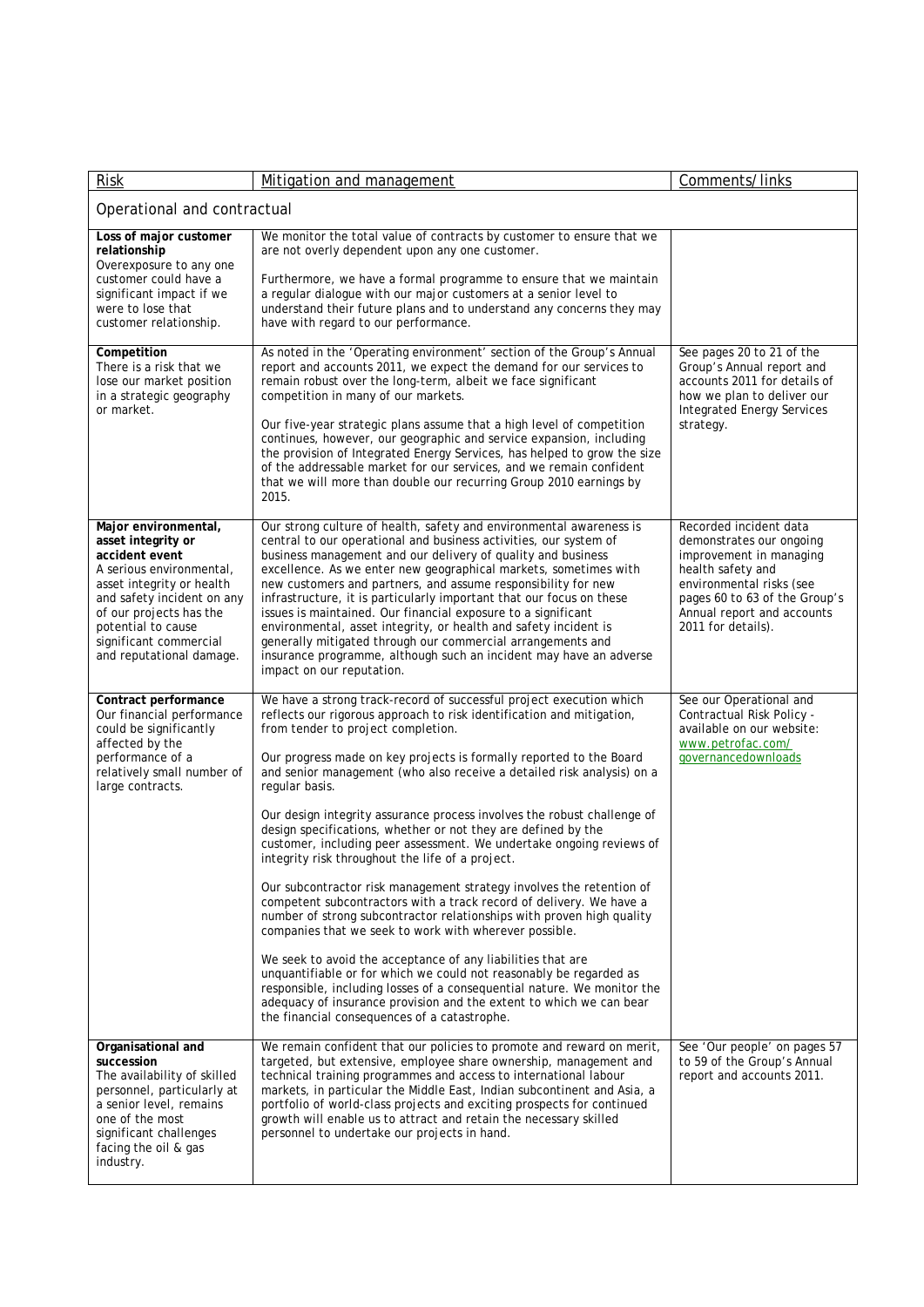| <b>Risk</b>                                                                                                                                                                                                                                                                                    | Mitigation and management                                                                                                                                                                                                                                                                                                                                                                                                                                                                                                                                             | Comments/links                                                                                                                                                             |
|------------------------------------------------------------------------------------------------------------------------------------------------------------------------------------------------------------------------------------------------------------------------------------------------|-----------------------------------------------------------------------------------------------------------------------------------------------------------------------------------------------------------------------------------------------------------------------------------------------------------------------------------------------------------------------------------------------------------------------------------------------------------------------------------------------------------------------------------------------------------------------|----------------------------------------------------------------------------------------------------------------------------------------------------------------------------|
| Ethical, social and regulatory                                                                                                                                                                                                                                                                 |                                                                                                                                                                                                                                                                                                                                                                                                                                                                                                                                                                       |                                                                                                                                                                            |
| Major breach of our Code<br>of Business Conduct<br>Relating to working with<br>communities, workforce<br>relations, etc.                                                                                                                                                                       | We take appropriate measures to understand the social risks and<br>impacts of our business activities and take steps to mitigate these risks<br>by engaging with, supporting and investing in the local communities<br>affected by our operations. We also seek assurances that all third<br>parties over whom we have responsibility or who are acting under our<br>direction conduct their business with us in a manner that is consistent<br>with the principles set out in our Ethical, Social and Regulatory Risk<br>policy and in our Code of Business Conduct. | See our Ethical, Social and<br>Regulatory Risk Policy and<br>Code of Business Conduct -<br>both available on our website:<br>www.petrofac.com/<br>governancedownloads      |
| Major regulatory breach,<br>including bribery and<br>corruption<br>We recognise the<br>potential financial and<br>reputational risk that<br>could result from a breach<br>of local or international<br>laws, particularly in<br>respect of behaviour<br>relating to bribery and<br>corruption. | Management takes a risk-based approach to due diligence and risk<br>assessment and has increased the level of due diligence undertaken in<br>respect of new contracts in pre-defined high-risk countries, including<br>commissioning independent investigation where appropriate.                                                                                                                                                                                                                                                                                     | See page 64 of the Group's<br>Annual report and accounts<br>2011 for details of our<br>compliance and training<br>programme in relation to<br>anti-bribery and corruption. |

## **Going concern**

The financial position of the Company, its cash flows, liquidity position and borrowing facilities, and its business activities, together with the factors likely to affect its future development, performance and position are set out in this Business Review and in the Group's Annual report and accounts 2011 on pages 2 to 50. In addition, note 34 to the Group's Annual report and accounts 2011 includes the Company's objectives, policies and processes for managing its capital; its financial risk management objectives; details of its financial instruments and hedging activities; and its exposures to credit risk and liquidity risk.

The Company has access to considerable financial resources together with long-term contracts with a number of customers and suppliers across different geographic areas and industries. As a consequence, the Directors believe that the Company is well placed to manage its business risks successfully.

The Directors have a reasonable expectation that the Company has adequate resources to continue in operational existence for the foreseeable future. Thus they continue to adopt the going concern basis of accounting in preparing the annual financial statements.

## **Outlook**

Based on our good performance in the year to date, we continue to expect to deliver full year net profit growth in 2012 of at least 15%. Year-on-year growth in net profit in the second half of 2012 will be lower than in the first half of the year given the phasing of the profit from the FPF1 transaction and the initial profit recognition in respect of the South Yoloten project included in the second half results for 2011.

In our ECOM division, we see a significant number of bidding opportunities in our core markets in the Middle East, Africa, the Commonwealth of Independent States, Europe and Asia Pacific. However, we have seen delays in the award of onshore engineering and construction projects from 2012 into 2013. We therefore expect Onshore Engineering & Construction backlog to remain broadly flat across the remainder of 2012. Looking ahead, based on underlying growth in industry spend and project awards delayed from 2012, we anticipate a larger addressable market for Onshore Engineering & Construction in 2013. Given our competitive positioning and proven track record in project execution we expect to capitalise on the greater level of market opportunities and anticipate growth in our Onshore Engineering & Construction backlog during 2013.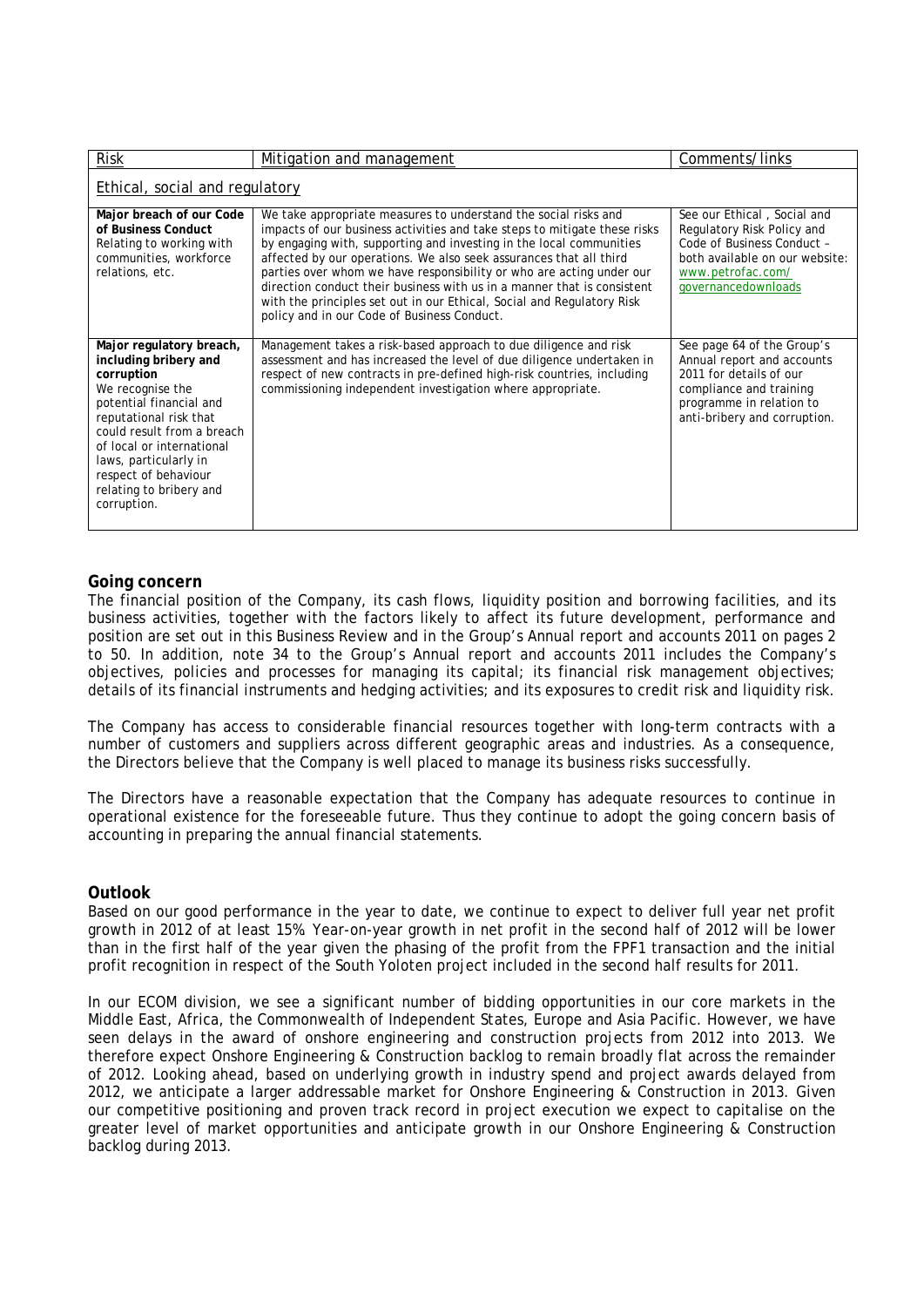In Offshore Projects & Operations, we have good revenue visibility following a strong run of recent awards and we are continuing our high levels of bidding activity on both long-term operations support contracts and offshore capital projects.

In Integrated Energy Services, we are focused on building upon our execution track record, with important delivery milestones throughout 2012 and 2013 on our existing projects. We expect to deliver strong earnings growth in IES in 2012 driven by: initial profit recognition on the Berantai Risk Service Contract; the sale of 75% of the FPF1 floating production facility as part of the Greater Stella Area transaction; commencement of the Magallanes and Santuario Production Enhancement Contracts; and growing production on the Ticleni Production Enhancement Contract in Romania. Our existing projects substantially underpin our medium-term growth plans of generating net profit from IES of at least US\$300 million in 2015<sup>1</sup> and we are engaged in ongoing discussions with a number of resource holders in respect of potential additional projects.

Overall, we remain confident of achieving our target of more than doubling our recurring 2010 Group earnings by 2015.

<sup>1</sup> See our IES data pack for more details<u>: http://www.petrofac.com/index.asp?pageid=466</u>.

## **INTERIM CONDENSED CONSOLIDATED INCOME STATEMENT For the six months ended 30 June 2012**

|                                                                                | <b>Notes</b>   | <b>6</b> months<br>ended<br>30 June<br>2012<br><b>Unaudited</b><br><b>US\$'000</b> | 6 months<br>ended<br>30 June<br>2011<br><b>Unaudited</b><br>US\$'000 | Year<br>ended<br>31 December<br>2011<br>Audited<br><b>US\$'000</b> |
|--------------------------------------------------------------------------------|----------------|------------------------------------------------------------------------------------|----------------------------------------------------------------------|--------------------------------------------------------------------|
| <b>Revenue</b>                                                                 | $\overline{4}$ | 3,241,757                                                                          | 2,711,081                                                            | 5,800,719                                                          |
| Cost of sales                                                                  |                | (2,687,528)                                                                        | (2, 288, 831)                                                        | (4,840,943)                                                        |
| <b>Gross profit</b>                                                            |                | 554,229                                                                            | 422,250                                                              | 959,776                                                            |
| Selling, general and administration expenses<br>Other income<br>Other expenses | 5<br>6         | (176, 384)<br>45,638<br>(9, 434)                                                   | (118, 199)<br>3,069<br>(8,660)                                       | (283, 392)<br>11,600<br>(5,104)                                    |
| Profit from operations before tax<br>and finance income/(costs)                |                | 414,049                                                                            | 298,460                                                              | 682,880                                                            |
| Finance costs<br>Finance income<br>Share of losses of associates               | 13             | (2,120)<br>3,236<br>(2,629)                                                        | (3,422)<br>5,243<br>(687)                                            | (6,599)<br>7,877<br>(3,593)                                        |
| Profit before tax                                                              |                | 412,536                                                                            | 299,594                                                              | 680,565                                                            |
| Income tax expense                                                             | 7              | (88, 867)                                                                          | (53, 140)                                                            | (140, 984)                                                         |
| Profit for the period                                                          |                | 323,669                                                                            | 246,454                                                              | 539,581                                                            |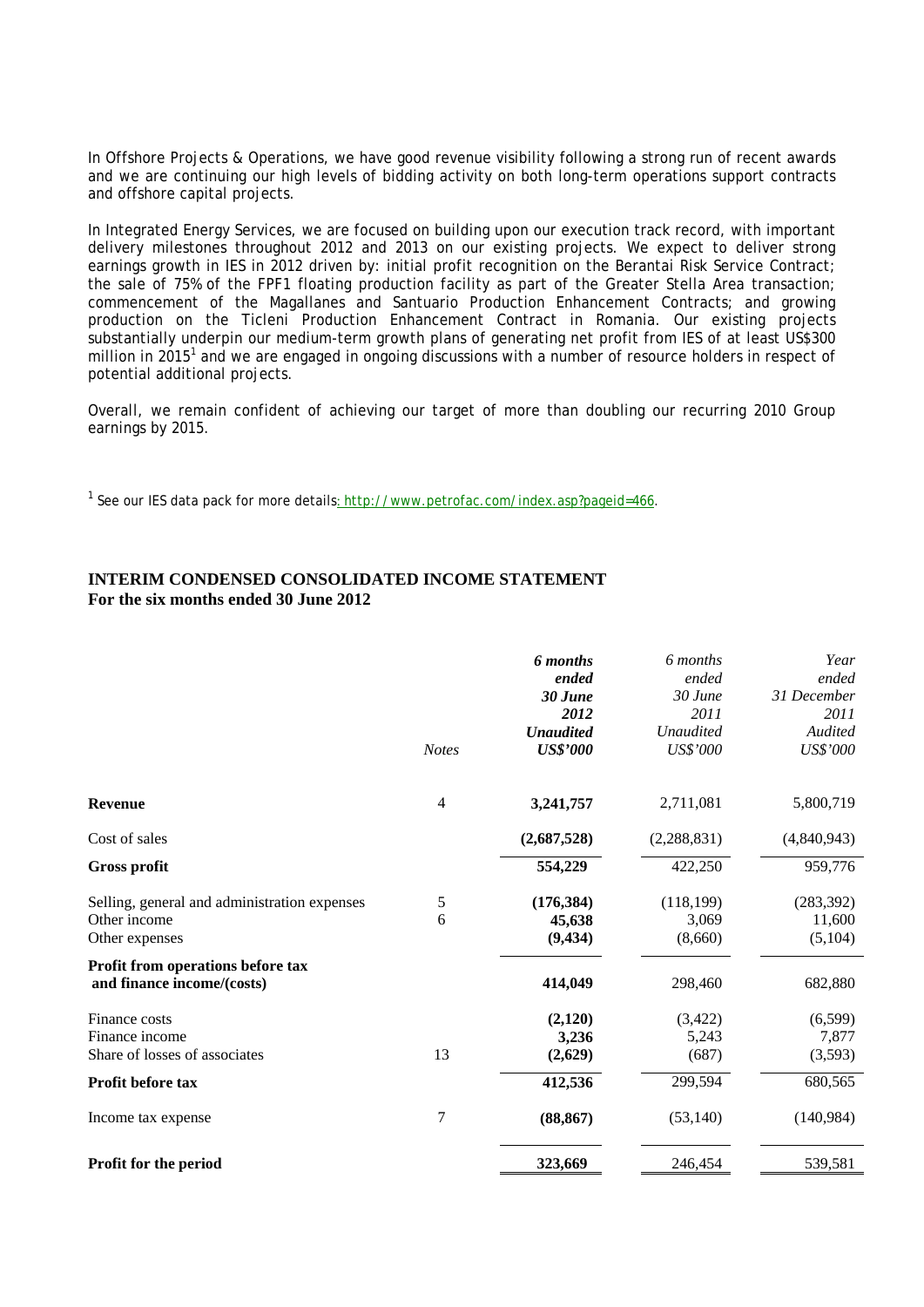| Attributable to:<br>Petrofac Limited shareholders<br>Non-controlling interests |   | 325,264<br>(1,595) | 246,286<br>168 | 539,425<br>156   |
|--------------------------------------------------------------------------------|---|--------------------|----------------|------------------|
|                                                                                |   | 323,669            | 246,454        | 539,581          |
| Earnings per share (US cents)                                                  | 8 |                    |                |                  |
| - Basic<br>- Diluted                                                           |   | 95.55<br>94.82     | 72.71<br>71.84 | 159.01<br>157.13 |

The attached notes 1 to 20 form part of these interim condensed consolidated financial statements.

## **INTERIM CONDENSED CONSOLIDATED STATEMENT OF COMPREHENSIVE INCOME For the six months ended 30 June 2012**

|                                                                                                 | <b>Notes</b> | 6 months<br>ended<br>30 June<br>2012<br><b>Unaudited</b><br><b>US\$'000</b> | 6 months<br>ended<br>$30$ June<br>2011<br><b>Unaudited</b><br>US\$'000 | Year<br>ended<br>31 December<br>2011<br>Audited<br>US\$'000 |
|-------------------------------------------------------------------------------------------------|--------------|-----------------------------------------------------------------------------|------------------------------------------------------------------------|-------------------------------------------------------------|
| Profit for the period                                                                           |              | 323,669                                                                     | 246,454                                                                | 539,581                                                     |
| Foreign currency translation                                                                    | 18           | (2,900)                                                                     | 9,934                                                                  | (15, 927)                                                   |
| Net losses/ (gains) on cash flow hedges recycled<br>in the period                               | 18           | 11,514                                                                      | 5,980                                                                  | (3,675)                                                     |
| Net changes in fair value of derivatives and<br>financial assets designated as cash flow hedges | 18           | (10, 590)                                                                   | 14,055                                                                 | (13,590)                                                    |
| Disposal of available-for-sale financial assets                                                 | 18           |                                                                             | (70)                                                                   | (70)                                                        |
| Other comprehensive (loss) / income                                                             |              | (1,976)                                                                     | 29,899                                                                 | (33,262)                                                    |
| Total comprehensive income for the period                                                       |              | 321,693                                                                     | 276,353                                                                | 506,319                                                     |
| Attributable to:<br>Petrofac Limited shareholders<br>Non-controlling interests                  |              | 323,288<br>(1,595)<br>321,693                                               | 276,185<br>168<br>276,353                                              | 506,163<br>156<br>506,319                                   |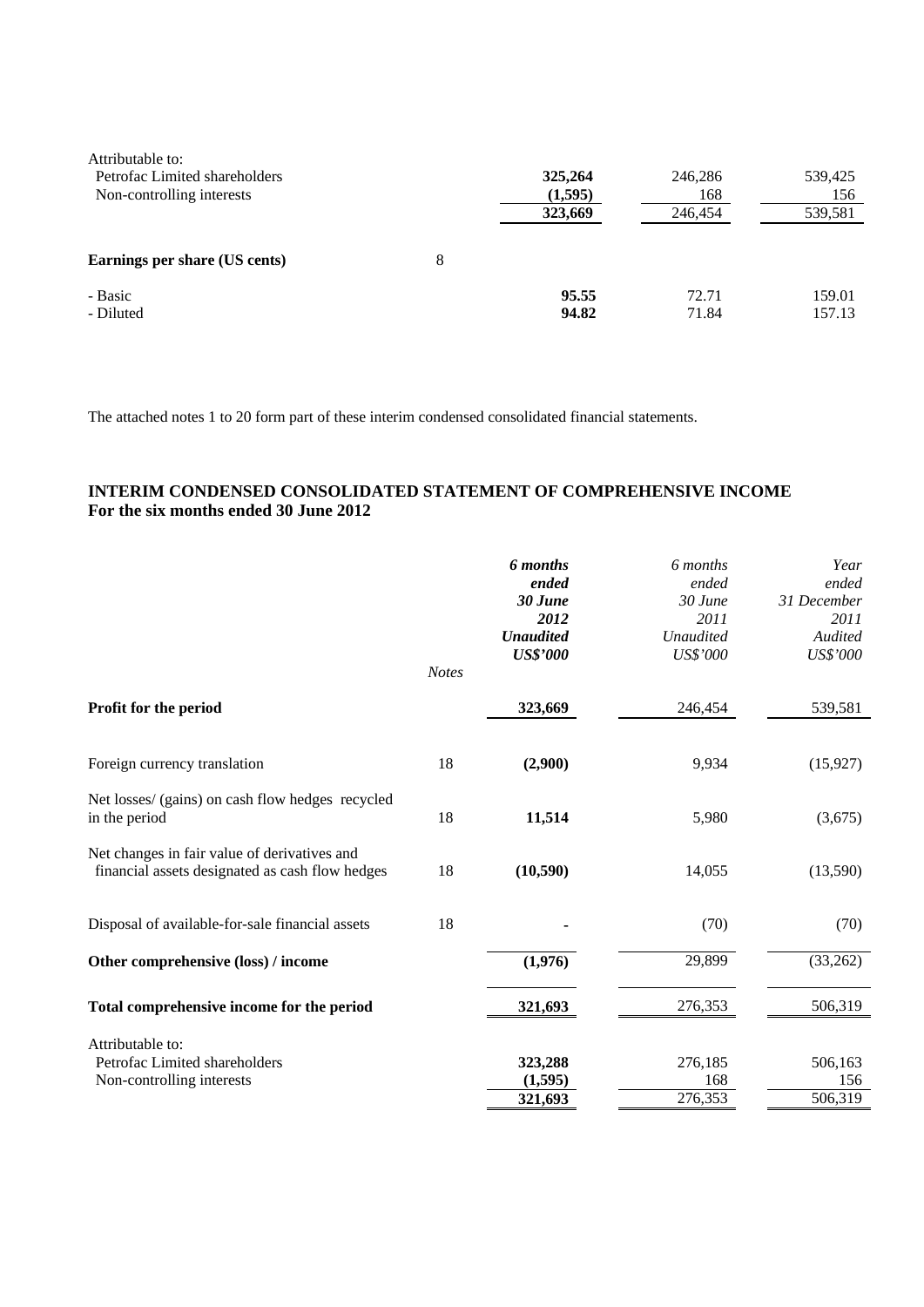The attached notes 1 to 20 form part of these interim condensed consolidated financial statements.

# **INTERIM CONDENSED CONSOLIDATED STATEMENT OF FINANCIAL POSITION At 30 June 2012**

| 2012<br>2011<br>2011<br><b>Unaudited</b><br><b>Unaudited</b><br>Audited<br><b>US\$'000</b><br>US\$'000<br>US\$'000<br><b>Notes</b><br><b>ASSETS</b><br><b>Non-current assets</b><br>10<br>672,932<br>443,767<br>593,737<br>Property, plant and equipment<br>11<br>Goodwill<br>120,183<br>109,198<br>106,681<br>12<br>Intangible assets<br>178,482<br>91,452<br>121,821<br>13<br>Net investment in associates<br>182,734<br>167,272<br>164,405<br>14<br>79,745<br>130,206<br>Long-term trade receivables<br>334,284<br>Other financial assets<br>260<br>141<br>9,903<br>Deferred income tax assets<br>29,128<br>32,664<br>29,142<br>1,521,420<br>920,822<br>1,155,895<br><b>Current assets</b><br>Non-current asset held for sale<br>44,330<br>Inventories<br>22,303<br>9,562<br>10,529<br>15<br>Work in progress<br>520,344<br>612,009<br>965,252<br>Trade and other receivables<br>1,399,250<br>1,252,445<br>1,353,042<br>20<br>99,075<br>Due from related parties<br>9,863<br>330<br>51,982<br>Other financial assets<br>20,077<br>29,634<br>15,364<br>Income tax receivable<br>8,491<br>16<br>841,992<br>Cash and short-term deposits<br>1,848,249<br>1,572,338<br>3,267,228<br>3,682,912<br>3,736,321<br>4,788,648<br>4,892,216<br><b>TOTAL ASSETS</b><br>4,603,734<br><b>EQUITY AND LIABILITIES</b><br><b>Equity attributable to Petrofac Limited shareholders</b><br>6,918<br>6,916<br>Share capital<br>6,915<br>2,211<br>Share premium<br>3,716<br>1,402<br>10,881<br>Capital redemption reserve<br>10,881<br>10,881<br>Shares to be issued<br>994<br>17<br>Treasury shares<br>(104, 948)<br>(81,691)<br>(75,686)<br>18<br>60,533<br>Other reserves<br>(2,450)<br>5,638<br>1,353,912<br>928,005<br>1,160,776<br>Retained earnings<br>1,268,029<br>927,039<br>1,110,736<br>Non-controlling interests<br>1,282<br>3,004<br>3,092<br>930,043<br>1,113,828<br>1,269,311<br><b>TOTAL EQUITY</b><br><b>Non-current liabilities</b><br>30,129<br>Interest-bearing loans and borrowings<br>1,792<br>16,450<br>69,701<br>59,561<br>Provisions<br>52,214<br>Other financial liabilities<br>10,027<br>23,542<br>13,426<br>Deferred income tax liabilities<br>50,247<br>59,605<br>96,539<br>142,617<br>159,158<br>181,458<br><b>Current liabilities</b><br>1,744,969<br>Trade and other payables<br>1,606,204<br>1,744,182<br>Due to related parties<br>20<br>59,711<br>18,205<br>23,166<br>Interest-bearing loans and borrowings<br>64,867<br>50,091<br>60,711<br>Other financial liabilities<br>21,854<br>21,734<br>31,677 |  | 30 June | 30 June | 31 December |
|-------------------------------------------------------------------------------------------------------------------------------------------------------------------------------------------------------------------------------------------------------------------------------------------------------------------------------------------------------------------------------------------------------------------------------------------------------------------------------------------------------------------------------------------------------------------------------------------------------------------------------------------------------------------------------------------------------------------------------------------------------------------------------------------------------------------------------------------------------------------------------------------------------------------------------------------------------------------------------------------------------------------------------------------------------------------------------------------------------------------------------------------------------------------------------------------------------------------------------------------------------------------------------------------------------------------------------------------------------------------------------------------------------------------------------------------------------------------------------------------------------------------------------------------------------------------------------------------------------------------------------------------------------------------------------------------------------------------------------------------------------------------------------------------------------------------------------------------------------------------------------------------------------------------------------------------------------------------------------------------------------------------------------------------------------------------------------------------------------------------------------------------------------------------------------------------------------------------------------------------------------------------------------------------------------------------------------------------------------------------------------------------------------------------------------------------------------------------------------------------------------------------------|--|---------|---------|-------------|
|                                                                                                                                                                                                                                                                                                                                                                                                                                                                                                                                                                                                                                                                                                                                                                                                                                                                                                                                                                                                                                                                                                                                                                                                                                                                                                                                                                                                                                                                                                                                                                                                                                                                                                                                                                                                                                                                                                                                                                                                                                                                                                                                                                                                                                                                                                                                                                                                                                                                                                                         |  |         |         |             |
|                                                                                                                                                                                                                                                                                                                                                                                                                                                                                                                                                                                                                                                                                                                                                                                                                                                                                                                                                                                                                                                                                                                                                                                                                                                                                                                                                                                                                                                                                                                                                                                                                                                                                                                                                                                                                                                                                                                                                                                                                                                                                                                                                                                                                                                                                                                                                                                                                                                                                                                         |  |         |         |             |
|                                                                                                                                                                                                                                                                                                                                                                                                                                                                                                                                                                                                                                                                                                                                                                                                                                                                                                                                                                                                                                                                                                                                                                                                                                                                                                                                                                                                                                                                                                                                                                                                                                                                                                                                                                                                                                                                                                                                                                                                                                                                                                                                                                                                                                                                                                                                                                                                                                                                                                                         |  |         |         |             |
|                                                                                                                                                                                                                                                                                                                                                                                                                                                                                                                                                                                                                                                                                                                                                                                                                                                                                                                                                                                                                                                                                                                                                                                                                                                                                                                                                                                                                                                                                                                                                                                                                                                                                                                                                                                                                                                                                                                                                                                                                                                                                                                                                                                                                                                                                                                                                                                                                                                                                                                         |  |         |         |             |
|                                                                                                                                                                                                                                                                                                                                                                                                                                                                                                                                                                                                                                                                                                                                                                                                                                                                                                                                                                                                                                                                                                                                                                                                                                                                                                                                                                                                                                                                                                                                                                                                                                                                                                                                                                                                                                                                                                                                                                                                                                                                                                                                                                                                                                                                                                                                                                                                                                                                                                                         |  |         |         |             |
|                                                                                                                                                                                                                                                                                                                                                                                                                                                                                                                                                                                                                                                                                                                                                                                                                                                                                                                                                                                                                                                                                                                                                                                                                                                                                                                                                                                                                                                                                                                                                                                                                                                                                                                                                                                                                                                                                                                                                                                                                                                                                                                                                                                                                                                                                                                                                                                                                                                                                                                         |  |         |         |             |
|                                                                                                                                                                                                                                                                                                                                                                                                                                                                                                                                                                                                                                                                                                                                                                                                                                                                                                                                                                                                                                                                                                                                                                                                                                                                                                                                                                                                                                                                                                                                                                                                                                                                                                                                                                                                                                                                                                                                                                                                                                                                                                                                                                                                                                                                                                                                                                                                                                                                                                                         |  |         |         |             |
|                                                                                                                                                                                                                                                                                                                                                                                                                                                                                                                                                                                                                                                                                                                                                                                                                                                                                                                                                                                                                                                                                                                                                                                                                                                                                                                                                                                                                                                                                                                                                                                                                                                                                                                                                                                                                                                                                                                                                                                                                                                                                                                                                                                                                                                                                                                                                                                                                                                                                                                         |  |         |         |             |
|                                                                                                                                                                                                                                                                                                                                                                                                                                                                                                                                                                                                                                                                                                                                                                                                                                                                                                                                                                                                                                                                                                                                                                                                                                                                                                                                                                                                                                                                                                                                                                                                                                                                                                                                                                                                                                                                                                                                                                                                                                                                                                                                                                                                                                                                                                                                                                                                                                                                                                                         |  |         |         |             |
|                                                                                                                                                                                                                                                                                                                                                                                                                                                                                                                                                                                                                                                                                                                                                                                                                                                                                                                                                                                                                                                                                                                                                                                                                                                                                                                                                                                                                                                                                                                                                                                                                                                                                                                                                                                                                                                                                                                                                                                                                                                                                                                                                                                                                                                                                                                                                                                                                                                                                                                         |  |         |         |             |
|                                                                                                                                                                                                                                                                                                                                                                                                                                                                                                                                                                                                                                                                                                                                                                                                                                                                                                                                                                                                                                                                                                                                                                                                                                                                                                                                                                                                                                                                                                                                                                                                                                                                                                                                                                                                                                                                                                                                                                                                                                                                                                                                                                                                                                                                                                                                                                                                                                                                                                                         |  |         |         |             |
|                                                                                                                                                                                                                                                                                                                                                                                                                                                                                                                                                                                                                                                                                                                                                                                                                                                                                                                                                                                                                                                                                                                                                                                                                                                                                                                                                                                                                                                                                                                                                                                                                                                                                                                                                                                                                                                                                                                                                                                                                                                                                                                                                                                                                                                                                                                                                                                                                                                                                                                         |  |         |         |             |
|                                                                                                                                                                                                                                                                                                                                                                                                                                                                                                                                                                                                                                                                                                                                                                                                                                                                                                                                                                                                                                                                                                                                                                                                                                                                                                                                                                                                                                                                                                                                                                                                                                                                                                                                                                                                                                                                                                                                                                                                                                                                                                                                                                                                                                                                                                                                                                                                                                                                                                                         |  |         |         |             |
|                                                                                                                                                                                                                                                                                                                                                                                                                                                                                                                                                                                                                                                                                                                                                                                                                                                                                                                                                                                                                                                                                                                                                                                                                                                                                                                                                                                                                                                                                                                                                                                                                                                                                                                                                                                                                                                                                                                                                                                                                                                                                                                                                                                                                                                                                                                                                                                                                                                                                                                         |  |         |         |             |
|                                                                                                                                                                                                                                                                                                                                                                                                                                                                                                                                                                                                                                                                                                                                                                                                                                                                                                                                                                                                                                                                                                                                                                                                                                                                                                                                                                                                                                                                                                                                                                                                                                                                                                                                                                                                                                                                                                                                                                                                                                                                                                                                                                                                                                                                                                                                                                                                                                                                                                                         |  |         |         |             |
|                                                                                                                                                                                                                                                                                                                                                                                                                                                                                                                                                                                                                                                                                                                                                                                                                                                                                                                                                                                                                                                                                                                                                                                                                                                                                                                                                                                                                                                                                                                                                                                                                                                                                                                                                                                                                                                                                                                                                                                                                                                                                                                                                                                                                                                                                                                                                                                                                                                                                                                         |  |         |         |             |
|                                                                                                                                                                                                                                                                                                                                                                                                                                                                                                                                                                                                                                                                                                                                                                                                                                                                                                                                                                                                                                                                                                                                                                                                                                                                                                                                                                                                                                                                                                                                                                                                                                                                                                                                                                                                                                                                                                                                                                                                                                                                                                                                                                                                                                                                                                                                                                                                                                                                                                                         |  |         |         |             |
|                                                                                                                                                                                                                                                                                                                                                                                                                                                                                                                                                                                                                                                                                                                                                                                                                                                                                                                                                                                                                                                                                                                                                                                                                                                                                                                                                                                                                                                                                                                                                                                                                                                                                                                                                                                                                                                                                                                                                                                                                                                                                                                                                                                                                                                                                                                                                                                                                                                                                                                         |  |         |         |             |
|                                                                                                                                                                                                                                                                                                                                                                                                                                                                                                                                                                                                                                                                                                                                                                                                                                                                                                                                                                                                                                                                                                                                                                                                                                                                                                                                                                                                                                                                                                                                                                                                                                                                                                                                                                                                                                                                                                                                                                                                                                                                                                                                                                                                                                                                                                                                                                                                                                                                                                                         |  |         |         |             |
|                                                                                                                                                                                                                                                                                                                                                                                                                                                                                                                                                                                                                                                                                                                                                                                                                                                                                                                                                                                                                                                                                                                                                                                                                                                                                                                                                                                                                                                                                                                                                                                                                                                                                                                                                                                                                                                                                                                                                                                                                                                                                                                                                                                                                                                                                                                                                                                                                                                                                                                         |  |         |         |             |
|                                                                                                                                                                                                                                                                                                                                                                                                                                                                                                                                                                                                                                                                                                                                                                                                                                                                                                                                                                                                                                                                                                                                                                                                                                                                                                                                                                                                                                                                                                                                                                                                                                                                                                                                                                                                                                                                                                                                                                                                                                                                                                                                                                                                                                                                                                                                                                                                                                                                                                                         |  |         |         |             |
|                                                                                                                                                                                                                                                                                                                                                                                                                                                                                                                                                                                                                                                                                                                                                                                                                                                                                                                                                                                                                                                                                                                                                                                                                                                                                                                                                                                                                                                                                                                                                                                                                                                                                                                                                                                                                                                                                                                                                                                                                                                                                                                                                                                                                                                                                                                                                                                                                                                                                                                         |  |         |         |             |
|                                                                                                                                                                                                                                                                                                                                                                                                                                                                                                                                                                                                                                                                                                                                                                                                                                                                                                                                                                                                                                                                                                                                                                                                                                                                                                                                                                                                                                                                                                                                                                                                                                                                                                                                                                                                                                                                                                                                                                                                                                                                                                                                                                                                                                                                                                                                                                                                                                                                                                                         |  |         |         |             |
|                                                                                                                                                                                                                                                                                                                                                                                                                                                                                                                                                                                                                                                                                                                                                                                                                                                                                                                                                                                                                                                                                                                                                                                                                                                                                                                                                                                                                                                                                                                                                                                                                                                                                                                                                                                                                                                                                                                                                                                                                                                                                                                                                                                                                                                                                                                                                                                                                                                                                                                         |  |         |         |             |
|                                                                                                                                                                                                                                                                                                                                                                                                                                                                                                                                                                                                                                                                                                                                                                                                                                                                                                                                                                                                                                                                                                                                                                                                                                                                                                                                                                                                                                                                                                                                                                                                                                                                                                                                                                                                                                                                                                                                                                                                                                                                                                                                                                                                                                                                                                                                                                                                                                                                                                                         |  |         |         |             |
|                                                                                                                                                                                                                                                                                                                                                                                                                                                                                                                                                                                                                                                                                                                                                                                                                                                                                                                                                                                                                                                                                                                                                                                                                                                                                                                                                                                                                                                                                                                                                                                                                                                                                                                                                                                                                                                                                                                                                                                                                                                                                                                                                                                                                                                                                                                                                                                                                                                                                                                         |  |         |         |             |
|                                                                                                                                                                                                                                                                                                                                                                                                                                                                                                                                                                                                                                                                                                                                                                                                                                                                                                                                                                                                                                                                                                                                                                                                                                                                                                                                                                                                                                                                                                                                                                                                                                                                                                                                                                                                                                                                                                                                                                                                                                                                                                                                                                                                                                                                                                                                                                                                                                                                                                                         |  |         |         |             |
|                                                                                                                                                                                                                                                                                                                                                                                                                                                                                                                                                                                                                                                                                                                                                                                                                                                                                                                                                                                                                                                                                                                                                                                                                                                                                                                                                                                                                                                                                                                                                                                                                                                                                                                                                                                                                                                                                                                                                                                                                                                                                                                                                                                                                                                                                                                                                                                                                                                                                                                         |  |         |         |             |
|                                                                                                                                                                                                                                                                                                                                                                                                                                                                                                                                                                                                                                                                                                                                                                                                                                                                                                                                                                                                                                                                                                                                                                                                                                                                                                                                                                                                                                                                                                                                                                                                                                                                                                                                                                                                                                                                                                                                                                                                                                                                                                                                                                                                                                                                                                                                                                                                                                                                                                                         |  |         |         |             |
|                                                                                                                                                                                                                                                                                                                                                                                                                                                                                                                                                                                                                                                                                                                                                                                                                                                                                                                                                                                                                                                                                                                                                                                                                                                                                                                                                                                                                                                                                                                                                                                                                                                                                                                                                                                                                                                                                                                                                                                                                                                                                                                                                                                                                                                                                                                                                                                                                                                                                                                         |  |         |         |             |
|                                                                                                                                                                                                                                                                                                                                                                                                                                                                                                                                                                                                                                                                                                                                                                                                                                                                                                                                                                                                                                                                                                                                                                                                                                                                                                                                                                                                                                                                                                                                                                                                                                                                                                                                                                                                                                                                                                                                                                                                                                                                                                                                                                                                                                                                                                                                                                                                                                                                                                                         |  |         |         |             |
|                                                                                                                                                                                                                                                                                                                                                                                                                                                                                                                                                                                                                                                                                                                                                                                                                                                                                                                                                                                                                                                                                                                                                                                                                                                                                                                                                                                                                                                                                                                                                                                                                                                                                                                                                                                                                                                                                                                                                                                                                                                                                                                                                                                                                                                                                                                                                                                                                                                                                                                         |  |         |         |             |
|                                                                                                                                                                                                                                                                                                                                                                                                                                                                                                                                                                                                                                                                                                                                                                                                                                                                                                                                                                                                                                                                                                                                                                                                                                                                                                                                                                                                                                                                                                                                                                                                                                                                                                                                                                                                                                                                                                                                                                                                                                                                                                                                                                                                                                                                                                                                                                                                                                                                                                                         |  |         |         |             |
|                                                                                                                                                                                                                                                                                                                                                                                                                                                                                                                                                                                                                                                                                                                                                                                                                                                                                                                                                                                                                                                                                                                                                                                                                                                                                                                                                                                                                                                                                                                                                                                                                                                                                                                                                                                                                                                                                                                                                                                                                                                                                                                                                                                                                                                                                                                                                                                                                                                                                                                         |  |         |         |             |
|                                                                                                                                                                                                                                                                                                                                                                                                                                                                                                                                                                                                                                                                                                                                                                                                                                                                                                                                                                                                                                                                                                                                                                                                                                                                                                                                                                                                                                                                                                                                                                                                                                                                                                                                                                                                                                                                                                                                                                                                                                                                                                                                                                                                                                                                                                                                                                                                                                                                                                                         |  |         |         |             |
|                                                                                                                                                                                                                                                                                                                                                                                                                                                                                                                                                                                                                                                                                                                                                                                                                                                                                                                                                                                                                                                                                                                                                                                                                                                                                                                                                                                                                                                                                                                                                                                                                                                                                                                                                                                                                                                                                                                                                                                                                                                                                                                                                                                                                                                                                                                                                                                                                                                                                                                         |  |         |         |             |
|                                                                                                                                                                                                                                                                                                                                                                                                                                                                                                                                                                                                                                                                                                                                                                                                                                                                                                                                                                                                                                                                                                                                                                                                                                                                                                                                                                                                                                                                                                                                                                                                                                                                                                                                                                                                                                                                                                                                                                                                                                                                                                                                                                                                                                                                                                                                                                                                                                                                                                                         |  |         |         |             |
|                                                                                                                                                                                                                                                                                                                                                                                                                                                                                                                                                                                                                                                                                                                                                                                                                                                                                                                                                                                                                                                                                                                                                                                                                                                                                                                                                                                                                                                                                                                                                                                                                                                                                                                                                                                                                                                                                                                                                                                                                                                                                                                                                                                                                                                                                                                                                                                                                                                                                                                         |  |         |         |             |
|                                                                                                                                                                                                                                                                                                                                                                                                                                                                                                                                                                                                                                                                                                                                                                                                                                                                                                                                                                                                                                                                                                                                                                                                                                                                                                                                                                                                                                                                                                                                                                                                                                                                                                                                                                                                                                                                                                                                                                                                                                                                                                                                                                                                                                                                                                                                                                                                                                                                                                                         |  |         |         |             |
|                                                                                                                                                                                                                                                                                                                                                                                                                                                                                                                                                                                                                                                                                                                                                                                                                                                                                                                                                                                                                                                                                                                                                                                                                                                                                                                                                                                                                                                                                                                                                                                                                                                                                                                                                                                                                                                                                                                                                                                                                                                                                                                                                                                                                                                                                                                                                                                                                                                                                                                         |  |         |         |             |
|                                                                                                                                                                                                                                                                                                                                                                                                                                                                                                                                                                                                                                                                                                                                                                                                                                                                                                                                                                                                                                                                                                                                                                                                                                                                                                                                                                                                                                                                                                                                                                                                                                                                                                                                                                                                                                                                                                                                                                                                                                                                                                                                                                                                                                                                                                                                                                                                                                                                                                                         |  |         |         |             |
|                                                                                                                                                                                                                                                                                                                                                                                                                                                                                                                                                                                                                                                                                                                                                                                                                                                                                                                                                                                                                                                                                                                                                                                                                                                                                                                                                                                                                                                                                                                                                                                                                                                                                                                                                                                                                                                                                                                                                                                                                                                                                                                                                                                                                                                                                                                                                                                                                                                                                                                         |  |         |         |             |
|                                                                                                                                                                                                                                                                                                                                                                                                                                                                                                                                                                                                                                                                                                                                                                                                                                                                                                                                                                                                                                                                                                                                                                                                                                                                                                                                                                                                                                                                                                                                                                                                                                                                                                                                                                                                                                                                                                                                                                                                                                                                                                                                                                                                                                                                                                                                                                                                                                                                                                                         |  |         |         |             |
|                                                                                                                                                                                                                                                                                                                                                                                                                                                                                                                                                                                                                                                                                                                                                                                                                                                                                                                                                                                                                                                                                                                                                                                                                                                                                                                                                                                                                                                                                                                                                                                                                                                                                                                                                                                                                                                                                                                                                                                                                                                                                                                                                                                                                                                                                                                                                                                                                                                                                                                         |  |         |         |             |
|                                                                                                                                                                                                                                                                                                                                                                                                                                                                                                                                                                                                                                                                                                                                                                                                                                                                                                                                                                                                                                                                                                                                                                                                                                                                                                                                                                                                                                                                                                                                                                                                                                                                                                                                                                                                                                                                                                                                                                                                                                                                                                                                                                                                                                                                                                                                                                                                                                                                                                                         |  |         |         |             |
|                                                                                                                                                                                                                                                                                                                                                                                                                                                                                                                                                                                                                                                                                                                                                                                                                                                                                                                                                                                                                                                                                                                                                                                                                                                                                                                                                                                                                                                                                                                                                                                                                                                                                                                                                                                                                                                                                                                                                                                                                                                                                                                                                                                                                                                                                                                                                                                                                                                                                                                         |  |         |         |             |
|                                                                                                                                                                                                                                                                                                                                                                                                                                                                                                                                                                                                                                                                                                                                                                                                                                                                                                                                                                                                                                                                                                                                                                                                                                                                                                                                                                                                                                                                                                                                                                                                                                                                                                                                                                                                                                                                                                                                                                                                                                                                                                                                                                                                                                                                                                                                                                                                                                                                                                                         |  |         |         |             |
|                                                                                                                                                                                                                                                                                                                                                                                                                                                                                                                                                                                                                                                                                                                                                                                                                                                                                                                                                                                                                                                                                                                                                                                                                                                                                                                                                                                                                                                                                                                                                                                                                                                                                                                                                                                                                                                                                                                                                                                                                                                                                                                                                                                                                                                                                                                                                                                                                                                                                                                         |  |         |         |             |
|                                                                                                                                                                                                                                                                                                                                                                                                                                                                                                                                                                                                                                                                                                                                                                                                                                                                                                                                                                                                                                                                                                                                                                                                                                                                                                                                                                                                                                                                                                                                                                                                                                                                                                                                                                                                                                                                                                                                                                                                                                                                                                                                                                                                                                                                                                                                                                                                                                                                                                                         |  |         |         |             |
|                                                                                                                                                                                                                                                                                                                                                                                                                                                                                                                                                                                                                                                                                                                                                                                                                                                                                                                                                                                                                                                                                                                                                                                                                                                                                                                                                                                                                                                                                                                                                                                                                                                                                                                                                                                                                                                                                                                                                                                                                                                                                                                                                                                                                                                                                                                                                                                                                                                                                                                         |  |         |         |             |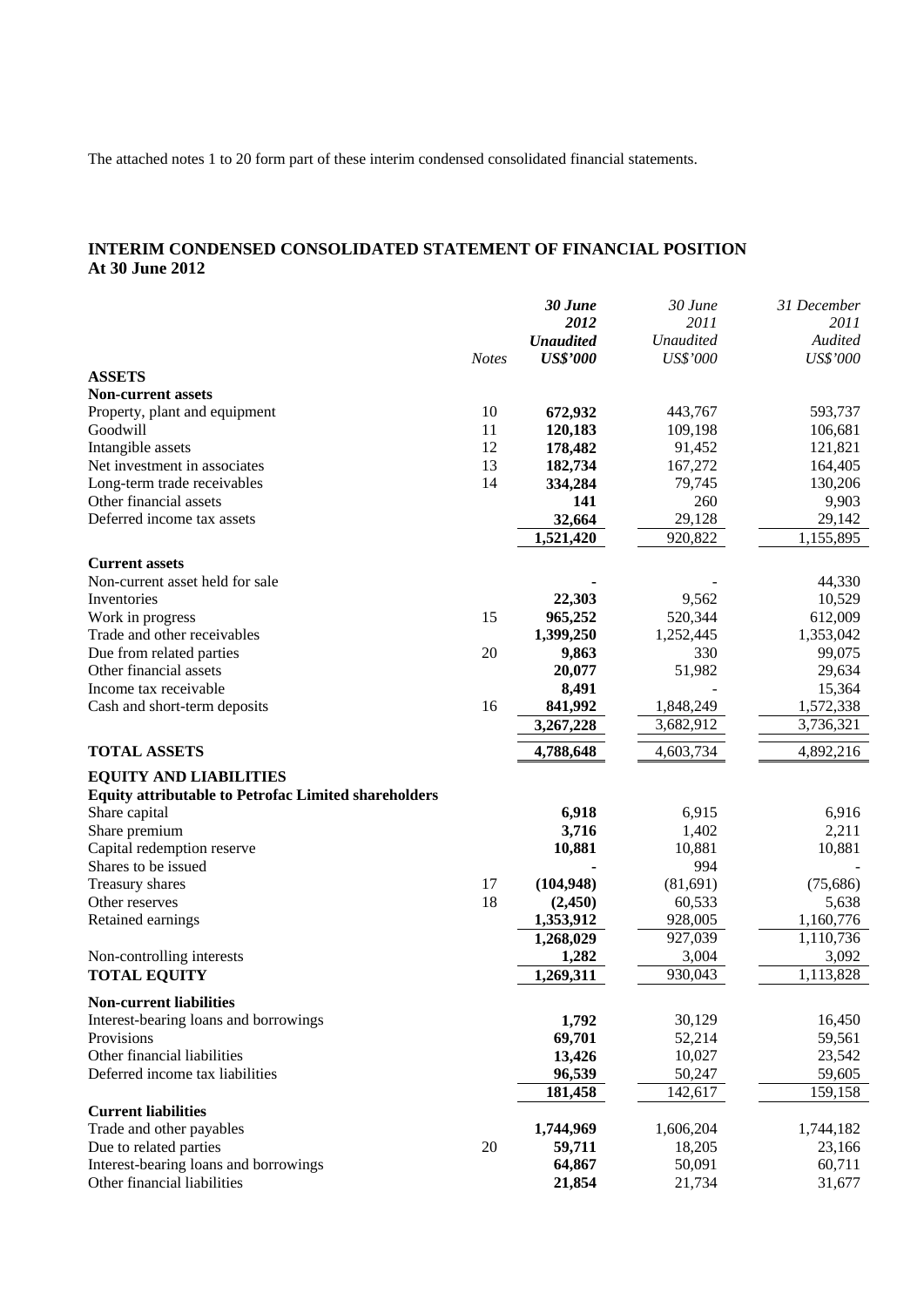| Liabilities directly associated with non-current asset held<br>for sale |           |           | 5,150     |
|-------------------------------------------------------------------------|-----------|-----------|-----------|
| Income tax payable                                                      | 99.256    | 62.964    | 96,122    |
| Billings in excess of cost and estimated earnings                       | 279,038   | 387,750   | 389,404   |
| Accrued contract expenses                                               | 1,068,184 | 1,384,126 | 1,268,818 |
|                                                                         | 3,337,879 | 3,531,074 | 3,619,230 |
| <b>TOTAL LIABILITIES</b>                                                | 3,519,337 | 3,673,691 | 3,778,388 |
| <b>TOTAL EQUITY AND LIABILITIES</b>                                     | 4,788,648 | 4,603,734 | 4,892,216 |

The attached notes 1 to 20 form part of these interim condensed consolidated financial statements.

# **INTERIM CONDENSED CONSOLIDATED STATEMENT OF CASH FLOWS For the six months ended 30 June 2012**

|                                                                 | <b>Notes</b> | 6 months<br>ended<br>30 June<br>2012<br><b>Unaudited</b><br><b>US\$'000</b> | 6 months<br>ended<br>30 June<br>2011<br><b>Unaudited</b><br>US\$'000 | Year<br>ended<br>31 December<br>2011<br>Audited<br><b>US\$'000</b> |
|-----------------------------------------------------------------|--------------|-----------------------------------------------------------------------------|----------------------------------------------------------------------|--------------------------------------------------------------------|
| <b>OPERATING ACTIVITIES</b>                                     |              |                                                                             |                                                                      |                                                                    |
| Profit before tax                                               |              | 412,536                                                                     | 299,594                                                              | 680,565                                                            |
| Adjustments for:                                                |              |                                                                             |                                                                      |                                                                    |
| Depreciation, amortisation and impairment                       |              | 43,422                                                                      | 34,194                                                               | 80,088                                                             |
| Share-based payments                                            | 17           | 12,864                                                                      | 9,910                                                                | 23,056                                                             |
| Difference between other long-term employment benefits          |              |                                                                             |                                                                      |                                                                    |
| paid and amounts recognised in the income statement             |              | 8,625                                                                       | 5,987                                                                | 9,450                                                              |
| Net finance income                                              |              | (1, 116)                                                                    | (1,821)                                                              | (1,278)                                                            |
| Gain on disposal of property, plant and equipment               |              | (43)                                                                        |                                                                      | (34)                                                               |
| Gain on disposal of subsidiary                                  | 6            | (26, 637)                                                                   |                                                                      |                                                                    |
| Fair value on initial recognition of<br>investment in associate | 6            | (9,121)                                                                     |                                                                      |                                                                    |
| Loss / (gain) on fair value changes in Seven Energy<br>warrants |              | 4,428                                                                       | (8,378)                                                              | (5,647)                                                            |
| Share of losses of associate                                    |              | 2,629                                                                       | 687                                                                  | 3,593                                                              |
| Other non-cash items, net                                       |              | 4,594                                                                       | 21,234                                                               | 5,865                                                              |
| Operating profit before working capital changes                 |              | 452,181                                                                     | 361,407                                                              | 795,658                                                            |
| Trade and other receivables                                     |              | (42, 153)                                                                   | (196, 033)                                                           | (300, 567)                                                         |
| Work in progress                                                |              | (385, 339)                                                                  | 246,810                                                              | 191,977                                                            |
| Due from related parties                                        |              | 89,212                                                                      | (3)                                                                  | (98, 748)                                                          |
| Inventories                                                     |              | (11,774)                                                                    | (2,360)                                                              | (3,327)                                                            |
| Other current financial assets                                  |              | (772)                                                                       | (6,060)                                                              | 17,142                                                             |
| Trade and other payables                                        |              | 31,966                                                                      | 609,598                                                              | 735,124                                                            |
| Billings in excess of cost and estimated earnings               |              | (110, 366)                                                                  | 209,321                                                              | 210,975                                                            |
| Accrued contract expenses                                       |              | (164, 574)                                                                  | 108,661                                                              | (6, 647)                                                           |
| Due to related parties                                          |              | 36,545                                                                      | 6,495                                                                | 11,456                                                             |
| Other current financial liabilities                             |              | (1,329)                                                                     | (368)                                                                | 324                                                                |
|                                                                 |              | (106, 403)                                                                  | 1,337,468                                                            | 1,553,367                                                          |
| Long-term receivable from customers                             |              | (204, 078)                                                                  | (79, 745)                                                            | (130,206)                                                          |
| Other non-current items, net                                    |              | 3,705                                                                       | 9,918                                                                | (196)                                                              |
| Cash (used in) / generated from operations                      |              | (306,776)                                                                   | 1,267,641                                                            | 1,422,965                                                          |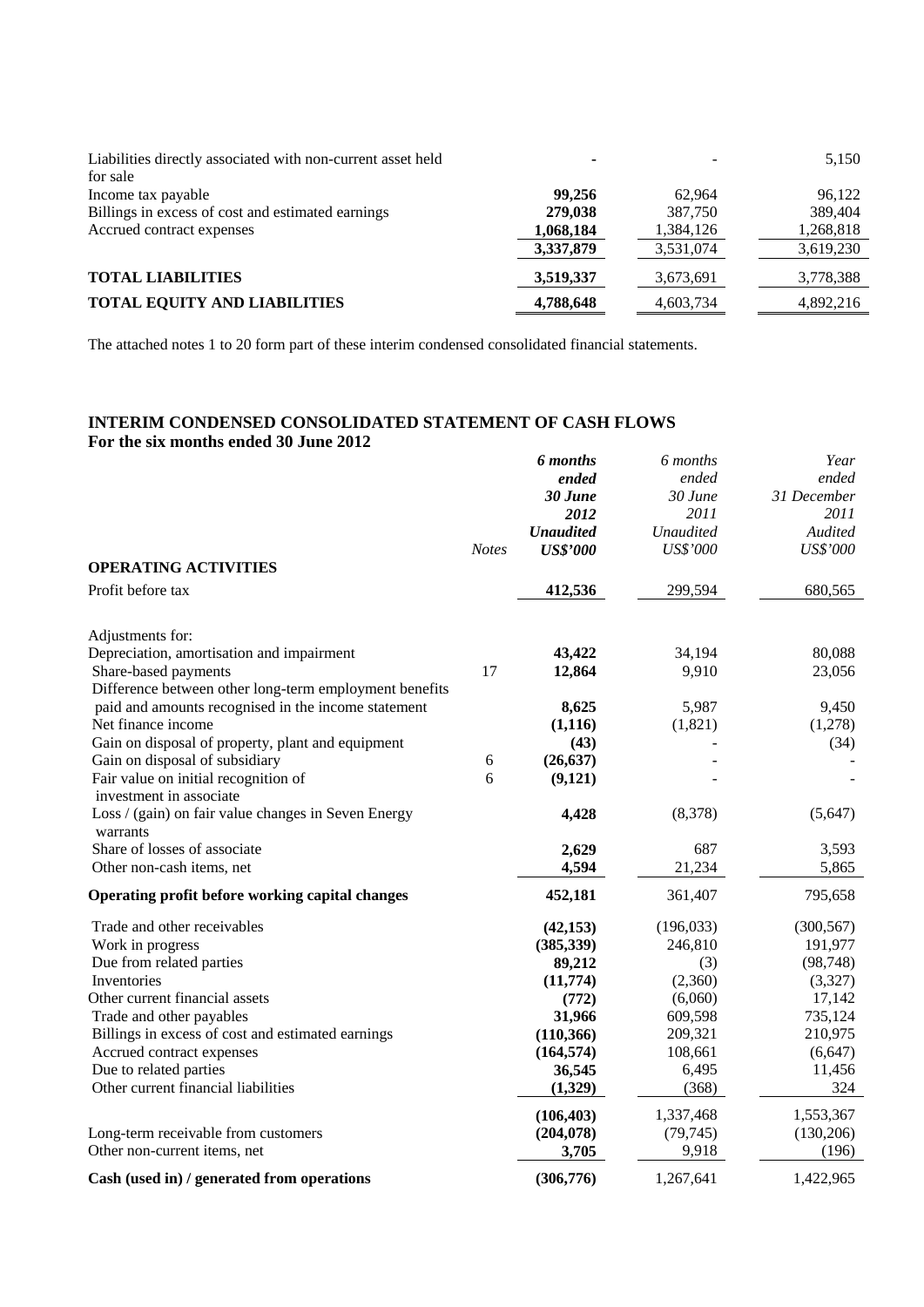| Interest paid<br>Income taxes paid, net                       |    | (475)<br>(42, 430) | (1, 943)<br>(97,903) | (3,156)<br>(156, 848) |
|---------------------------------------------------------------|----|--------------------|----------------------|-----------------------|
| Net cash flows (used in) / from operating activities          |    | (349, 681)         | 1,167,795            | 1,262,961             |
| <b>INVESTING ACTIVITIES</b>                                   |    |                    |                      |                       |
| Purchase of property, plant and equipment                     | 10 | (149, 480)         | (144, 849)           | (420,360)             |
| Acquisition of subsidiaries, net of cash acquired             |    | (15, 490)          |                      |                       |
| Payment of deferred consideration on acquisition              |    |                    | (15,804)             | (15,969)              |
| Purchase of other intangible assets                           |    |                    | (1,088)              | (5, 722)              |
| Purchase of intangible oil $\&$ gas assets                    |    | (54,220)           | (11, 492)            | (39, 728)             |
| Investment in associates                                      |    |                    | (50, 359)            | (50, 282)             |
| Proceeds from disposal of property, plant and equipment       |    | 43                 | 829                  | 886                   |
| Proceeds from disposal of available-for-sale financial assets |    |                    | 374                  | 243                   |
| Proceeds from disposal of subsidiary                          |    | 60,160             |                      |                       |
| Interest received                                             |    | 3,136              | 4,484                | 8,468                 |
| Net cash flows used in investing activities                   |    | (155.851)          | (217,905)            | (522, 464)            |

## **INTERIM CONDENSED CONSOLIDATED STATEMENT OF CASH FLOWS For the six months ended 30 June 2012 (continued)**

|                                                                                                        | <b>Notes</b> | 6 months<br>ended<br>30 June<br>2012<br><b>Unaudited</b><br><b>US\$'000</b> | 6 months<br>ended<br>$30$ June<br>2011<br><b>Unaudited</b><br><i>US\$'000</i> | Year<br>ended<br>31 December<br>2011<br>Audited<br><i>US\$'000</i> |
|--------------------------------------------------------------------------------------------------------|--------------|-----------------------------------------------------------------------------|-------------------------------------------------------------------------------|--------------------------------------------------------------------|
| <b>FINANCING ACTIVITIES</b><br>Repayment of interest-bearing loans and borrowings                      |              | (11, 467)                                                                   | (9,646)                                                                       | (19, 489)                                                          |
| Treasury shares purchased                                                                              | 17           | (75,276)                                                                    | (47, 387)                                                                     | (49,062)                                                           |
| Equity dividends paid                                                                                  |              | (127, 844)                                                                  | (101, 443)                                                                    | (159,087)                                                          |
| Net cash flows used in financing activities                                                            |              | (214, 587)                                                                  | (158, 476)                                                                    | (227, 638)                                                         |
| NET (DECREASE) / INCREASE IN CASH AND CASH<br><b>EQUIVALENTS</b>                                       |              | (720, 119)                                                                  | 791,413                                                                       | 512,859                                                            |
| Net foreign exchange difference on cash and cash equivalents<br>Cash and cash equivalents at 1 January |              | (10, 648)<br>1,535,406                                                      | (6,856)<br>1,034,097                                                          | (11,550)<br>1,034,097                                              |
| CASH AND CASH EQUIVALENTS AT PERIOD END                                                                | 16           | 804,639                                                                     | 1,818,654                                                                     | 1,535,406                                                          |

The attached notes 1 to 20 form part of these interim condensed consolidated financial statements.

## **INTERIM CONDENSED CONSOLIDATED STATEMENT OF CHANGES IN EQUITY For the six months ended 30 June 2012**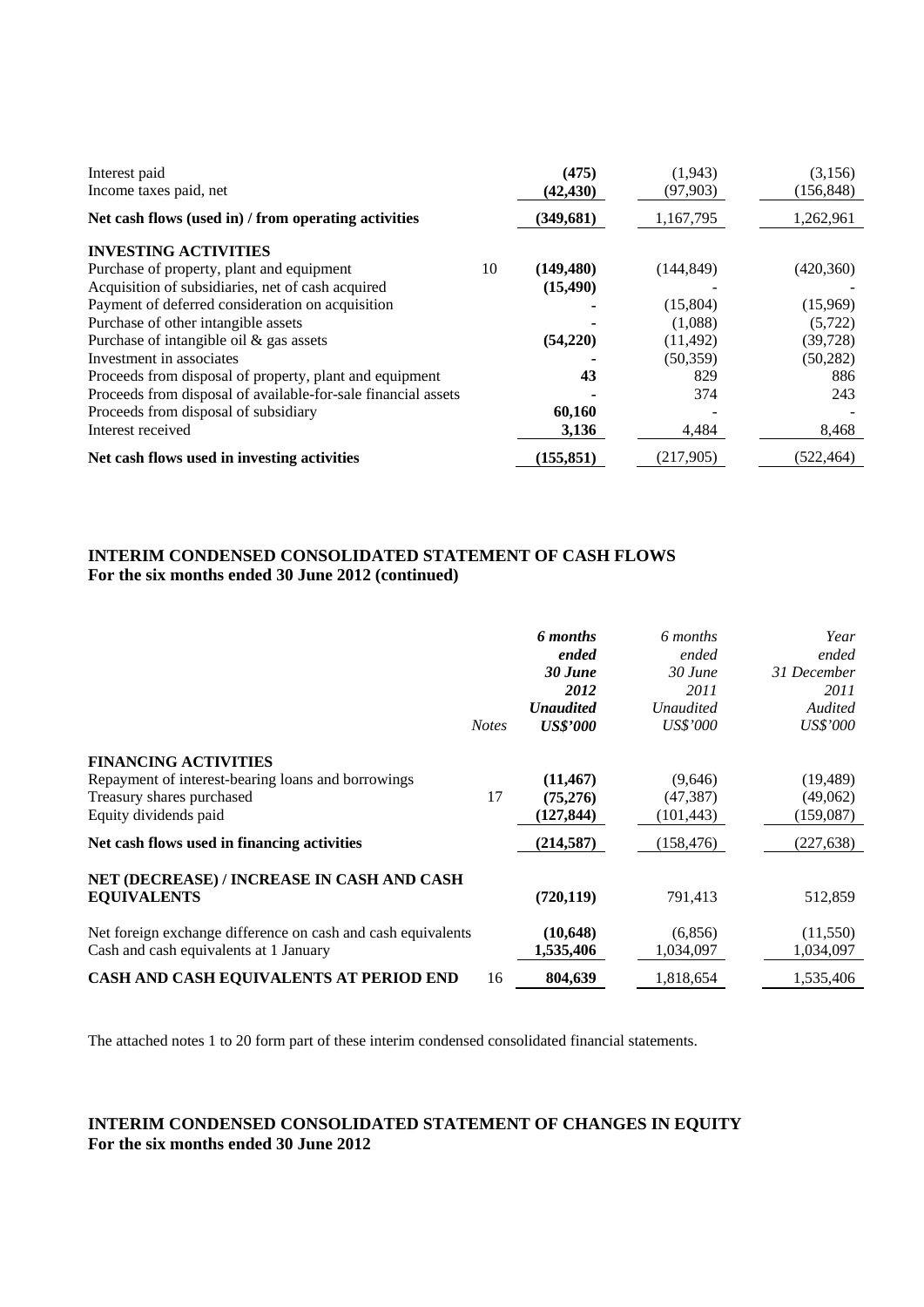|                                                             | Attributable to Petrofac Limited Shareholders        |                            |                                                    |                                                        |                                                   |                                         |                          |                                              |                             |
|-------------------------------------------------------------|------------------------------------------------------|----------------------------|----------------------------------------------------|--------------------------------------------------------|---------------------------------------------------|-----------------------------------------|--------------------------|----------------------------------------------|-----------------------------|
| For the six months ended 30 June                            | <i>Issued</i><br>share<br>capital<br><b>US\$'000</b> | premium<br><b>US\$'000</b> | Capital<br>Share redemption<br>reserve<br>US\$'000 | $*T$ reasury<br>shares<br><b>US\$'000</b><br>(note 17) | Other<br>reserves<br><b>US\$'000</b><br>(note 18) | Retained<br>earnings<br><b>US\$'000</b> | Total<br><b>US\$'000</b> | Non-<br>controlling<br>interests<br>US\$'000 | Total<br>equity<br>US\$'000 |
| 2012                                                        |                                                      |                            |                                                    |                                                        |                                                   |                                         |                          |                                              |                             |
| Balance at 1 January 2012                                   | 6,916                                                | 2,211                      | 10,881                                             | (75,686)                                               | 5,638                                             |                                         | 1,160,776 1,110,736      |                                              | 3,092 1,113,828             |
| Profit for the period                                       |                                                      |                            |                                                    |                                                        |                                                   | 325,264                                 | 325,264                  | (1,595)                                      | 323,669                     |
| Other comprehensive income                                  |                                                      |                            |                                                    | $\overline{\phantom{a}}$                               | (1,976)                                           |                                         | (1,976)                  | $\overline{\phantom{a}}$                     | (1,976)                     |
| <b>Total comprehensive income</b>                           |                                                      |                            |                                                    |                                                        | (1,976)                                           | 325,264                                 | 323,288                  | (1,595)                                      | 321,693                     |
| Share-based payments charge<br>(note 17)                    |                                                      |                            |                                                    |                                                        | 12,864                                            |                                         | 12,864                   |                                              | 12,864                      |
| Shares vested during the period<br>(note 17)                |                                                      |                            |                                                    | 46,014                                                 | (40,769)                                          | (5,245)                                 |                          |                                              |                             |
| Transfer to reserve for share-based<br>payments (note 17)   |                                                      |                            |                                                    |                                                        | 20,470                                            |                                         | 20,470                   |                                              | 20,470                      |
| Income tax on share-based<br>payments reserve               |                                                      |                            |                                                    |                                                        | 1,323                                             |                                         | 1,323                    |                                              | 1,323                       |
| Treasury shares purchased (note 17)                         |                                                      |                            |                                                    | (75,276)                                               |                                                   |                                         | (75, 276)                |                                              | (75,276)                    |
| Shares issued as payment of<br>consideration on acquisition | 2                                                    | 1,505                      |                                                    |                                                        |                                                   |                                         | 1,507                    |                                              | 1,507                       |
| Dividends (note 9)                                          |                                                      |                            |                                                    |                                                        |                                                   | (126, 883)                              | (126, 883)               | $\blacksquare$                               | (126, 883)                  |
| Movement in non-controlling interests                       |                                                      |                            |                                                    |                                                        |                                                   |                                         |                          | (215)                                        | (215)                       |
| Balance at 30 June 2012 (unaudited)                         | 6,918                                                | 3,716                      |                                                    | 10,881 (104,948)                                       | (2, 450)                                          |                                         | 1,353,912 1,268,029      |                                              | 1,282 1,269,311             |

\*Shares held by Petrofac Employee Benefit Trust and Petrofac Joint Venture Companies Employee Benefit Trust

# **INTERIM CONDENSED CONSOLIDATED STATEMENT OF CHANGES IN EQUITY For the six months ended 30 June 2012 (continued)**

|                                          |                 | Attributable to Petrofac Limited Shareholders |                                |                 |                              |                       |                 |          |             |          |
|------------------------------------------|-----------------|-----------------------------------------------|--------------------------------|-----------------|------------------------------|-----------------------|-----------------|----------|-------------|----------|
|                                          | <i>Issued</i>   |                                               | Capital                        |                 |                              |                       |                 |          | $Non-$      |          |
|                                          | share           | Share                                         | redemption Shares to *Treasury |                 |                              | <i>Other</i>          | Retained        |          | controlling | Total    |
|                                          | capital         | premium                                       | reserve                        | be<br>issued    | shares                       | reserves              | earnings        | Total    | interests   | equity   |
|                                          | <i>US\$'000</i> | US\$'000                                      | <i>US\$'000</i>                | <i>US\$'000</i> | <i>US\$'000</i><br>(note 17) | US\$'000<br>(note 18) | <i>US\$'000</i> | US\$'000 | US\$'000    | US\$'000 |
| For the six months ended<br>30 June 2011 |                 |                                               |                                |                 |                              |                       |                 |          |             |          |
| Balance at 1 January 2011                | 6,914           | 992                                           | 10,881                         | 994             | (65,317)                     | 34,728                | 787,270         | 776.462  | 2,592       | 779,054  |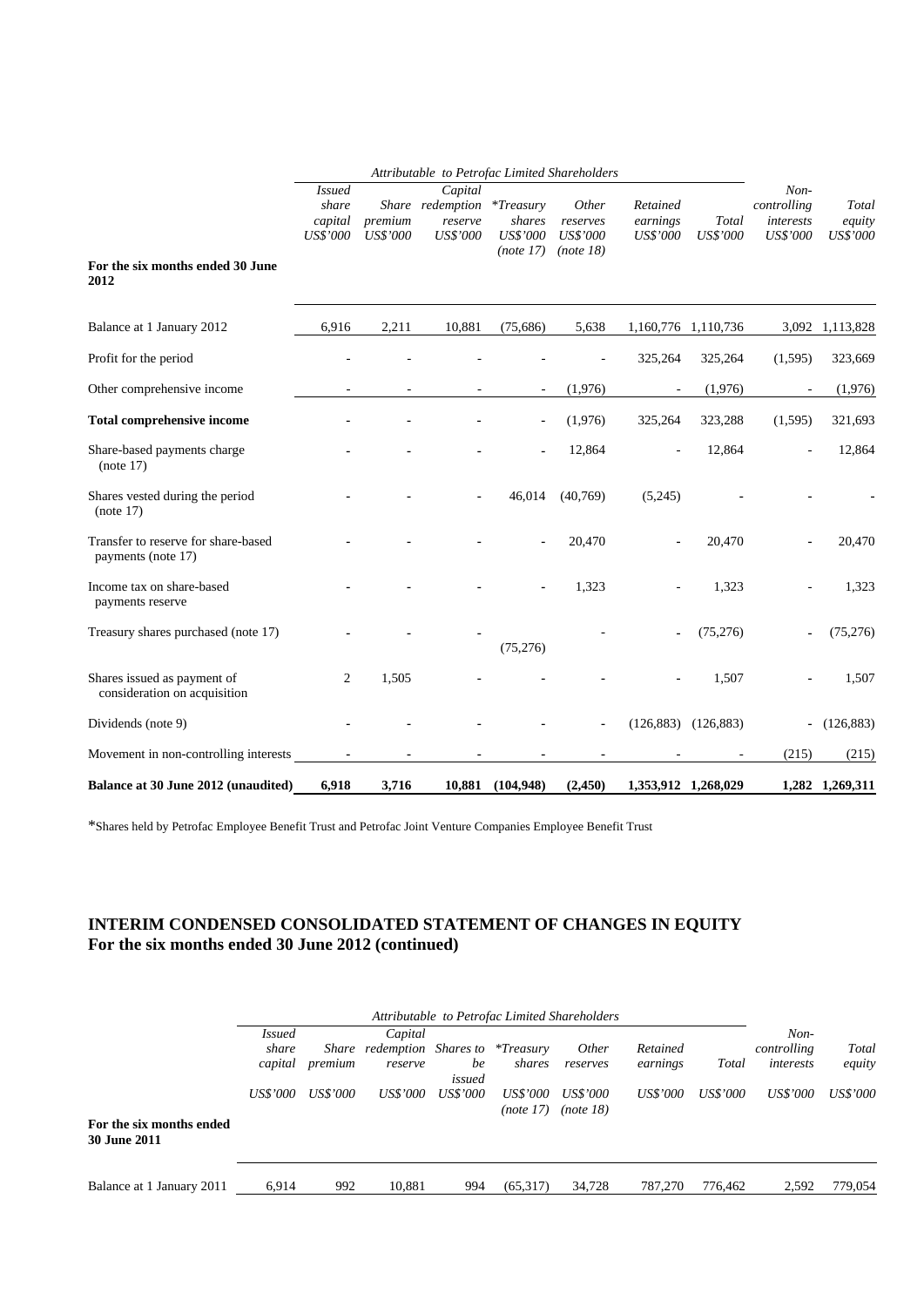| Profit for the period                                          |              |       |        |        |                |                          | 246,286        | 246,286   | 168                      | 246,454        |
|----------------------------------------------------------------|--------------|-------|--------|--------|----------------|--------------------------|----------------|-----------|--------------------------|----------------|
| Other comprehensive<br>income                                  |              |       |        |        | ä,             | 29,899                   |                | 29,899    | ÷,                       | 29,899         |
| Total comprehensive income                                     |              |       |        |        |                | 29,899                   | 246,286        | 276,185   | 168                      | 276,353        |
| Share-based payments<br>charge (note 17)                       |              |       |        |        |                | 9,910                    |                | 9,910     |                          | 9,910          |
| Shares vested during the period                                |              |       |        |        | 31,013         | (27, 250)                | (3,763)        |           |                          |                |
| Transfer to reserve for<br>share-based payments<br>(note 17)   |              |       |        |        | $\overline{a}$ | 16,906                   | $\overline{a}$ | 16,906    | ÷,                       | 16,906         |
| Income tax on share-based<br>payments reserve                  |              |       |        |        | ÷,             | (3,660)                  |                | (3,660)   | ÷,                       | (3,660)        |
| Treasury shares purchased<br>(note 17)                         |              |       |        | $\sim$ | (47, 387)      |                          |                | (47, 387) | $\overline{\phantom{a}}$ | (47, 387)      |
| Shares issued as payment<br>of consideration on<br>acquisition | $\mathbf{1}$ | 410   |        |        |                |                          |                | 411       |                          | 411            |
| Dividends (note 9)                                             |              |       |        |        |                | $\overline{\phantom{a}}$ | (101, 788)     | (101,788) |                          | $- (101, 788)$ |
| Movement in non-<br>controlling interests                      |              |       |        |        |                |                          |                |           | 244                      | 244            |
| Balance at 30 June 2011<br>(unaudited)                         | 6,915        | 1,402 | 10,881 | 994    | (81,691)       | 60,533                   | 928,005        | 927,039   | 3,004                    | 930,043        |

\* Shares held by Petrofac Employee Benefit Trust and Petrofac Joint Venture Companies Employee Benefit Trust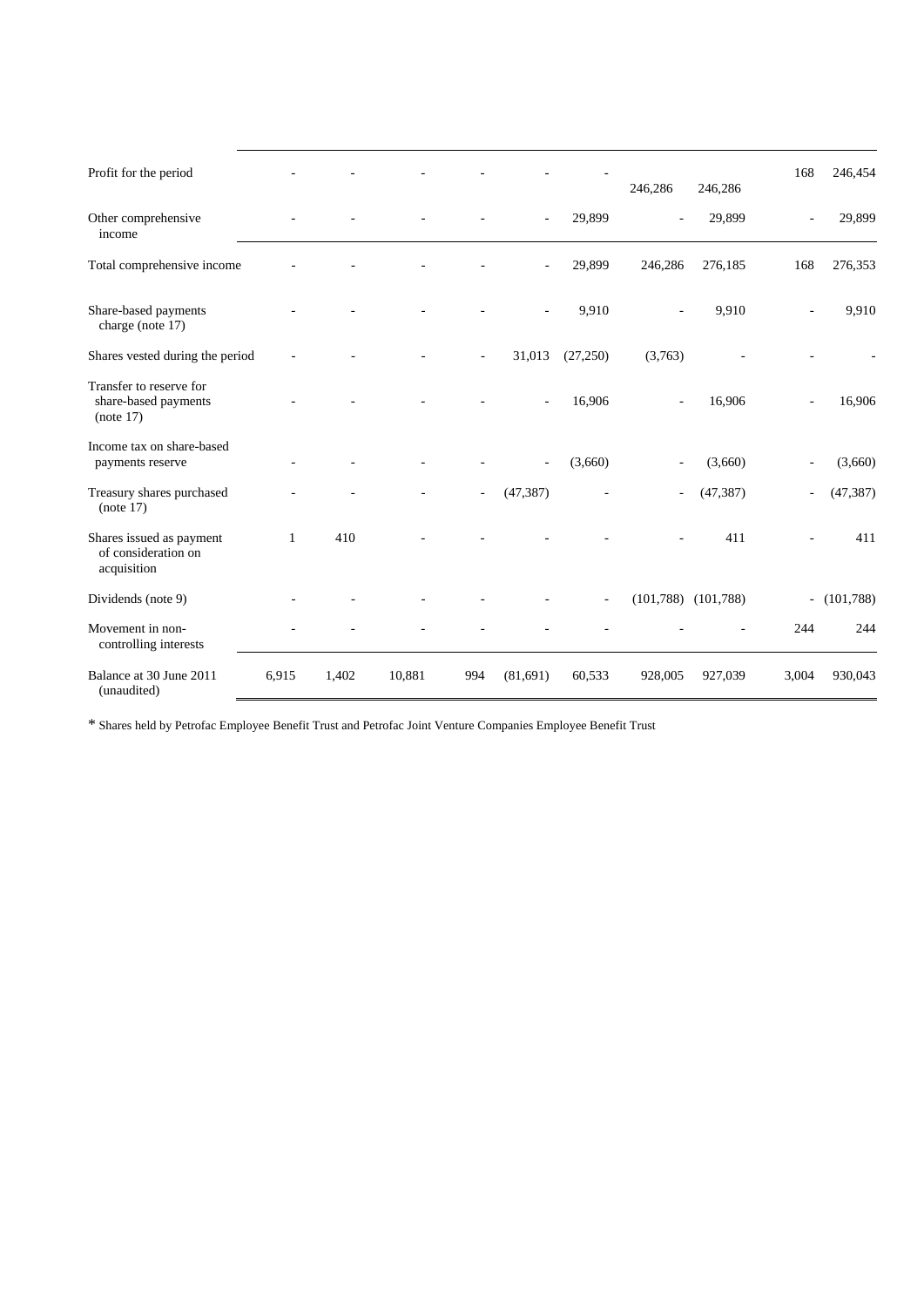## **INTERIM CONDENSED CONSOLIDATED STATEMENT OF CHANGES IN EQUITY For the six months ended 30 June 2012 (continued)**

|                                                                         | Attributable to Petrofac Limited Shareholders |          |                                        |                           |                              |                       |                           |                 |                                    |                 |
|-------------------------------------------------------------------------|-----------------------------------------------|----------|----------------------------------------|---------------------------|------------------------------|-----------------------|---------------------------|-----------------|------------------------------------|-----------------|
|                                                                         | <i>Issued</i><br>share<br>capital             | premium  | Capital<br>Share redemption<br>reserve | Shares to<br>be<br>issued | $*T$ reasury<br>shares       | Other<br>reserves     | Retained<br>earnings      | Total           | $Non-$<br>controlling<br>interests | Total<br>Equity |
| For the year ended 31<br>December 2011                                  | <b>US\$'000</b>                               | US\$'000 | <b>US\$'000</b>                        | <b>US\$'000</b>           | <b>US\$'000</b><br>(note 17) | US\$'000<br>(note 18) | <b>US\$'000</b>           | <b>US\$'000</b> | <b>US\$'000</b>                    | US\$'000        |
| Balance at 1 January 2011                                               | 6,914                                         | 992      | 10,881                                 | 994                       | (65, 317)                    | 34,728                | 787,270                   | 776,462         | 2,592                              | 779,054         |
| Profit for the year                                                     |                                               |          |                                        |                           |                              |                       | 539,425                   | 539,425         | 156                                | 539,581         |
| Other comprehensive income                                              |                                               |          |                                        |                           | $\overline{\phantom{a}}$     | (33, 262)             |                           | (33,262)        | $\qquad \qquad \blacksquare$       | (33, 262)       |
| Total comprehensive income                                              |                                               |          |                                        |                           |                              | (33,262)              | 539,425                   | 506,163         | 156                                | 506,319         |
| Shares issued as payment of<br>deferred consideration on<br>acquisition | $\overline{c}$                                | 1,219    |                                        | (994)                     |                              |                       |                           | 227             |                                    | 227             |
| Share-based payments charge<br>(note 17)                                |                                               |          |                                        |                           |                              | 23,056                |                           | 23,056          |                                    | 23,056          |
| Shares vested during the year                                           |                                               |          |                                        |                           | 38,693                       | (33,776)              | (4, 917)                  |                 |                                    |                 |
| Transfer to reserve for<br>share-based payments<br>(note 17)            |                                               |          |                                        |                           |                              | 17,974                |                           | 17,974          |                                    | 17,974          |
| Treasury shares purchased<br>(note 17)                                  |                                               |          |                                        |                           | (49,062)                     |                       |                           | (49,062)        |                                    | (49,062)        |
| Income tax on share-based<br>payments reserve                           |                                               |          |                                        |                           |                              | (3,082)               |                           | (3,082)         |                                    | (3,082)         |
| Dividends (note 9)                                                      |                                               |          |                                        |                           |                              |                       | $- (161,002) (161,002)$   |                 | $\overline{\phantom{0}}$           | (161,002)       |
| Movement in non-controlling<br>interests                                |                                               |          |                                        |                           |                              |                       |                           |                 | 344                                | 344             |
| Balance at 31 December<br>2011 (audited)                                | 6,916                                         | 2,211    | 10,881                                 |                           | (75,686)                     |                       | 5,638 1,160,776 1,110,736 |                 |                                    | 3,092 1,113,828 |

\* Shares held by Petrofac Employee Benefit Trust and Petrofac Joint Venture Companies Employee Benefit Trust

The attached notes 1 to 20 form part of these interim condensed consolidated financial statements.

## **NOTES TO THE INTERIM CONDENSED CONSOLIDATED FINANCIAL STATEMENTS For the six months ended 30 June 2012**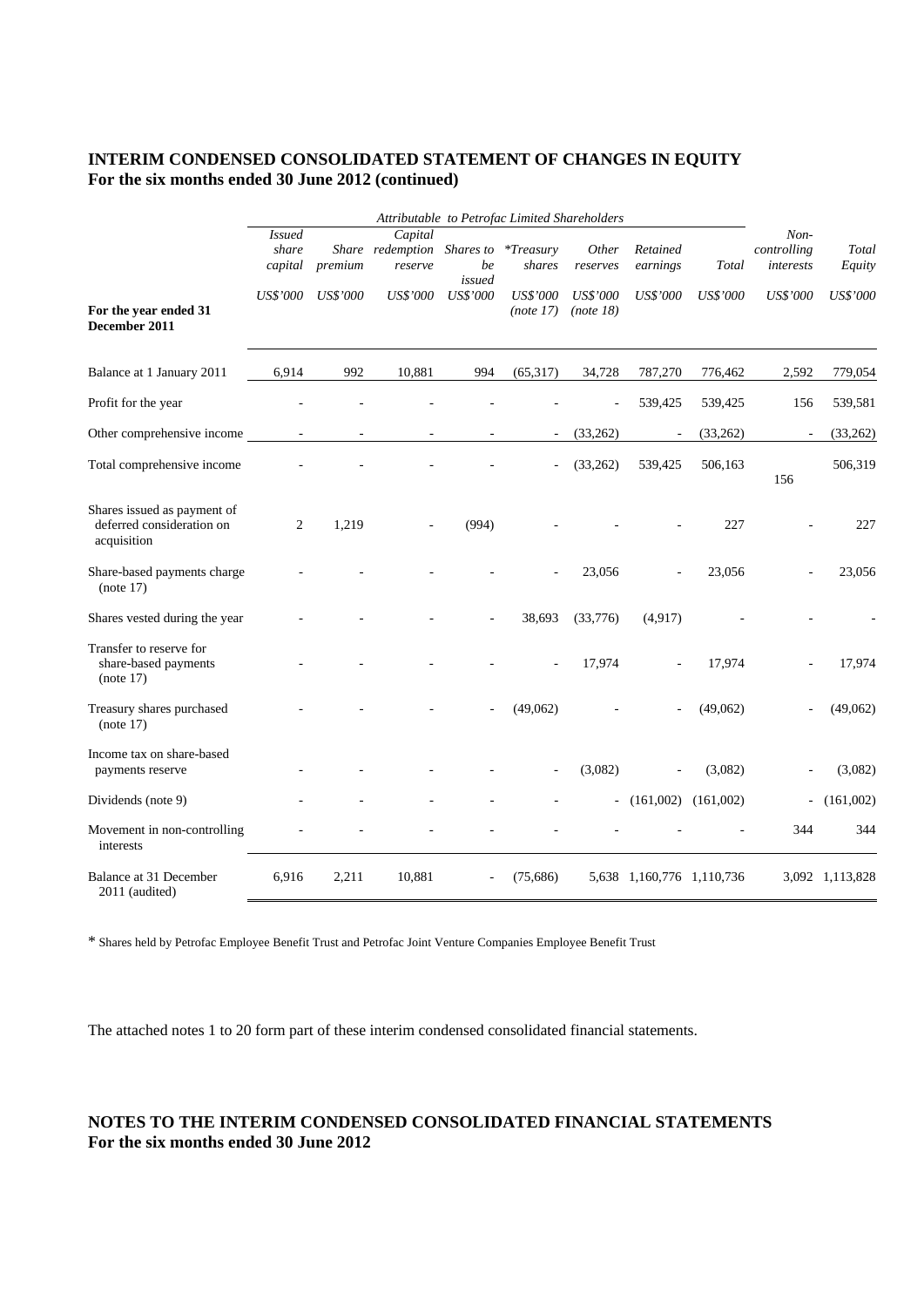## **1 CORPORATE INFORMATION**

Petrofac Limited is a limited liability company registered and domiciled in Jersey under the Companies (Jersey) Law 1991 and is the holding company for the international group of Petrofac subsidiaries (together "the Group"). The Group's principal activity is the provision of services to the oil  $\&$  gas production and processing industry. The interim condensed consolidated financial statements of the Group for the six months ended 30 June 2012 were authorised for issue in accordance with a resolution of the Board of Directors on 10 August 2012.

## **2 BASIS OF PREPARATION AND ACCOUNTING POLICIES**

## *Basis of preparation*

The interim condensed consolidated financial statements have been prepared on a historical cost basis, except for derivative financial instruments and available-for-sale financial assets that have been measured at fair value. The presentation currency of the interim condensed consolidated financial statements is United States dollars (US\$) and all values in the interim condensed consolidated financial statements are rounded to the nearest thousand dollars (US\$'000) except where otherwise stated.

## *Statement of compliance*

The interim condensed consolidated financial statements of Petrofac Limited and all its subsidiaries for the six months ended 30 June 2012 have been prepared in accordance with IAS 34 'Interim Financial Statements' and applicable requirements of Jersey law. They do not include all of the information and disclosures required in the annual financial statements and should be read in conjunction with the consolidated financial statements of the Group as at and for the year ended 31 December 2011. Certain comparative information has been restated in the current period presentation as outlined below.

## *Restatements*

The following restatements were made in the 2011 comparatives:

 The segment information for the period ended 30 June 2011 has been restated to reflect a Group reorganisation that took place in late 2011 and now includes four revised reporting segments, Onshore Engineering & Construction, Offshore Projects & Operations, Engineering & Consulting Services and Integrated Energy Services (see note 3 for details).

#### *Accounting policies*

The accounting policies and methods of computation adopted in the preparation of these interim condensed consolidated financial statements are consistent with those followed in the preparation of the Group's financial statements for the year ended 31 December 2011, except as noted below.

The Group has adopted new and revised Standards and Interpretations issued by the International Accounting Standards Board (IASB) and the International Financial Reporting Interpretations Committee (IFRIC) of the IASB that are relevant to its operations and effective for accounting periods beginning on or after 1 January 2012. The principal effects of the adoption of the relevant new and amended standards and interpretations are discussed below:

## **IFRS 7 – Disclosures – Transfers of financial assets (Amendment)**

The IASB issued an amendment to IFRS 7 that enhances disclosures for financial assets. These disclosures relate to assets transferred (as defined in IAS 39). If the assets transferred are not derecognised entirely in the financial statements, an entity has to disclose information that enables users of financial statements to understand the relationship between those assets which are not derecognised and their associated liabilities. If those assets are derecognised entirely, but the entity retains a continuing involvement, disclosures have to be provided that enable users of financial statements to evaluate the nature of and risks associated with the entity's continuing involvement in those derecognised assets. This amendment did not have any impact on the accounting policies, financial position or performance of the Group.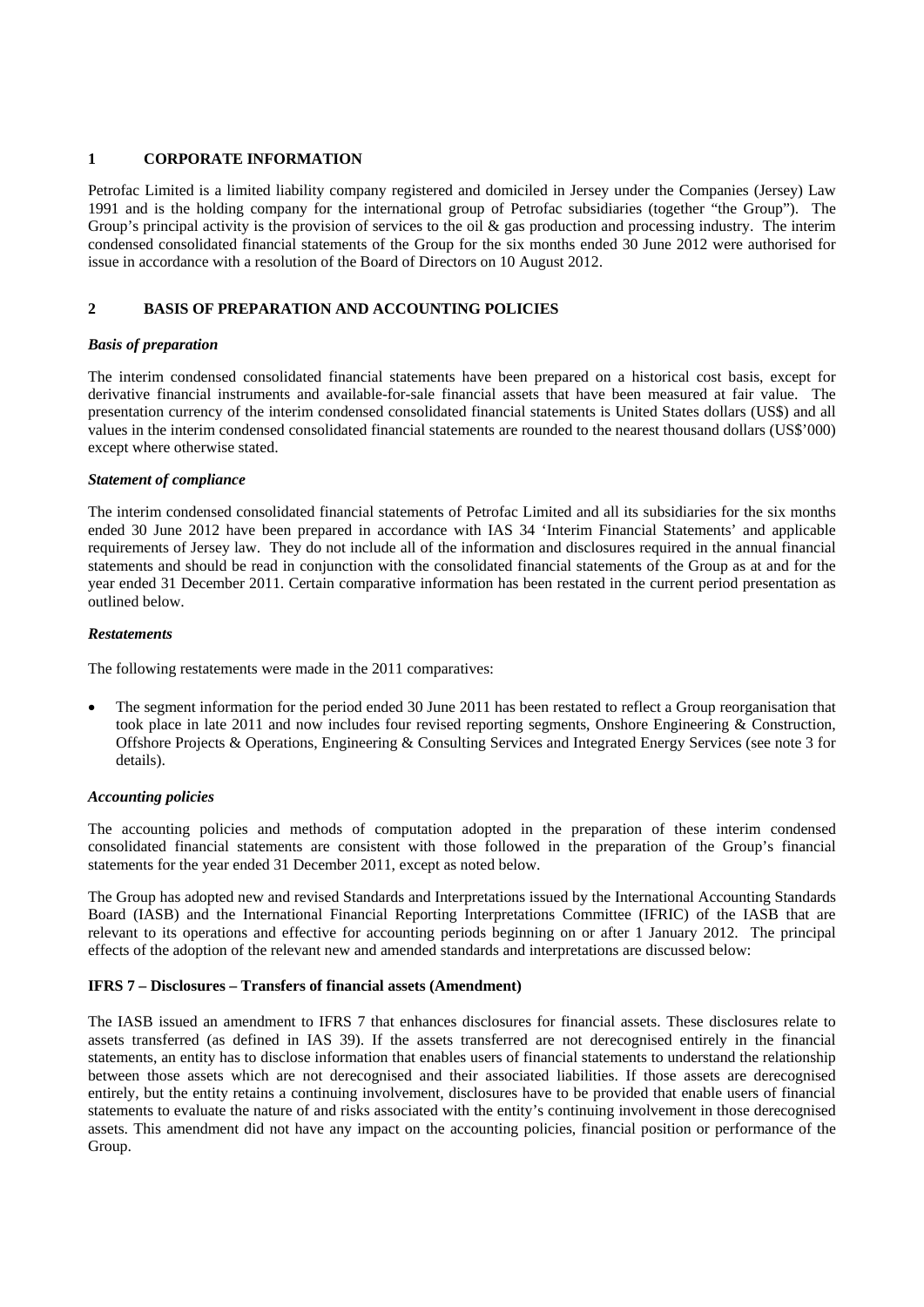## **3 SEGMENT INFORMATION**

The following tables represent revenue and profit information relating to the Group's four reporting segments for the six months ended 30 June 2012 which comprises following:

Onshore Engineering & Construction which provides engineering, procurement and construction project execution services to the onshore oil & gas industry.

Offshore Projects & Operations which provides offshore engineering, operations and maintenance on and offshore and engineering, procurement and construction project execution services to the offshore oil & gas industry.

Engineering & Consulting Services which provides technical engineering, consultancy, conceptual design, front end engineering and design (FEED) and project management consultancy (PMC) across all sectors including renewables and carbon capture.

Integrated Energy Services which co-invests with partners in oil & gas production, processing and transportation assets, provides production improvement services under value aligned commercial structures and oil & gas related technical competency training and consultancy services.

Management separately monitors the trading results of its four reporting segments for the purpose of making an assessment of their performance and making decisions about how resources are allocated to them. Each segment's performance is measured based on its profitability which is reflected in a manner consistent with the results shown below. However certain shareholder service related overheads, Group financing and consolidation adjustments are managed at corporate level and are not allocated to reporting segments.

|                                                                                        | Onshore<br>Engineering &<br>Construction<br><b>US\$'000</b> | <i><b>Offshore</b></i><br>Projects &<br><i><b>Operations</b></i><br><b>US\$'000</b> | Engineering &<br>Consulting<br><b>Services</b><br><b>US\$'000</b> | <b>Integrated</b><br>Energy<br><b>Services</b><br><b>US\$'000</b> | Corporate &<br>others<br>US\$'000 | Consolidation<br>adjustments &<br>eliminations<br>US\$'000 | Total<br>US\$'000  |
|----------------------------------------------------------------------------------------|-------------------------------------------------------------|-------------------------------------------------------------------------------------|-------------------------------------------------------------------|-------------------------------------------------------------------|-----------------------------------|------------------------------------------------------------|--------------------|
| ended<br>2012<br><b>Six</b><br>months<br>30<br>June<br>(unaudited)                     |                                                             |                                                                                     |                                                                   |                                                                   |                                   |                                                            |                    |
| Revenue<br><b>External</b> sales<br>Inter-segment sales                                | 2.365.099<br>16,206                                         | 546,703<br>115,034                                                                  | 41,987<br>61,803                                                  | 318,500<br>4,191                                                  |                                   | (30, 532)<br>(197, 234)                                    | 3,241,757          |
| <b>Total revenue</b>                                                                   | 2,381,305                                                   | 661,737                                                                             | 103,790                                                           | 322,691                                                           |                                   | (227,766)                                                  | 3,241,757          |
| Segment results<br>Unallocated corporate costs                                         | 298,110                                                     | 41,486                                                                              | 4,772                                                             | 93,079                                                            | (231)<br>(4,322)                  | (18, 845)                                                  | 418,371<br>(4,322) |
| Profit / (loss) before                                                                 | 298,110                                                     | 41,486                                                                              | 4,772                                                             | 93,079                                                            | (4,553)                           | (18, 845)                                                  | 414,049            |
| tax and finance income / (costs)<br>Share of losses of associates<br>Finance costs     |                                                             |                                                                                     | $\overline{\phantom{a}}$                                          | (2,629)<br>(1,721)                                                | (2,156)                           | 1,812                                                      | (2,629)<br>(2,120) |
| Finance income                                                                         | 4,007                                                       | (55)<br>173                                                                         | 36                                                                | 18                                                                | 3,228                             | (4,226)                                                    | 3,236              |
| Profit / (loss) before income tax                                                      | 302,117                                                     | 41,604                                                                              | 4,808                                                             | 88,747                                                            | (3,481)                           | (21,259)                                                   | 412,536            |
| Income tax (expense)                                                                   | (51,509)                                                    | (10, 894)                                                                           | (1,434)                                                           | (23, 721)                                                         | (1,309)                           |                                                            | (88, 867)          |
| Non-controlling interests                                                              |                                                             |                                                                                     | 1,595                                                             |                                                                   |                                   |                                                            | 1,595              |
| Profit / (loss) for the period attributable to<br><b>Petrofac Limited shareholders</b> | 250,608                                                     | 30,710                                                                              | 4,969                                                             | 65,026                                                            | (4,790)                           | (21,259)                                                   | 325,264            |
| Other segment information                                                              |                                                             |                                                                                     |                                                                   |                                                                   |                                   |                                                            |                    |
| Depreciation, amortisation and write-offs<br>Other long-term employment benefits       | 19,290<br>9,005                                             | 1,759<br>184                                                                        | 2,932                                                             | 20,004<br>285                                                     | 297<br>89                         | (860)                                                      | 43,422<br>9,563    |
| Share-based payments                                                                   | 6,138                                                       | 1,425                                                                               | 459                                                               | 2,510                                                             | 2,332                             |                                                            | 12,864             |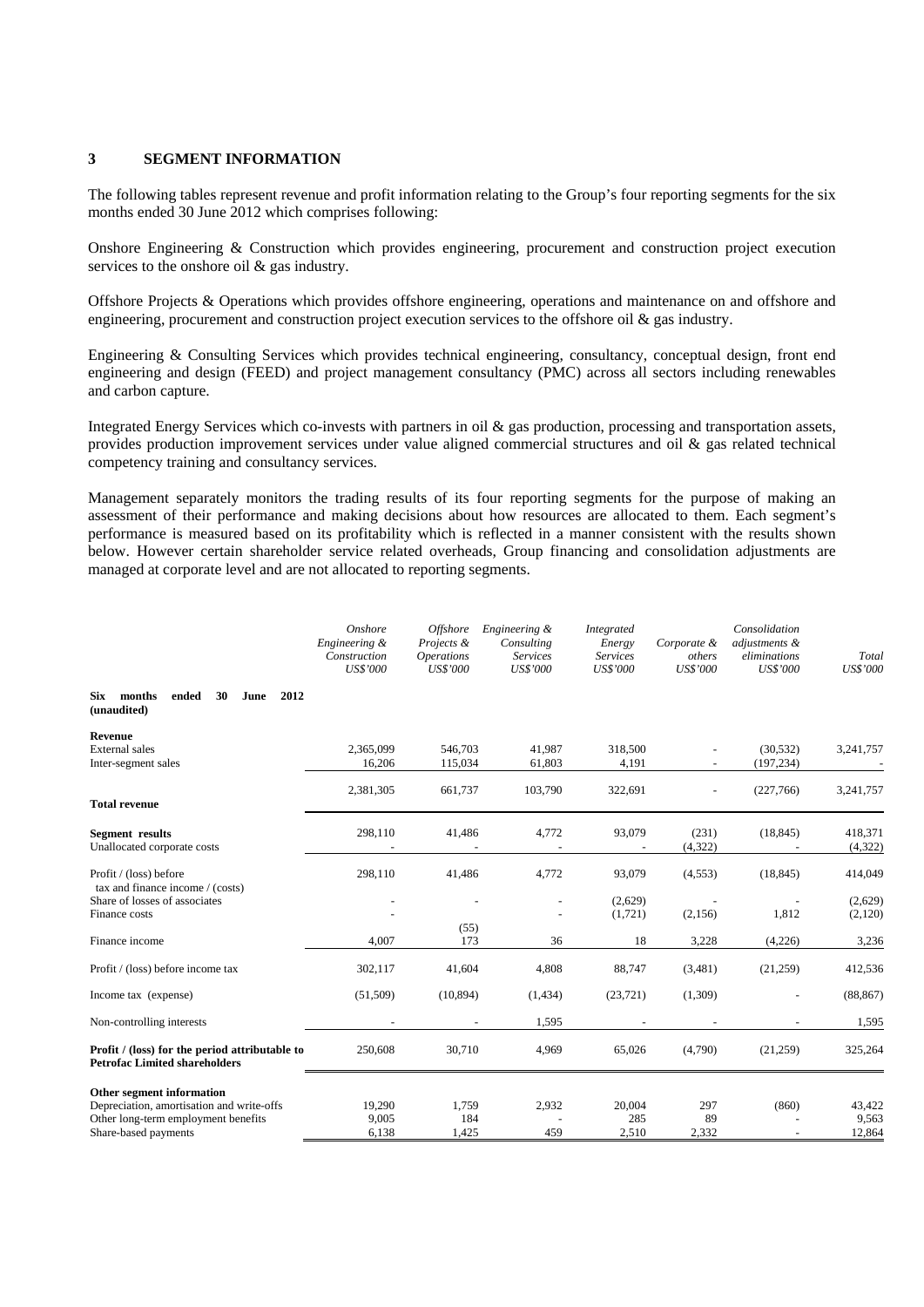## **3 SEGMENT INFORMATION (continued)**

|                                                                                                                                | Onshore<br>Engineering &<br>Construction<br><b>US\$'000</b> | <b>Offshore</b><br>Projects &<br><i><b>Operations</b></i><br><b>US\$'000</b> | Engineering &<br>Consulting<br><b>Services</b><br><b>US\$'000</b> | Integrated<br>Energy<br><b>Services</b><br><b>US\$'000</b> | Corporate &<br>others<br><b>US\$'000</b> | Consolidation<br>adjustments &<br>eliminations<br><b>US\$'000</b> | Total<br><b>US\$'000</b>              |
|--------------------------------------------------------------------------------------------------------------------------------|-------------------------------------------------------------|------------------------------------------------------------------------------|-------------------------------------------------------------------|------------------------------------------------------------|------------------------------------------|-------------------------------------------------------------------|---------------------------------------|
| Six months ended 30 June 2011 (unaudited<br>and restated)                                                                      |                                                             |                                                                              |                                                                   |                                                            |                                          |                                                                   |                                       |
| Revenue                                                                                                                        |                                                             |                                                                              |                                                                   |                                                            |                                          |                                                                   |                                       |
| External sales<br>Inter-segment sales                                                                                          | 1,875,561<br>28,167                                         | 558,111<br>22,931                                                            | 27,170<br>69,015                                                  | 250,239<br>6,496                                           |                                          | (126, 609)                                                        | 2,711,081                             |
| <b>Total revenue</b>                                                                                                           | 1,903,728                                                   | 581,042                                                                      | 96,185                                                            | 256,735                                                    |                                          | (126, 609)                                                        | 2,711,081                             |
| <b>Segment</b> results<br>Unallocated corporate costs                                                                          | 235,810                                                     | 39,234                                                                       | 16,487                                                            | 20,918                                                     | (420)<br>(5,216)                         | (8,353)                                                           | 303,676<br>(5,216)                    |
| Profit / (loss) before<br>tax and finance income / (costs)<br>Share of losses of associates<br>Finance costs<br>Finance income | 235,810<br>4,891                                            | 39,234<br>(28)<br>209                                                        | 16,487<br>$\overline{\phantom{a}}$<br>14                          | 20,918<br>(687)<br>(1,837)<br>201                          | (5,636)<br>(1,763)<br>438                | (8,353)<br>206<br>(510)                                           | 298,460<br>(687)<br>(3, 422)<br>5,243 |
| Profit / (loss) before income tax                                                                                              | 240,701                                                     | 39,415                                                                       | 16,501                                                            | 18,595                                                     | (6,961)                                  | (8,657)                                                           | 299,594                               |
| Income tax (expense) / income                                                                                                  | (34, 584)                                                   | (7,646)                                                                      | (1,706)                                                           | (12, 559)                                                  | 3,355                                    |                                                                   | (53, 140)                             |
| Non-controlling interests                                                                                                      | (168)                                                       | $\overline{\phantom{a}}$                                                     | $\overline{\phantom{a}}$                                          | $\overline{\phantom{a}}$                                   |                                          |                                                                   | (168)                                 |
| Profit / (loss) for the period attributable to<br><b>Petrofac Limited shareholders</b>                                         | 205,949                                                     | 31,769                                                                       | 14,795                                                            | 6,036                                                      | (3,606)                                  | (8,657)                                                           | 246,286                               |
| Other segment information<br>Depreciation and amortisation<br>Other long-term employment benefits<br>Share-based payments      | 12,642<br>7,728<br>5,356                                    | 2,027<br>169<br>1,114                                                        | 1,775<br>326                                                      | 17,835<br>340<br>1,448                                     | 245<br>50<br>1,666                       | (330)                                                             | 34,194<br>8,287<br>9,910              |

*,*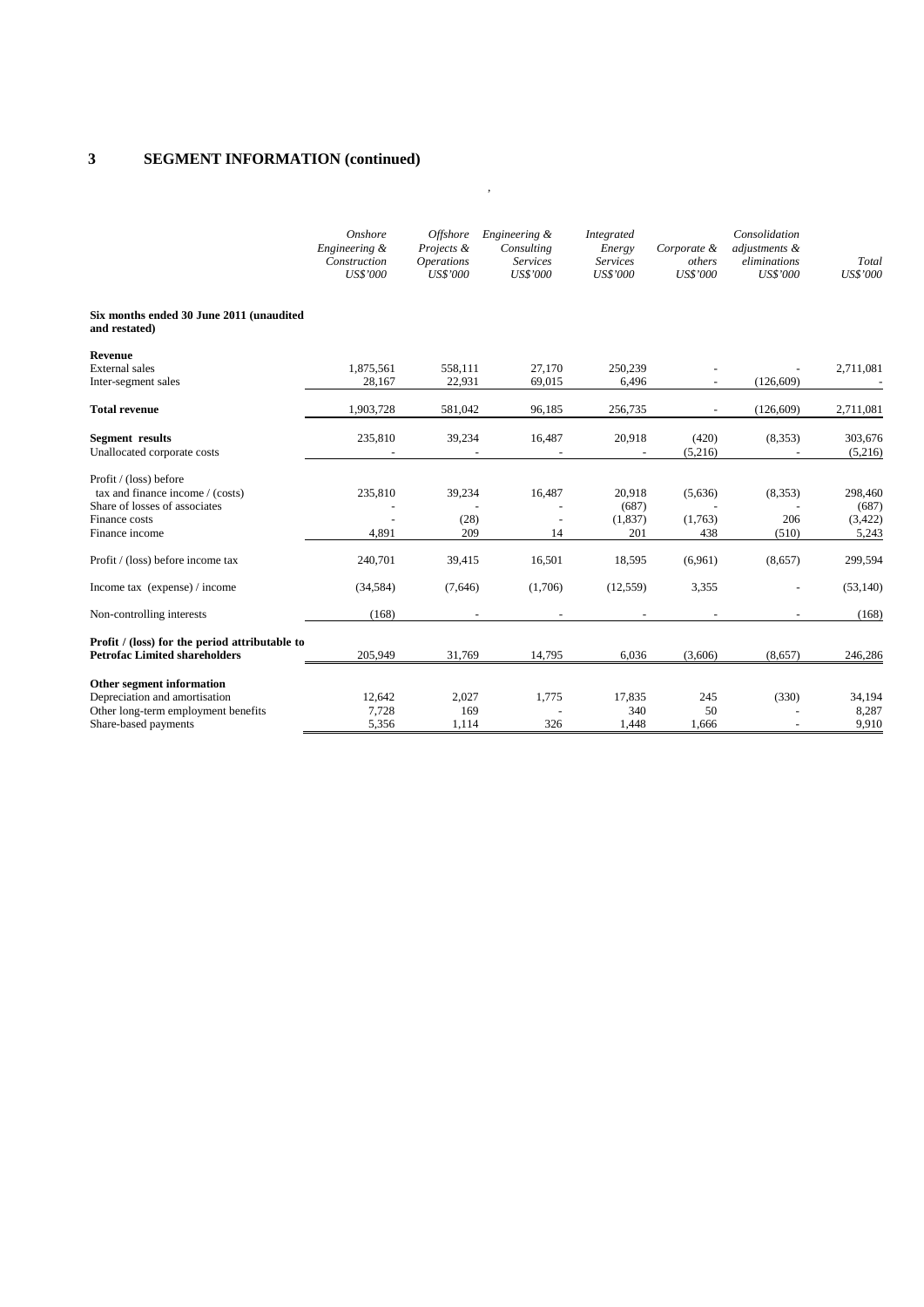## **3 SEGMENT INFORMATION (continued)**

|                                                                                                                           | Onshore<br>Engineering &<br>Construction<br><b>US\$'000</b> | <b>Offshore</b><br>Projects &<br><i><b>Operations</b></i><br>US\$'000 | Engineering &<br>Consulting<br><b>Services</b><br><b>US\$'000</b> | Integrated<br>Energy<br><b>Services</b><br><b>US\$'000</b> | Corporate &<br>others<br><b>US\$'000</b> | Consolidation<br>adjustments &<br>eliminations<br><b>US\$'000</b> | Total<br><b>US\$'000</b>     |
|---------------------------------------------------------------------------------------------------------------------------|-------------------------------------------------------------|-----------------------------------------------------------------------|-------------------------------------------------------------------|------------------------------------------------------------|------------------------------------------|-------------------------------------------------------------------|------------------------------|
| Year ended 31 December 2011 (audited)                                                                                     |                                                             |                                                                       |                                                                   |                                                            |                                          |                                                                   |                              |
| Revenue<br><b>External</b> sales<br>Inter-segment sales                                                                   | 4,068,324<br>77,894                                         | 1,164,565<br>86,787                                                   | 64,391<br>143,775                                                 | 503,439<br>15,417                                          |                                          | (323, 873)                                                        | 5,800,719                    |
| <b>Total revenue</b>                                                                                                      | 4,146,218                                                   | 1,251,352                                                             | 208,166                                                           | 518,856                                                    |                                          | (323, 873)                                                        | 5,800,719                    |
| Segment results                                                                                                           | 553,797                                                     | 56,930                                                                | 32,930                                                            | 57,024                                                     | (420)                                    | (7,517)                                                           | 692,744                      |
| Unallocated corporate costs                                                                                               |                                                             |                                                                       |                                                                   | $\overline{\phantom{a}}$                                   | (9,864)                                  |                                                                   | (9,864)                      |
| Profit / (loss) before<br>tax and finance income / (costs)                                                                | 553,797                                                     | 56,930                                                                | 32,930                                                            | 57,024                                                     | (10, 284)                                | (7,517)                                                           | 682,880                      |
| Share of losses of associate<br>Finance costs<br>Finance income                                                           | (1,450)<br>8,375                                            | (1,292)<br>212                                                        | 58                                                                | (3,593)<br>(3,180)<br>357                                  | (2,921)<br>1,807                         | 2,244<br>(2,932)                                                  | (3,593)<br>(6, 599)<br>7,877 |
| Profit / (loss) before income tax                                                                                         | 560,722                                                     | 55,850                                                                | 32,988                                                            | 50,608                                                     | (11, 398)                                | (8,205)                                                           | 680,565                      |
| Income tax (expense) / benefit                                                                                            | (97, 734)                                                   | (12, 323)                                                             | (2,170)                                                           | (27,983)                                                   | 1,415                                    | (2,189)                                                           | (140, 984)                   |
| Non-controlling interests                                                                                                 | (156)                                                       | $\overline{\phantom{a}}$                                              |                                                                   | $\overline{\phantom{a}}$                                   |                                          |                                                                   | (156)                        |
| Profit / (loss) for the year attributable to<br><b>Petrofac Limited shareholders</b>                                      | 462,832                                                     | 43,527                                                                | 30,818                                                            | 22,625                                                     | (9,983)                                  | (10, 394)                                                         | 539,425                      |
| Other segment information<br>Depreciation and amortisation<br>Other long-term employment benefits<br>Share-based payments | 31,097<br>12,013<br>11,863                                  | 4,496<br>352<br>2.521                                                 | 6,756<br>774                                                      | 36,506<br>396<br>3,674                                     | 1,378<br>100<br>4,224                    | (145)                                                             | 80,088<br>12,861<br>23,056   |

The significant movements in total Group assets as at 30 June 2012 compared with total assets as at 31 December 2011 are primarily in the following segments:

|                                     | Onshore                 | Integrated      |
|-------------------------------------|-------------------------|-----------------|
|                                     | <i>Engineering&amp;</i> | Energy          |
|                                     | Construction            | <i>Services</i> |
|                                     | <i>US\$'000</i>         | <i>US\$'000</i> |
| Total assets as at 30 June 2012     | 2,510,680               | 1,457,628       |
| Total assets as at 31 December 2011 | 2,712,072               | 1,010,686       |
|                                     |                         |                 |

- **The decrease in Onshore Engineering & Construction segment assets during the period reflects net movements** in cash advances from customers and other long-term contract working capital balances.
- The increase in Integrated Energy Services segment assets during the period is primarily due to further capital investment in its oil & gas assets and contracts portfolio.

## **4 REVENUES**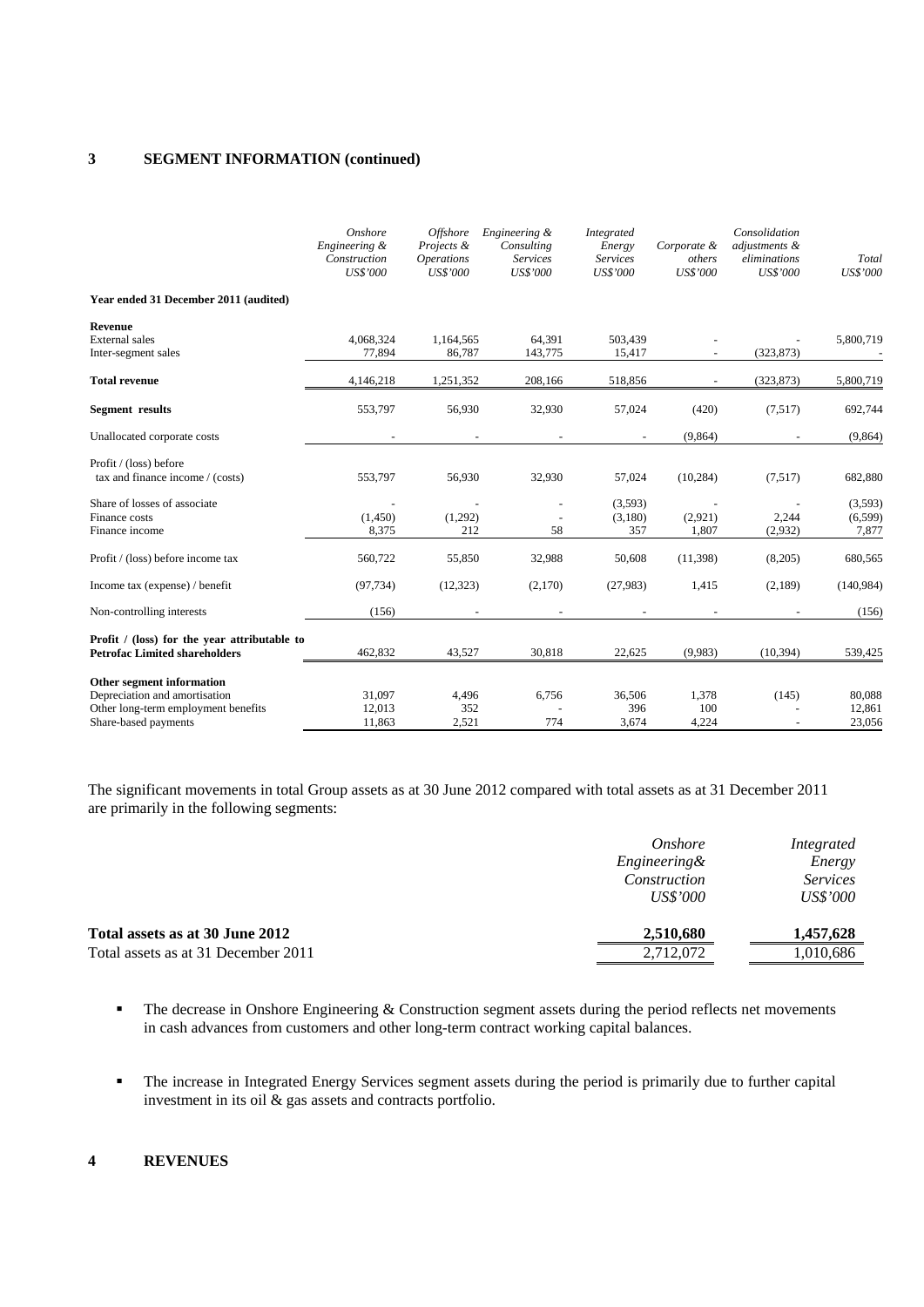|                                | 6 months         | 6 months         | Year            |
|--------------------------------|------------------|------------------|-----------------|
|                                | ended            | ended            | ended           |
|                                | 30 June          | 30 June          | 31 December     |
|                                | 2012             | 2011             | 2011            |
|                                | <b>Unaudited</b> | <i>Unaudited</i> | Audited         |
|                                | <b>US\$'000</b>  | <i>US\$'000</i>  | <i>US\$'000</i> |
| Rendering of services          | 3,181,741        | 2,651,110        | 5,650,892       |
| Sale of crude oil & gas        | 54,667           | 55,827           | 143,122         |
| Sale of processed hydrocarbons | 5,349            | 4,144            | 6,705           |
|                                | 3,241,757        | 2,711,081        | 5,800,719       |

Included in revenues from rendering of services are Offshore Projects& Operations, Engineering & Consulting Services, and Integrated Energy Services revenues of a "pass-through" nature with zero or low margins amounting to US\$120,953,000 (six months ended 30 June 2011: US\$111,274,000; year ended 31 December 2011: US\$229,422,000).

## **5 SELLING, GENERAL AND ADMINISTRATION COSTS**

The US\$58,185,000 increase in selling, general and administration costs compared with the equivalent prior year period is principally due to the impact of significant business growth related increase in employee headcount from around 14,500 at the 30 June 2011 to around 17,200 by 30 June 2012 on staff costs together with the associated costs of expanded office space in certain locations for the new hires.

## **6 OTHER INCOME**

Included in other income is a gain of US\$35,758,000 which comprises US\$26,637,000 on disposal of 75.2% of Petrofac's interest in Petrofac FPF1 Limited to Ithaca Energy Inc and \$9,121,000 being the fair value of the remaining 24.8% interest held which is classified as an associate.

## **7 INCOME TAX**

Income tax expense is recognised based on management's best estimate of the income tax rate applicable to the pre-tax income of the interim period.

The major components of the income tax expense are as follows:

| 6 months         | 6 months         | Year        |
|------------------|------------------|-------------|
| ended            | ended            | ended       |
| 30 June          | $30$ June        | 31 December |
| 2012             | 2011             | 2011        |
| <b>Unaudited</b> | <i>Unaudited</i> | Audited     |
| <b>US\$'000</b>  | <i>US\$'000</i>  | US\$'000    |
|                  |                  |             |
| 54,556           | 65,485           | 138,205     |
| (990)            | (158)            | 782         |
|                  |                  |             |
| 34,945           | (11,789)         | 8,832       |
| 356              | (398)            | (6,835)     |
| 88,867           | 53,140           | 140,984     |
|                  |                  |             |

The Group's effective tax rate for the six months is 21.5% (six months ended 30 June 2011: 17.7%; year ended 31 December 2011: 20.7%).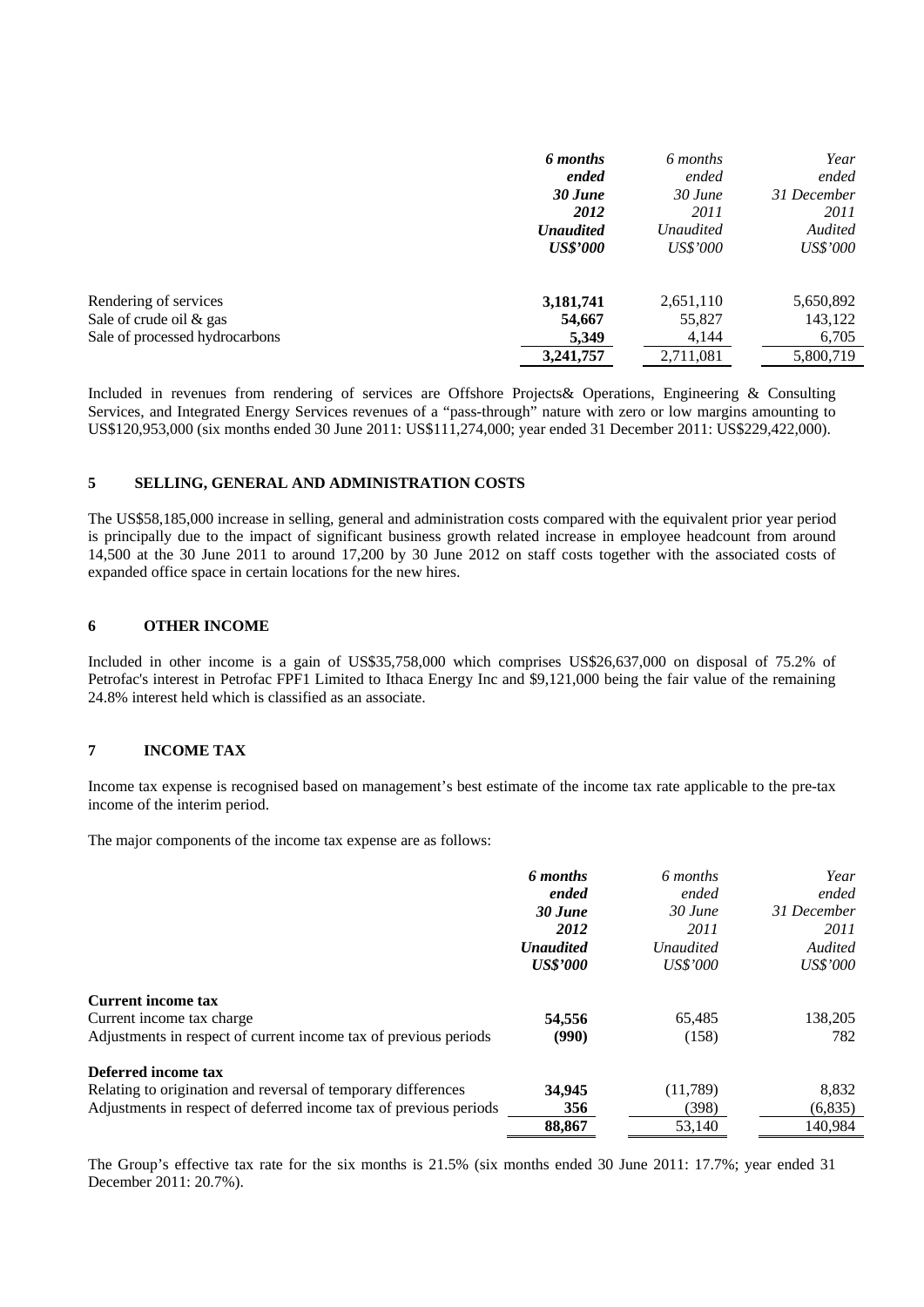The effective tax rate for the Group for the year to 31 December 2012 is expected to be around 22%. However, due to the timing of profit recognition between the first and second halves of the year on contracts held within the Onshore Engineering & Construction and Integrated Energy Services segments, a lower tax charge and effective rate has been recognised in the interim 2012 period.

If the consequences of the timing issues noted above are accounted for, the Group's effective tax rate for year end 2012 is expected to be greater than the effective tax rate in the comparable 2011 period. This is as a result of changes in the overall mix of taxable jurisdictions within which the Group operates.

In March 2012, the UK Government announced its intention to accelerate the reduction in the UK corporation tax rate. The tax rate of 24% is effective from 1 April 2012, 23% from 1 April 2013 and 22% from 1 April 2014. At 30 June 2012 the 24% tax rate change was substantially enacted and the deferred tax assets and liabilities are based on the new rate. The deferred tax assets and liabilities would have reduced by approximately US\$2,081,000 and US\$143,000 respectively had the further reductions in the corporation tax rates referred to above been substantively enacted as of the said date.

## **8 EARNINGS PER SHARE**

Basic earnings per share amounts are calculated by dividing the net profit for the period attributable to ordinary shareholders by the weighted average number of ordinary shares outstanding during the period.

Diluted earnings per share amounts are calculated by dividing the net profit attributable to ordinary shareholders, after adjusting for any dilutive effect, by the weighted average number of ordinary shares outstanding during the period, adjusted for the effects of ordinary shares granted under the employee share award schemes which are held in trust.

The following reflects the income and share data used in calculating basic and diluted earnings per share:

|                                                                  | 6 months         | 6 months         | Year            |
|------------------------------------------------------------------|------------------|------------------|-----------------|
|                                                                  | ended            | ended            | ended           |
|                                                                  | 30 June          | 30 June          | 31 December     |
|                                                                  | 2012             | 2011             | 2011            |
|                                                                  | <b>Unaudited</b> | <i>Unaudited</i> | Audited         |
|                                                                  | <b>US\$'000</b>  | <i>US\$'000</i>  | <i>US\$'000</i> |
| Net profit attributable to ordinary shareholders for basic and   |                  |                  |                 |
| diluted earnings per share                                       | 325,264          | 246,286          | 539,425         |
|                                                                  | 30 June          | $30$ June        | 31 December     |
|                                                                  | 2012             | 2011             | 2011            |
|                                                                  | <b>Unaudited</b> | <b>Unaudited</b> | Audited         |
|                                                                  | Number'000       | Number'000       | Number'000      |
| Weighted average number of ordinary shares for basic             |                  |                  |                 |
| earnings per share                                               | 340,411          | 338,703          | 339,239         |
| Effect of diluted potential ordinary shares granted under share- |                  |                  |                 |
| based payment schemes                                            | 2,638            | 4,134            | 4,069           |
| Adjusted weighted average number of ordinary shares for diluted  |                  |                  |                 |
| earnings per share                                               | 343,049          | 342,837          | 343,308         |

## **9 DIVIDENDS PAID AND PROPOSED**

| 6 months | 6 months | Year        |
|----------|----------|-------------|
| ended    | ended    | ended       |
| 30 June  | 30 June  | 31 December |
| 2012     | 2011     | 2011        |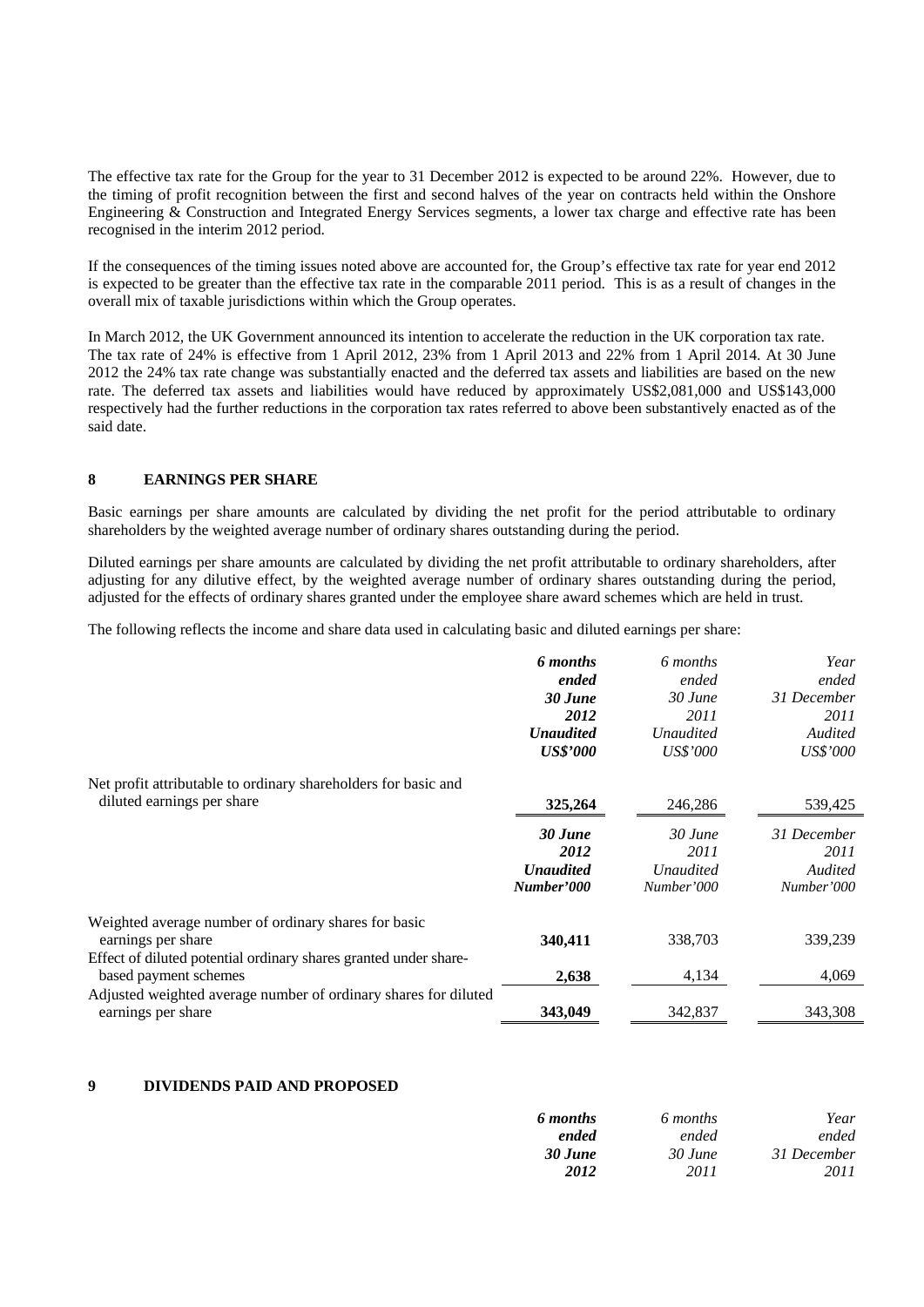|                                                | <b>Unaudited</b> | Unaudited | Audited         |
|------------------------------------------------|------------------|-----------|-----------------|
|                                                | <b>US\$'000</b>  | US\$'000  | <i>US\$'000</i> |
| Declared and paid during the period            |                  |           |                 |
| Equity dividends on ordinary shares:           |                  |           |                 |
| Final dividend for 2010: 30.00 cents per share |                  | 101.788   | 101,788         |
| Interim dividend 2011: 17.40 cents per share   |                  |           | 59,214          |
| Final dividend for 2011: 37.20 cents per share | 126,883          | -         |                 |
|                                                | 126,883          | 101.788   | 161.002         |

The Company proposes an interim dividend of 21.00 cents per share which was approved by the Board on 9 August 2012 for payment on 19 October 2012.

## **10 PROPERTY, PLANT AND EQUIPMENT**

The increase in property, plant and equipment during the period mainly comprises the upgrade of the FPSO Berantai, the FPF4 and the FPF5 vessels at a combined cost of US\$66,699,000 and expenditure of US\$30,153,000 in respect of oil & gas facilities on the Ticleni and the Magallenes/Santuario Production Enhancement Contracts.

## **11 GOODWILL**

The net increase in the goodwill balance in the current period is largely attributable to goodwill of US\$14,107,000 recognised on the acquisition during the period of KW Limited, a subsea pipeline consulting and engineering services business.

## **12 INTANGIBLE ASSETS**

The increase in intangible assets during the period mainly comprises the appraisal and well development costs of US\$49,951,000 in respect of Block PM304 in Malaysia.

## **13 NET INVESTMENT IN ASSOCIATES**

The movement in net investment in associates during the period is as follows:

|                                                     | <b>US\$'000</b> |
|-----------------------------------------------------|-----------------|
| As at 1 January 2012                                | 164,405         |
| Transfer from subsidiary to investment in associate | 9.121           |
| Amounts due from associates                         | 11.926          |
| Share of losses in associates                       | (2,629)         |
| Foreign exchange movements                          | (89)            |
|                                                     | 182,734         |

As a result of the disposal of 75.2% of Petrofac FPF1 Limited (see note 6) the remaining 24.8% investment is classified as an associate recognised at a fair value of US\$9,121,000. In addition amounts due from Petrofac FPF1 Limited to the Group of US\$11,926,000 are included in the carrying value of the investment.

## **14 LONG-TERM TRADE RECEIVABLES**

The increase in long-term trade receivables is due to an increase in the amount due on the Berantai RSC of US\$117,800,000 and a new loan receivable from Ithaca Energy Inc of US\$86,278,000 in respect of an advance payment as future consideration for a 20% interest in the Greater Stella Area licences and a 20% contribution towards FDP development costs incurred in the area.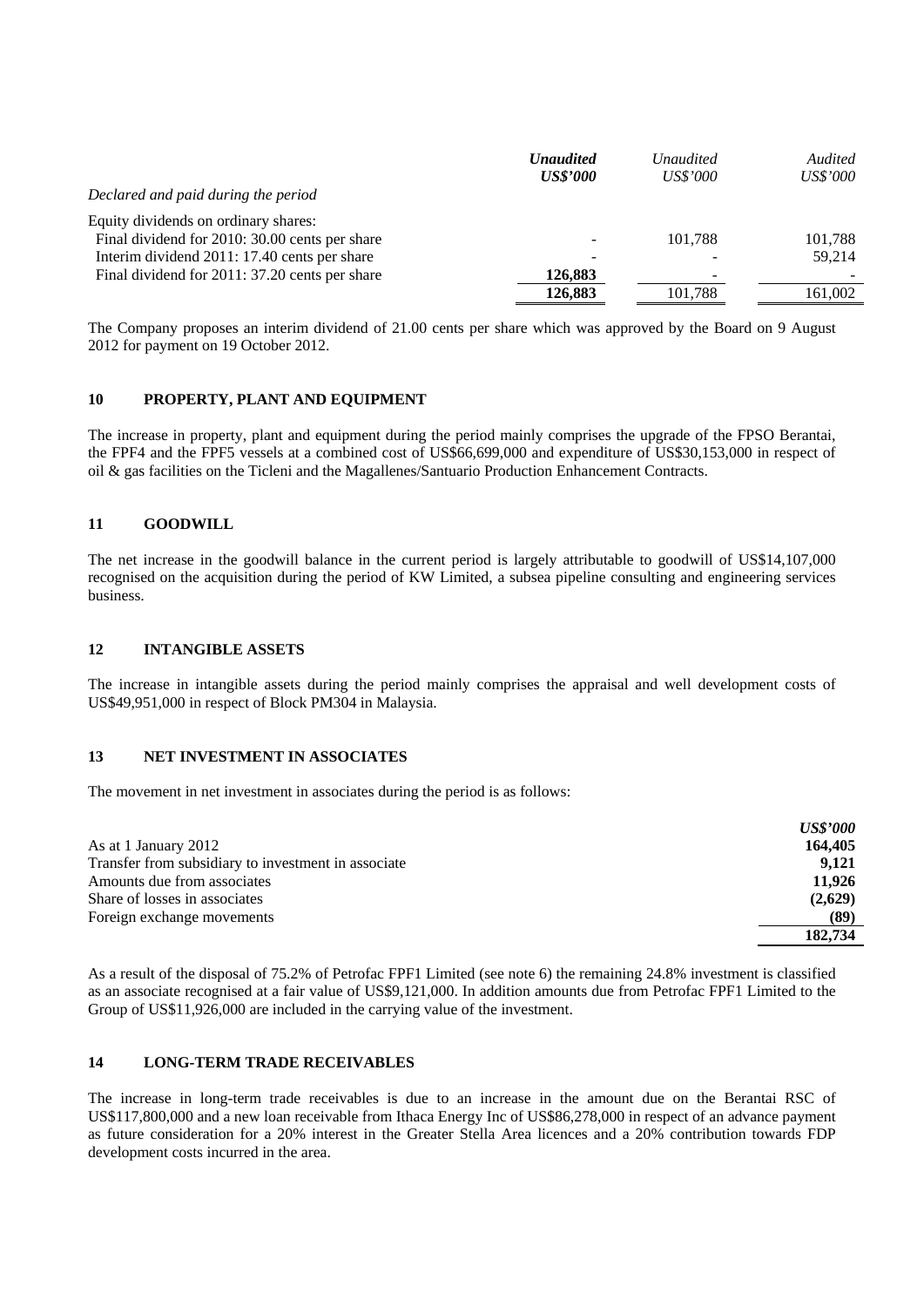## **15 WORK IN PROGRESS**

The increase in work in progress during the period is mainly due to short-term timing differences between physical contract progress and milestone based billing on a major Onshore Engineering & Construction project amounting to US\$358,974,000.

## **16 CASH AND CASH EQUIVALENTS**

For the purposes of the interim condensed consolidated cash flow statement, cash and cash equivalents comprise:

|                              | 30 June          | 30 June          | 31 December     |
|------------------------------|------------------|------------------|-----------------|
|                              | 2012             | 2011             | 2011            |
|                              | <b>Unaudited</b> | <i>Unaudited</i> | Audited         |
|                              | <b>US\$'000</b>  | <i>US\$'000</i>  | <i>US\$'000</i> |
| Cash at bank and in hand     | 441.687          | 359,846          | 490,446         |
| Short-term deposits          | 400,305          | 1,488,403        | 1,081,892       |
| Cash and short-term deposits | 841,992          | 1,848,249        | 1,572,338       |
| Bank overdrafts              | (37,353)         | (29, 595)        | (36, 932)       |
|                              | 804,639          | 1,818,654        | 1,535,406       |

## **17 TREASURY SHARES AND SHARE-BASED PAYMENTS**

During the period, the Company acquired 3,007,320 (30 June 2011: 1,950,000; 31 December 2011: 2,074,138) of its own shares at a cost of US\$75,276,000 (30 June 2011: US\$47,387,000; 31 December 2011: US\$49,062,000) for the purpose of making awards under the Group's employee share schemes and these shares have been classified in the balance sheet as treasury shares within equity. In addition, during the period 3,003,180 shares (including 342,346 accrued dividend and 8% EnQuest uplift shares) with a cost of US\$46,014,000 were transferred out of the Employee Benefit Trust on vesting of various employee share scheme awards.

The Group has recognised an expense in the income statement for the period to 30 June 2012 relating to employee share-based incentives of US\$12,864,000 (six months ended 30 June 2011: US\$9,910,000; year ended 31 December 2011: US\$23,056,000) which has been transferred to the reserve for share-based payments. This charge covers shares granted in relation to the existing Deferred Bonus, Performance and Restricted Share Plans and the newly created Value Creation Plan. In addition US\$20,470,000 of the remaining bonus liability accrued for the year ended 31 December 2011 (30 June 2011: US\$16,906,000; 31 December 2011: US\$17,974,000) which has been voluntarily elected or mandatorily obliged to be settled in shares granted during the period has been transferred to the reserve for share based payments.

## **18 OTHER RESERVES**

|                                                                   | Net unrealised<br>gains/(losses)<br>on available-for-<br>sale financial<br>assets<br>US\$'000 | Net unrealised<br>$(\text{losses})$<br>gains on<br>derivatives<br><b>US\$'000</b> | Foreign<br>currency<br>translation<br><b>US\$'000</b> | Reserve for<br>share-based<br>payments<br><i>US\$'000</i> | Total<br>US\$'000 |
|-------------------------------------------------------------------|-----------------------------------------------------------------------------------------------|-----------------------------------------------------------------------------------|-------------------------------------------------------|-----------------------------------------------------------|-------------------|
| Balance at 1 January 2012                                         |                                                                                               | (20,062)                                                                          | (35, 345)                                             | 61,045                                                    | 5,638             |
| Foreign currency translation                                      |                                                                                               |                                                                                   | (2,900)                                               | ۰                                                         | (2,900)           |
| Net losses on maturity of cash flow hedges recycled in the period |                                                                                               | 11,514                                                                            |                                                       | ۰                                                         | 11,514            |
| Net changes in fair value of derivatives and financial assets     |                                                                                               |                                                                                   |                                                       |                                                           |                   |
| designated as cash flow hedges                                    |                                                                                               | (10, 590)                                                                         |                                                       | ۰                                                         | (10, 590)         |
| Share-based payments charge (note 17)                             | $\overline{\phantom{a}}$                                                                      |                                                                                   | -                                                     | 12.864                                                    | 12,864            |
| Transfer during the year (note 17)                                |                                                                                               |                                                                                   |                                                       | 20,470                                                    | 20,470            |
| Shares vested during the year                                     |                                                                                               |                                                                                   |                                                       | (40,769)                                                  | (40,769)          |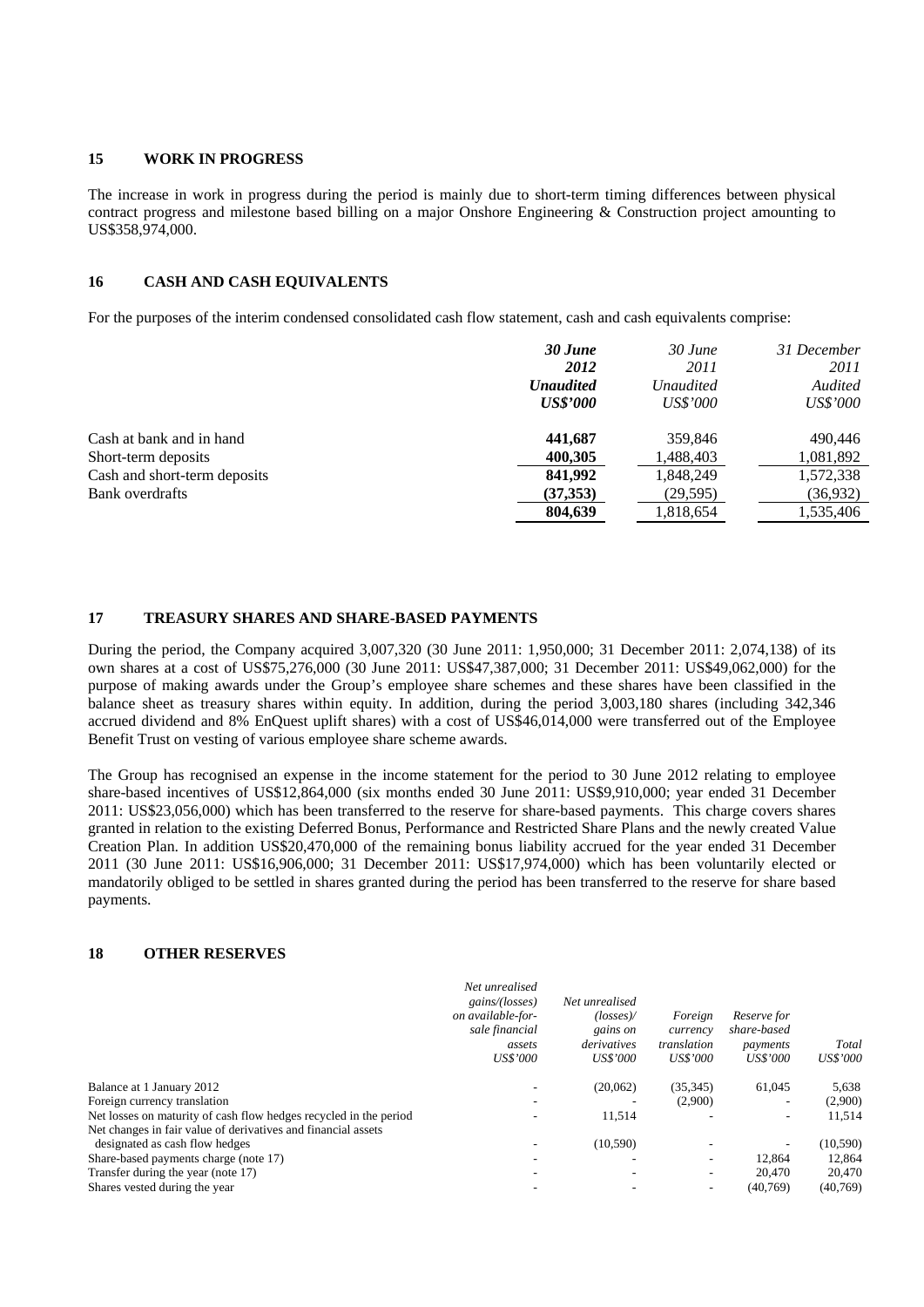| Deferred tax on share based payments reserve                      |      |           |           | 1,323     | 1,323    |
|-------------------------------------------------------------------|------|-----------|-----------|-----------|----------|
| Balance at 30 June 2012 (unaudited)                               |      | (19, 138) | (38, 245) | 54,933    | (2,450)  |
| Balance at 1 January 2011                                         | 70   | (2,797)   | (19, 418) | 56,873    | 34,728   |
| Foreign currency translation                                      |      |           | 9,934     |           | 9,934    |
| Disposal of available-for-sale financial assets                   | (70) |           |           |           | (70)     |
| Net losses on maturity of cash flow hedges recycled in the period |      | 5,980     |           |           | 5,980    |
| Net changes in fair value of derivatives and financial assets     |      |           |           |           |          |
| designated as cash flow hedges                                    |      | 14,055    |           |           | 14,055   |
| Share-based payments charge (note 17)                             |      |           |           | 9,910     | 9,910    |
| Transfer during the period (note 17)                              |      |           |           | 16,906    | 16,906   |
| Shares vested during the period                                   |      |           |           | (27, 250) | (27,250) |
| Deferred tax on share based payments reserve                      |      |           |           | (3,660)   | (3,660)  |
| Balance at 30 June 2011 (unaudited)                               |      | 17,238    | (9, 484)  | 52,779    | 60,533   |
| Balance at 1 January 2011                                         | 70   | (2,797)   | (19, 418) | 56,873    | 34,728   |
| Foreign currency translation                                      |      |           | (15,927)  |           | (15,927) |
| Disposal of available-for-sale financial assets                   | (70) |           |           |           | (70)     |
| Net gains on maturity of cash flow hedges recycled in the year    |      | (3,675)   |           |           | (3,675)  |
| Net changes in fair value of derivatives and financial assets     |      |           |           |           |          |
| designated as cash flow hedges                                    |      | (13,590)  |           |           | (13,590) |
| Share-based payments charge (note 17)                             |      |           |           | 23,056    | 23,056   |
| Transfer during the year (note 17)                                |      |           |           | 17,974    | 17,974   |
| Shares vested during the year                                     |      |           |           | (33,776)  | (33,776) |
| Deferred tax on share based payments reserve                      |      |           |           | (3,082)   | (3,082)  |
| Balance at 31 December 2011 (audited)                             |      | (20,062)  | (35, 345) | 61,045    | 5,638    |

## **19 CAPITAL COMMITMENTS**

At 30 June 2012 the Group had capital commitments of US\$611,853,000 (31 December 2011: US\$479,968,000; 30 June 2011: US\$232,383,000).

Included in the above are commitments relating to the Group's 30% share of expenditure on the appraisal and development of the Block PM304 in Malaysia of US\$281,653,000 (31 December 2011: US\$110,600,000; 30 June 2011; US\$6,844,000), the Group's 24.8% share in the upgrade of the FPF1 vessel of US\$81,600,000 (31 December 2011: US\$nil; 30 June 2011; US\$nil), expenditure on the FPSO Berantai in Malaysia of US\$nil (31 December 2011: US\$89,250,000; 30 June 2011: US\$161,972,000), commitments in respect of the Magallenes and Santuario Production Enhancement Contracts in Mexico of US\$185,000,000 (31 December 2011: US\$225,000,000; 30 June 2011: US\$nil), commitments in respect of the Ticleni Production Enhancement Contract in Romania US\$11,882,000 (31 December 2011: US\$25,000,000; 30 June 2011: US\$16,906,000) and commitments in respect of IT projects of US\$3,400,000 (31 December 2011: US\$6,171,000; 30 June 2011: US\$6,332,000).

## **20 RELATED PARTY TRANSACTIONS**

The following table provides the total amount of transactions which have been entered into with related parties:

|                |                                           | <b>Sales</b>    | Purchases                | Amounts         | Amounts    |
|----------------|-------------------------------------------|-----------------|--------------------------|-----------------|------------|
|                |                                           | to              | from                     | owed            | owed       |
|                |                                           | related         | related                  | by related      | to related |
|                |                                           | parties         | parties                  | parties         | parties    |
|                |                                           | <i>US\$'000</i> | <i>US\$'000</i>          | <i>US\$'000</i> | US\$'000   |
| Joint ventures | Six months ended 30 June 2012 (unaudited) | 85,393          | 86,678                   | 3,648           | 59,711     |
|                | Six months ended 30 June 2011 (unaudited) | 90.661          | 96,232                   | 330             | 16,621     |
|                | Year ended 31 December 2011 (audited)     | 322,669         | 187,440                  | 95,075          | 22,899     |
| Associates     | Six months ended 30 June 2012 (unaudited) | 1,359           | $\overline{\phantom{a}}$ | 6,194           |            |
|                | Six months ended 30 June 2011 (unaudited) |                 |                          |                 | 1,439      |
|                | Year ended 31 December 2011 (audited)     | 14.118          |                          | 4.000           |            |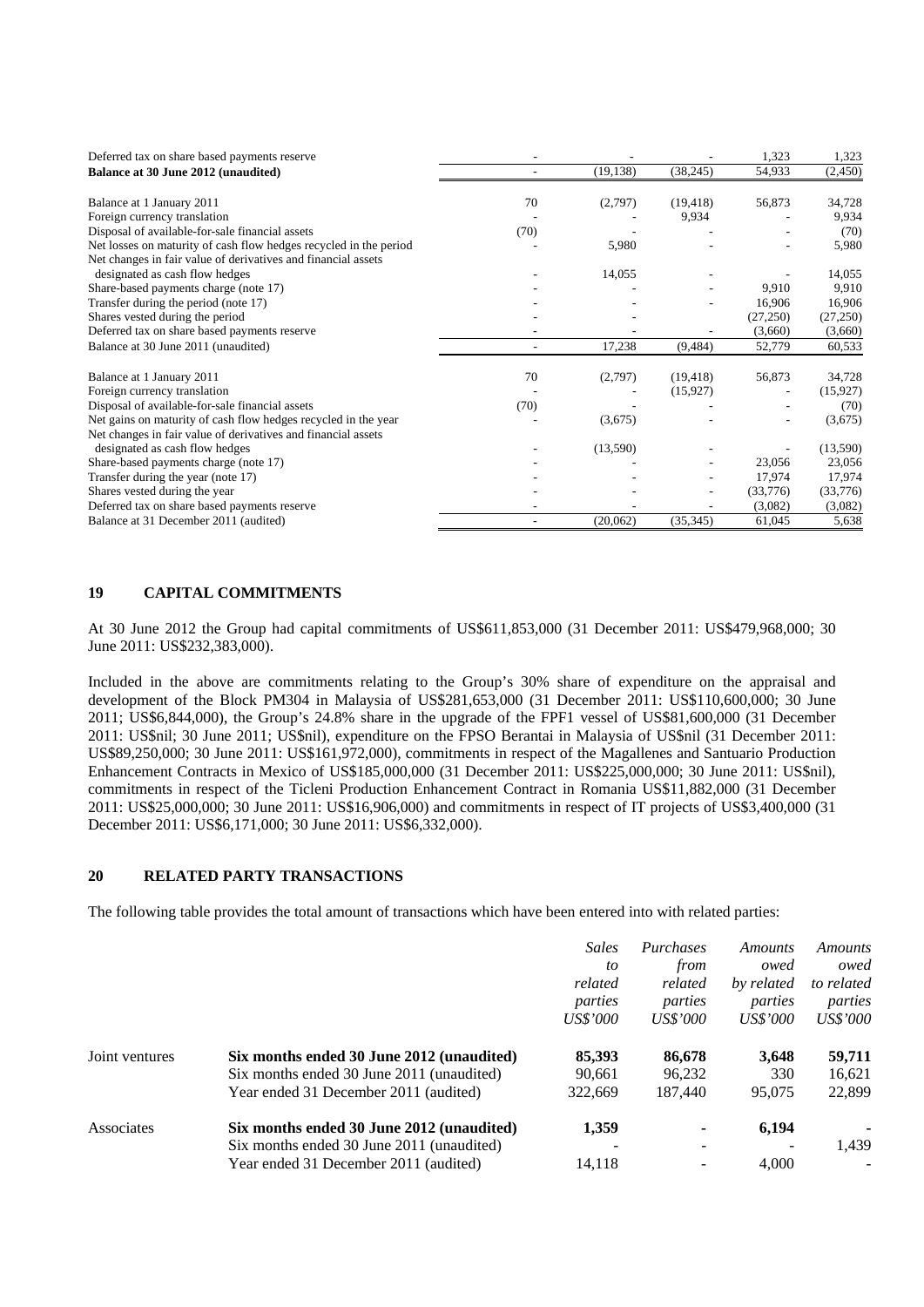| Key management | Six months ended 30 June 2012 (unaudited) | 24               | 670   |              |     |
|----------------|-------------------------------------------|------------------|-------|--------------|-----|
| personnel      | Six months ended 30 June 2011 (unaudited) | $\sim$           | 486   | <u>. так</u> | 145 |
| interests      | Year ended 31 December 2011 (audited)     | $\sim$ 100 $\mu$ | 1.591 |              | 267 |

All sales to and purchases from joint ventures are made at normal market prices and the pricing policies and terms of these transactions are approved by the Group's management.

All related party balances at 30 June 2012 will be settled in cash.

Purchases in respect of key management personnel interests of US\$639,000 (six months ended 30 June 2011: US\$428,000; year ended 31 December 2011: US\$1,411,000) reflect the market rate based costs of chartering the services of an aeroplane used for the transport of senior management and Directors of the Group on company business, which is owned by an offshore trust of which the Chief Executive of the Company is a beneficiary.

Also included in purchases in respect of key management personnel interests is US\$31,000 (six months ended 30 June 2011: US\$58,000; year ended 31 December 2011: US\$180,000) relating to client entertainment provided by a business owned by a member of the Group's key management.

In addition to the amounts due from associates shown above there is a balance of US\$11,926,000 included in net investment in associates (see note 13).

## **20 RELATED PARTY TRANSACTIONS (continued)**

## **Compensation of key management personnel**

|                                      | 6 months         | 6 months         | Year            |
|--------------------------------------|------------------|------------------|-----------------|
|                                      | ended            | ended            | ended           |
|                                      | 30 June          | 30 June          | 31 December     |
|                                      | 2012             | 2011             | 2011            |
|                                      | <b>Unaudited</b> | <i>Unaudited</i> | Audited         |
|                                      | <b>US\$'000</b>  | <i>US\$'000</i>  | <i>US\$'000</i> |
| Short-term employee benefits         | 4,514            | 3,539            | 19,807          |
| Other long-term employment benefits  | 95               | 79               | 158             |
| Share-based payments                 | 4,631            | 2,426            | 8,114           |
| Fees paid to non-executive Directors | 469              | 394              | 836             |
|                                      | 9,709            | 6,438            | 28,915          |

#### **STATEMENT OF DIRECTORS' RESPONSIBILITIES**

The Directors confirm that, to the best of their knowledge, the condensed set of financial statements on pages 14 to 32 has been prepared in accordance with IAS 34 'Interim Financial Reporting', and that the interim management report on pages 2 to13 includes a fair review of the information required by DTR 4.2.7 and DTR 4.2.8.

The Directors of Petrofac Limited are listed in the *Petrofac Annual Report and Accounts 2011*.

By the order of the Board

Ayman Asfari Tim Weller 10 August 2012 10 August 2012

Chief Executive Officer Chief Financial Officer

## **INDEPENDENT REVIEW REPORT TO PETROFAC LIMITED**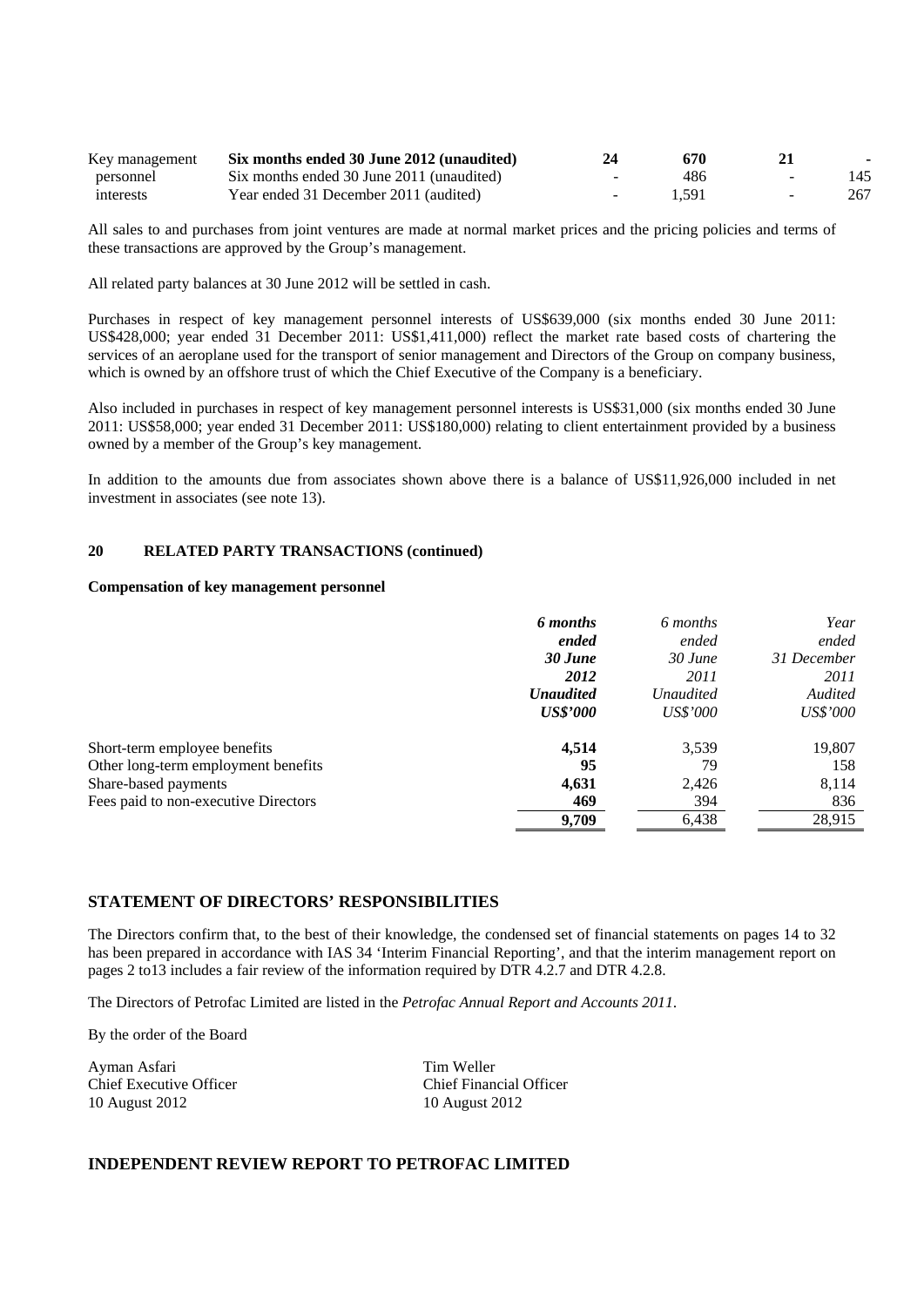#### **Introduction**

We have been engaged by Petrofac Limited ('the Company') to review the interim condensed consolidated financial statements in the interim report for the six months ended 30 June 2012 which comprises the interim condensed consolidated income statement, the interim condensed consolidated statement of comprehensive income, the interim condensed consolidated statement of financial position, the interim condensed consolidated statement of cash flows, the interim condensed consolidated statement of changes in equity and the related explanatory notes. We have read the other information contained in the interim report and considered whether it contains any apparent misstatements or material inconsistencies with the information in the interim condensed consolidated financial statements.

This report is made solely to the Company in accordance with guidance contained in International Standard on Review Engagements 2410 (UK and Ireland) "Review of Interim Financial Information Performed by the Independent Auditor of the Entity" issued by the Auditing Practices Board. To the fullest extent permitted by law, we do not accept or assume responsibility to anyone other than the Company, for our work, for this report, or for the conclusions we have formed.

#### **Directors' Responsibilities**

The interim report is the responsibility of, and has been approved by, the Directors. The Directors are responsible for preparing the interim report in accordance with the Disclosure and Transparency Rules of the United Kingdom's Financial Services Authority.

As disclosed in note 2, the annual consolidated financial statements of Petrofac Limited are prepared in accordance with International Financial Reporting Standards (IFRS) issued by the International Accounting Standards Board. The interim condensed consolidated financial statements included in this interim report have been prepared in accordance with International Accounting Standard 34, "Interim Financial Reporting".

#### **Our Responsibility**

Our responsibility is to express to the Company a conclusion on the interim condensed consolidated financial statements in the interim report based on our review.

#### **Scope of Review**

We conducted our review in accordance with International Standard on Review Engagements (UK and Ireland) 2410, "Review of Interim Financial Information Performed by the Independent Auditor of the Entity" issued by the Auditing Practices Board for use in the United Kingdom. A review of interim financial information consists of making enquiries, primarily of persons responsible for financial and accounting matters, and applying analytical and other review procedures. A review is substantially less in scope than an audit conducted in accordance with International Standards on Auditing (UK and Ireland) and consequently does not enable us to obtain assurance that we would become aware of all significant matters that might be identified in an audit. Accordingly, we do not express an audit opinion.

## **Conclusion**

Based on our review, nothing has come to our attention that causes us to believe that the interim condensed consolidated financial statements in the interim report for the six months ended 30 June 2012 are not prepared, in all material respects, in accordance with International Accounting Standard 34 and the Disclosure and Transparency Rules of the United Kingdom's Financial Services Authority.

Ernst & Young LLP London 10 August 2012

## **SHAREHOLDER INFORMATION At 30 June 2012**

Petrofac shares are traded on the London Stock Exchange using code 'PFC.L'.